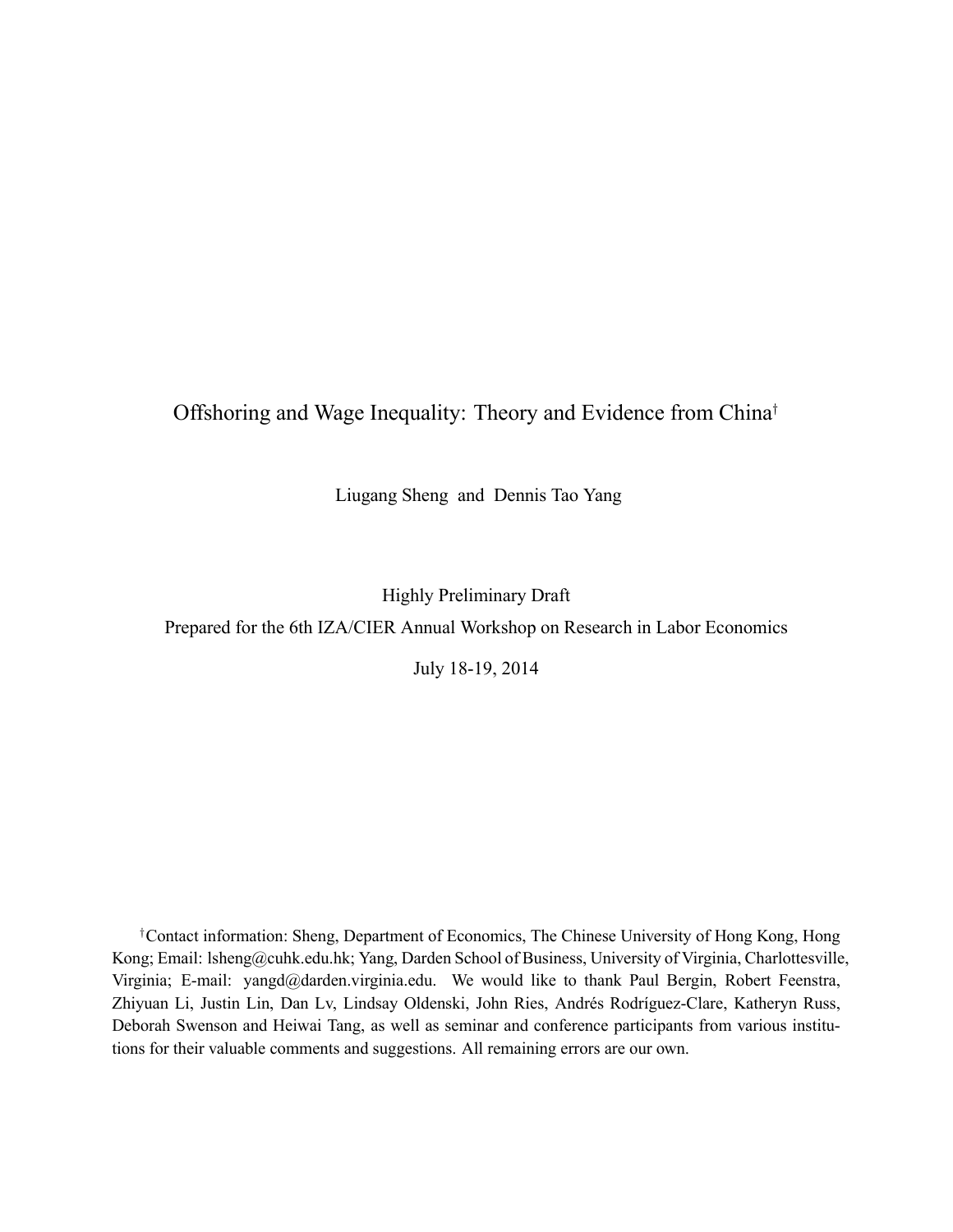#### Abstract

We develop a model to study the ownership choice of offshoring and its implications for skill demand and wage inequality in developing countries. With the presence of contractual frictions in the South, multinational companies have an incentive to choose FDI offshoring for skill intensive production, but prefer arm's length transactions for low-skill activities. Therefore, FDI offshoring contributes more prominently than arm's length arrangements to technology upgrading and skill premium in developing countries. By incorporating these results into an augmented Mincer earnings regression, we test the model based on a natural experiment in which China lifts its restrictions on foreign ownership upon its accession to the WTO. Empirical findings using detailed Urban Household Surveys and trade data from Chinese customs provide strong support to the proposed theory, thus shedding light on the changes in firm ownership structures, the skill content of exports, and the evolution of wage inequality over the past two decades in China.

Key words: offshoring, ownership structure, processing trade, wage inequality, China

*JEL classification*: F16, J31, D23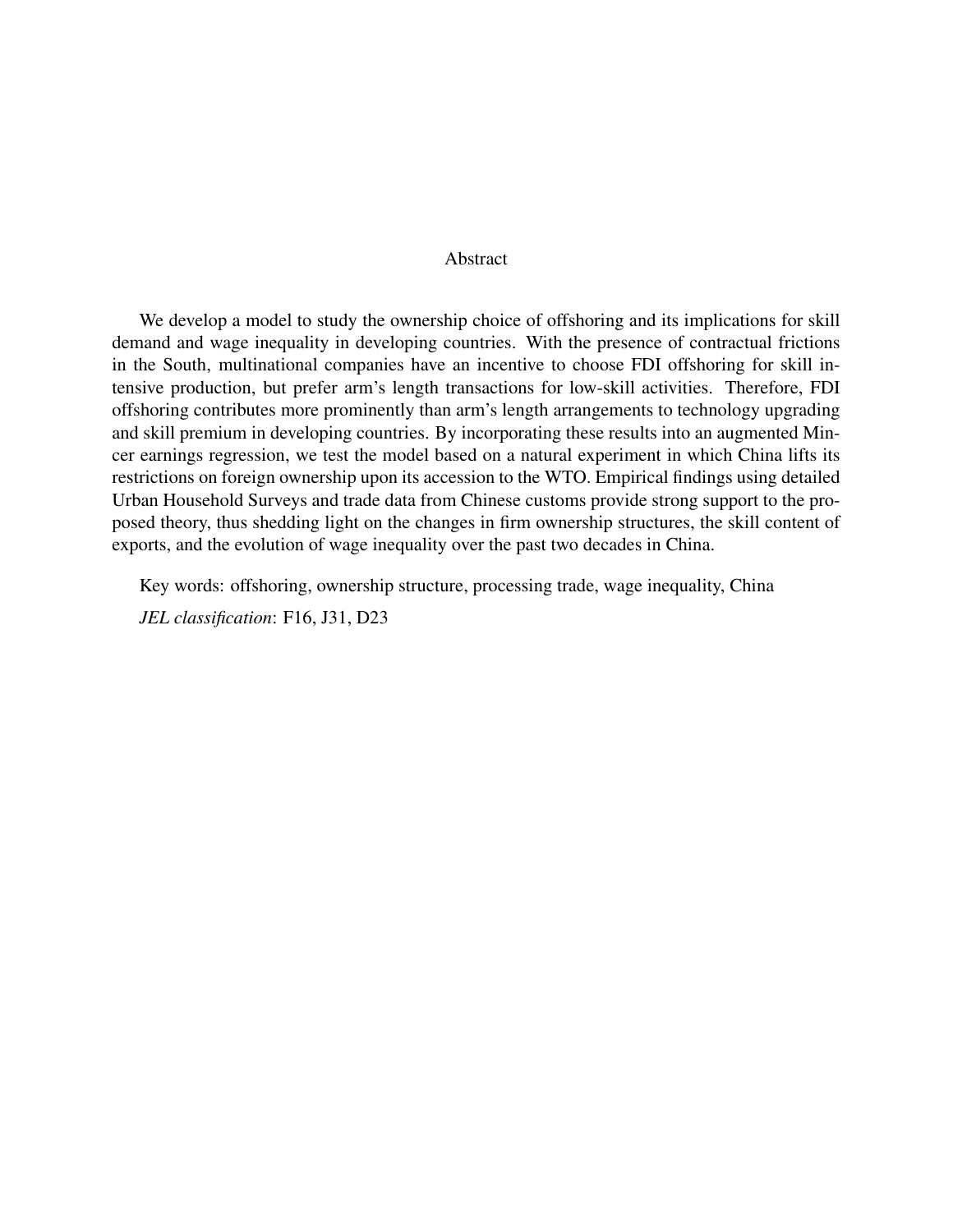## 1 Introduction

Globalization has changed the nature of international trade. For centuries, conventional trade primarily involved the exchange of final goods across countries. Over the last several decades, trade in intermediate inputs - through both foreign direct investment (FDI) and arm's length transactions – have gained prominence in the global economy. Revolutionary innovations in transportation and communication technologies, such as container shipments and the Internet, have promoted global production sharing, thus making multinational companies significant global players. Roughly twothirds of world trade is trade in intermediate inputs, approximately half of is within the boundaries of multinationals.<sup>1</sup> The rise in offshoring and corresponding changes in organizational structures raise important questions on the distributional effects on factor prices. What are the mechanisms through which FDI and arm's length offshoring affect skill demand in developing countries? How does offshoring influence wage inequality?

Extensive research has investigated the effect of globalization on wage inequality over the last two decades. The classical Heckscher-Ohlin model suggests that opening to trade should help lowskilled workers in developing countries because such countries export low skill-intensive products. In contrast to this theoretical implication, overwhelming evidence shows that globalization has increased the income of high-skilled workers relative to that of low-skilled workers in developing countries (Goldberg and Pavcnik, 2007). The seminal paper by Feenstra and Hanson (1996a) and subsequent studies have shown that offshoring matters for skill demand and wage inequality, particularly for developed countries.<sup>2</sup> However, the theoretical implications and empirical evidence for developing countries are mixed because the effect on relative wages depend on whether lowskill tasks or high-skill tasks are offshored (Feenstra and Hanson, 1997; Zhu and Trefler, 2005; Grossman and Rossi-Hansberg, 2008; Acemoglu and Autor, 2011). Thus far, the literature has mainly focused on the effect of aggregate offering size on wage inequality without making a dis-

<sup>&</sup>lt;sup>1</sup>See Johnson and Noguera (2011). According to (UNCTAD, 1999, p.232), approximately one-third of world trade was within firm boundaries in 1996 and mainly involved the exchanges in intermediate inputs. Thus, FDI offshoring contributes approximately half of total offshoring.

<sup>&</sup>lt;sup>2</sup>See, for example, Feenstra and Hanson (1996b), Hsieh and Woo (2005), and Baldwin and Robert-Nicoud (2010).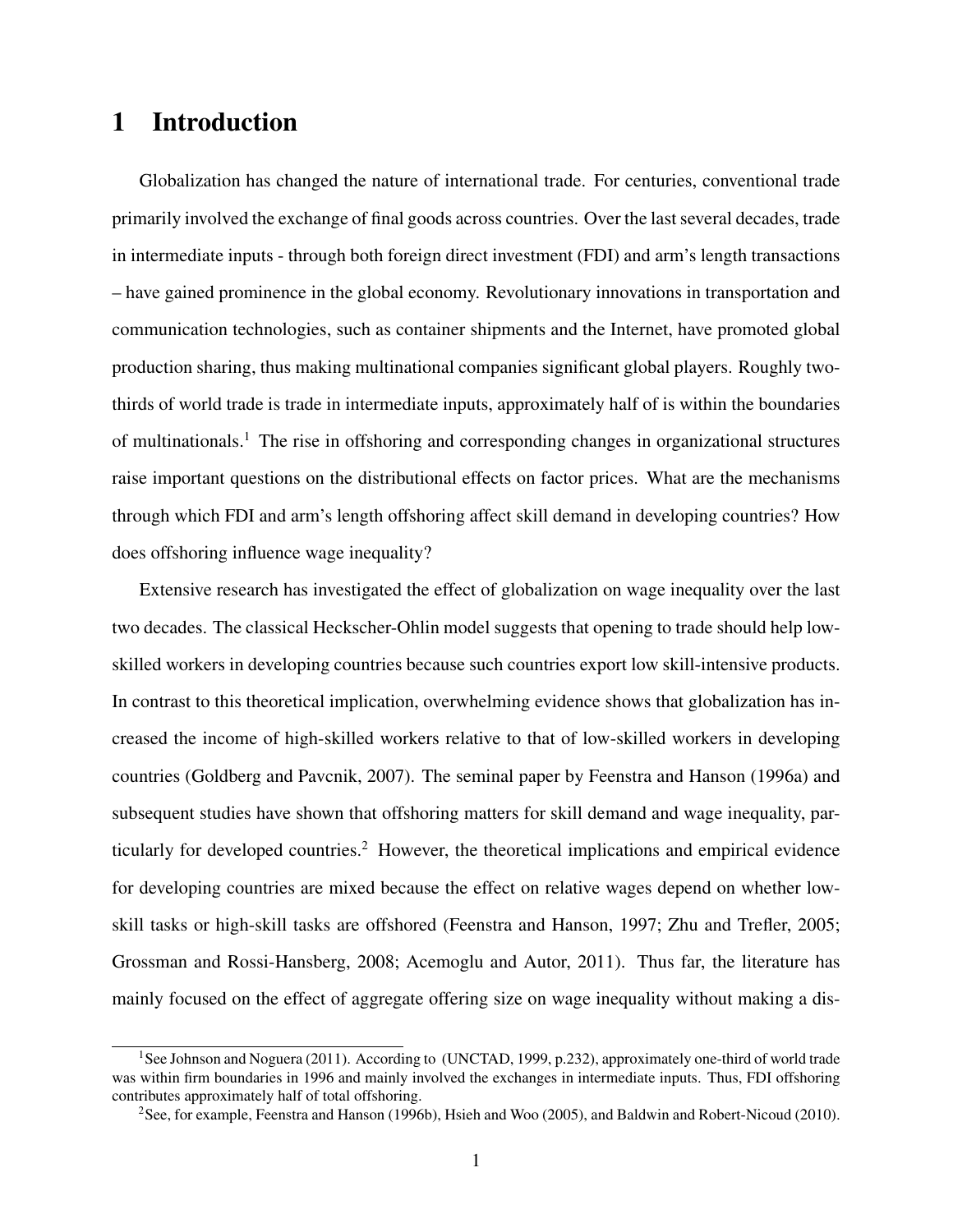tinction between FDI and arm's length offshoring. This approach neglects the extensive evidence that multinationals are more likely to offshore capital or headquarter service intensive, and thus more sophisticated activities through their foreign affiliates.<sup>3</sup> Without a coherent theory, empirical analyses on differential effects of FDI and arm's length offshoring on relative wages are difficult to conduct.

In this paper, we develop an integrated framework to analyze the ownership structure of offshoring in shaping the demand for skill and wage inequality in developing countries. Our main theoretical innovation is to introduce ownership choices with incomplete contracts (Grossman and Hart, 1986; Antràs, 2005) into the offshoring framework of wage determination (Feenstra and Hanson, 1996a); thus, we forge a new linkage between globalization and wage inequality. We show that, in the presence of contractual frictions in the South, multinational companies have an incentive to choose FDI offshoring for skill-intensive production, but prefer arm's length transactions for sourcing low-skill activities.<sup>4</sup> Therefore, FDI offshoring contributes more prominently to technology upgrading and skill demand in developing countries. Given the prevalent restrictions on the operation of multinational companies in many less-developed countries, ownership liberalization for foreign investments can help attract more skill-intensive production and raise the skill premium in the South.

China provides an intriguing natural experiment to test the major implications of our model. In the 1980s and 1990s, the Chinese government encouraged joint ventures and direct contracting with foreign companies, but restricted (wholly) foreign ownership for strategic purposes. Upon its

 $3$ See, for example, Grossman and Helpman (2002, 2005), Antràs (2003), Antràs and Helpman (2004), Feenstra and Hanson (2005), Nunn and Trefler (2008), Costinot et al. (2011), and Fernandes and Tang (2012). Please see Helpman (2006) for a comprehensive review of trade, FDI and firm organizations.

<sup>&</sup>lt;sup>4</sup>More specifically, multinational companies make joint decisions on organizational form, skill demand, and production location between the North and the South. The model retains the main implication of comparative advantage as that of Dornbusch et al. (1980), that is, the more skill-intensive products are produced in the North because of its abundant endowment in skilled labor, whereas the less skill-intensive goods are offshored to the South. The model also keeps the key ingredient of the property right theory by Grossman and Hart (1986). Among the offshored goods to the South, more skill-intensive products are produced through FDI, whereas less skill-intensive products are arranged through arm's length contracting. Organizational form matters because the ownership improves the ex-post bargaining power of the firm's owner, but reduces the other party' ex-ante incentive to make relation-specific investments. Because the North provides the high-tech inputs, it would be more efficient for the North to own the firm of skill-intensive products.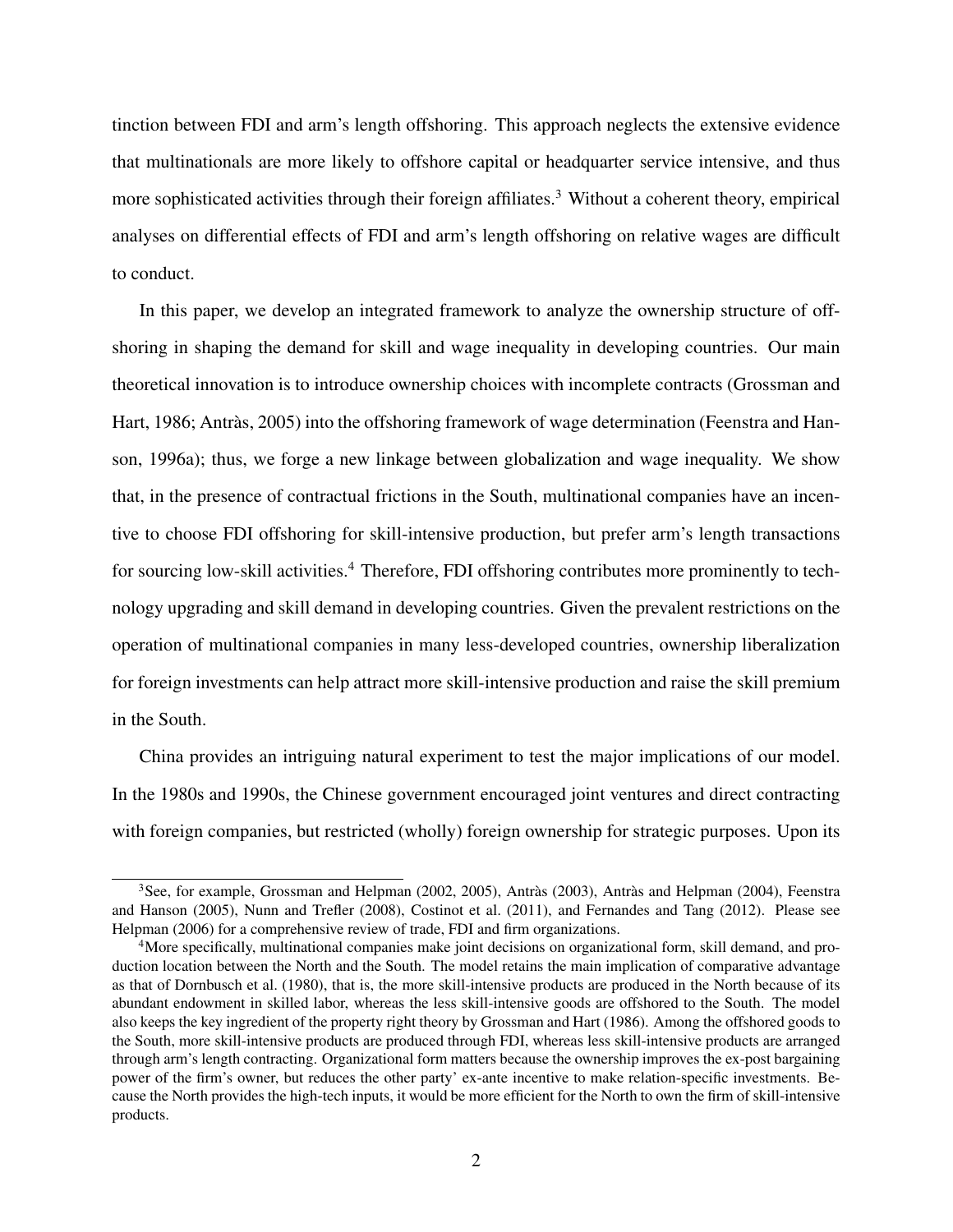accession to the World Trade Organization (WTO) in 2001, China was forced by the community of the WTO to undertake major legal and economic reforms to remove the barriers to foreign trade and FDI. The accession to WTO has successfully transformed China from a negligible player in international markets to the world's largest exporter and the largest recipient of FDI among developing countries. These policy reforms, induced largely by external factors, present an unusual opportunity to investigate the effects of structural changes in offshoring on skill demand and wage inequality.<sup>5</sup>

Figure 1 presents two striking empirical patterns that are consistent with the main implications of our model. First, as shown in panel (a), FDI processing exports. which are defined as exports by wholly foreign-owned enterprises, accelerated to a considerably much steeper trajectory of growth shortly after China's accession to the WTO in 2001. By contrast, arm's length processing exports, which are defined as exports by joint ventures and domestic firms, was outpaced by FDI exports soon after the critical event despite maintaining its growth over time. As in Feenstra and Hanson (2005), we use processing exports as a measure of offshoring because processing exports involve imports of intermediate inputs from abroad to serve the world market, and firms with processing exports usually perform activities along the global production chain.<sup>6</sup> Meanwhile, as illustrated in panel (b), the college wage premium in the Chinese manufacturing sector remained flat before China's accession to the WTO, but increased dramatically thereafter. The college wage premium is computed based on the national representative sample of Chinese Urban Household Surveys (UHS), to which we have unique access. The average earnings gap between those with and without college education was approximately 30 percent throughout the 1990s, but this skill premium rose to 55 percent by 2006. These two empirical observations indicate a close positive association between FDI offshoring and college wage premium in China.

<sup>5</sup>Ownership liberalilzation has resulted in a remarkable compositional change between wholly foreign-owned firms and joint ventures in the inflow of foreign investment. Prior to 2001, joint ventures played a dominant role in attracting FDI inflows, but since then the investment made by wholly foreign-owned firms increased rapidly and outpaced that of joint ventures.

 $6P$ rocessing exports play a major role in China's international trade, accounting for an average of 53 percent of the country's total exports from 1992 to 2008. The processing exports by wholly foreign-owned firms exhibited steady growth in the 1990s, reaching 52 billion USD in 2000. Since then, the growth has exploded, reaching 434 billion USD in 2008, which accounts for 64 percent of China's processing exports.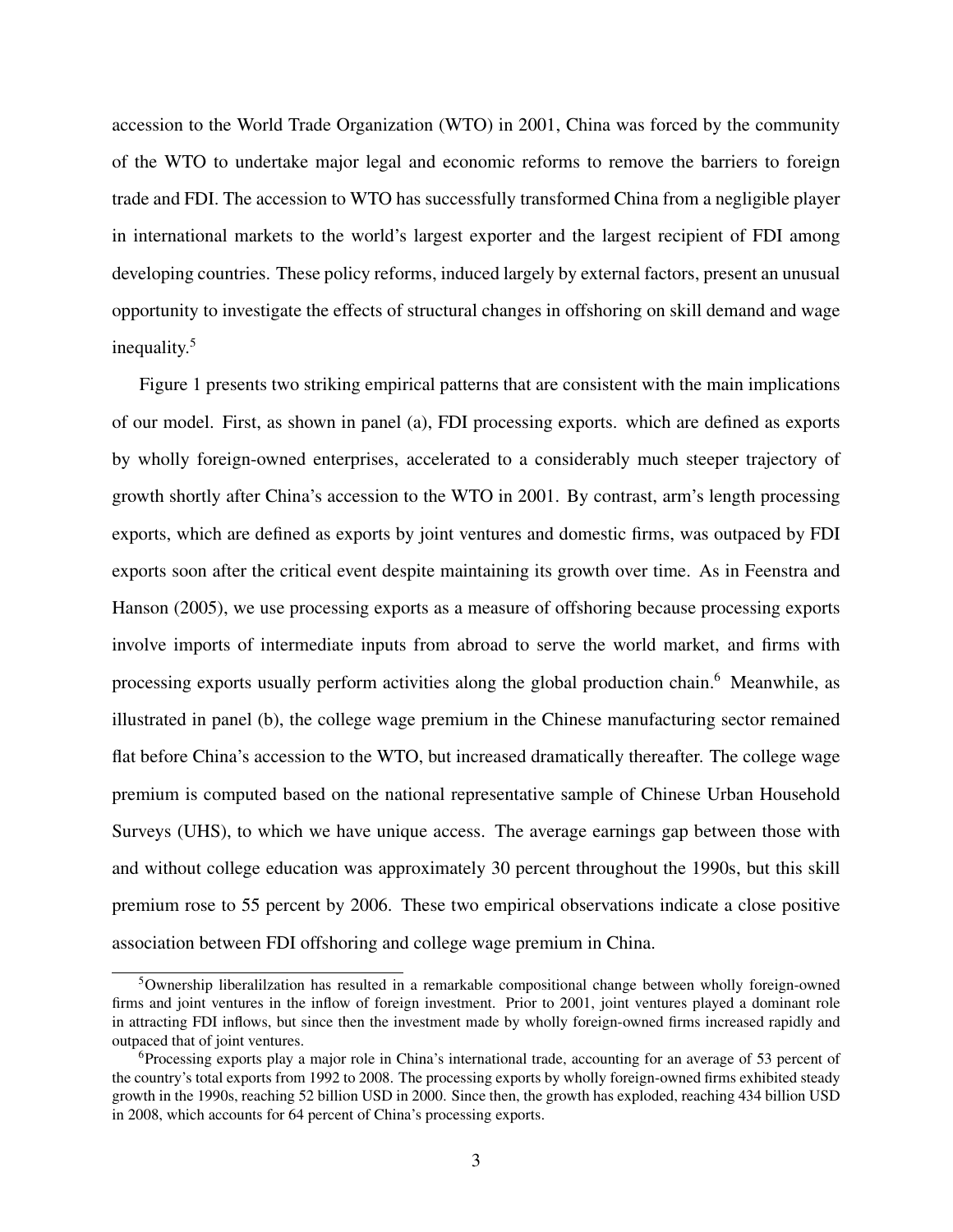We proceed to test the main implications of the model using two comprehensive data sources: the UHS (1992–2006) and the Chinese customs trade data (1992–2008), which contain detailed ownership and product-level information. Both data sets cover all Chinese provinces such that we can test our theory by taking advantage of the rich spatial variations in trade exposure through three stages. First, we find cross-industry evidence that FDI processing exports are more skill intensive than arm's length processing exports, which is a key implication of the model. More specifically, both the average skill intensity and the first-order stochastic dominance test for distribution differences show that the gap in skill intensity between two types of processing exports has been widening after China's accession to the WTO.

Second, we test the implication of the model that ownership and trade liberalization increases FDI offshoring more than arm's length offshoring. To conduct the test, we construct a unique measure of ownership liberalization at the four–digit ISIC industry level over the period of study based on a series of government industrial policies, specifying the industries in which foreign ownership is encouraged, restricted, or prohibited for FDI. In addition, we use an infrastructure variable, that is, density of highways and railways as a measure of trade cost reduction. We find that a high degree of ownership liberalization and reduction in trade cost increase FDI processing exports more than arm's length processing exports.

Third, to examine the predicted impact of the two types of offshoring on skill premium, we develop an augmented Mincer earnings regression as implied by our model. The augmented Mincer regression is particularly useful because it not only provides a specification to estimate the skill premium using individual data, but also incorporates demand and supply factors in regional labor markets. Our model implies that regions with more offshoring and a higher share of FDI offshoring have higher college premium. We find that both the ratio of processing exports to industrial output and the share of FDI processing exports are important determinants of college wage premium across the Chinese provinces. This results is robust to the inclusion of various control variables, including the ratio of capital to output and the ratio of R&D to output, which are used to capture capital-skill complementarity and skill-biased technological change, respectively. We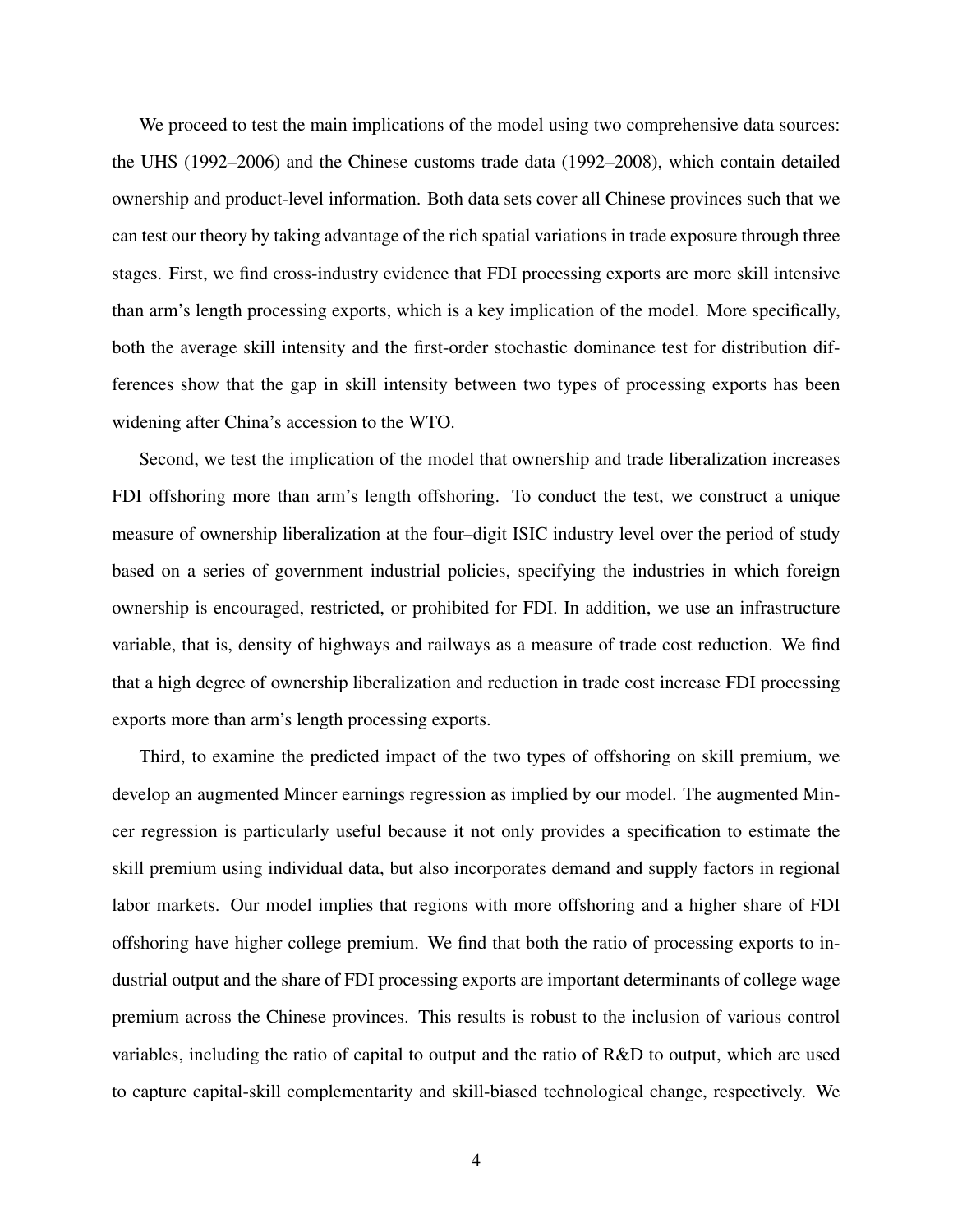also use the predicted values of processing exports and the share of FDI processing export from the first-step regressions as instruments to control for the geographic selection of offshoring destinations. However, the IV estimates are not significantly different from the OLS estimates, which indicates an insignificant endogeneity problem. Quantitatively, the size of processing exports and the share of FDI processing exports can account for 68 percent of the total increase in college wage premium in Chinese manufacturing between 2000 and 2006. FDI processing exports alone can explain approximately 60 percent of the rising college premium during this period.

This paper contributes to the literature on the organizational forms of multinationals in global production. Previous studies mainly focus on the determinants of organizational forms (see footnote 3), while largely ignoring the effect on factor prices. To the best of our knowledge, this study is the first to distinguish the ownership structures of offshoring and analyze the effects of ownership liberalization and trade cost reduction on labor market outcomes in developing countries. Understanding the linkage between ownership structure in offshoring and wage inequality also has important policy significance because restrictions on foreign ownership are major barriers to inward FDI. Despite efforts to relax FDI regulations in many developing countries over the last three decades(Kalinova et al., 2010), the effect of ownership liberalization on trade structure and factor prices remains largely unknown. Our empirical findings, which are based on the Chinese experience, shed light on this neglected area.

This paper also contributes to the literature on the relationship between globalization and wage inequality in two ways. First, most recent studies exploring the contribution of firm heterogeneity to the rising demand for high-skilled labor are based on the sorting mechanism of Melitz  $(2003)^7$ , whereas our approach focuses on the heterogeneous organizational forms of offshoring. This approach points to a new mechanism and has strong policy implications for developing countries. Secondly, limited research has been conducted on the effect of globalization on income distri-

<sup>&</sup>lt;sup>7</sup>See, for example, Bustos (2011) who discusses the channel through firms' choice of skill-biased technology adoption. Verhoogen (2008) explores the quality upgrading channel. Helpman et al. (2010) provides a tractable model to explore the determinants of wage distributions that emphasize within-industry reallocation, labor market frictions, and differences in workforce composition across firms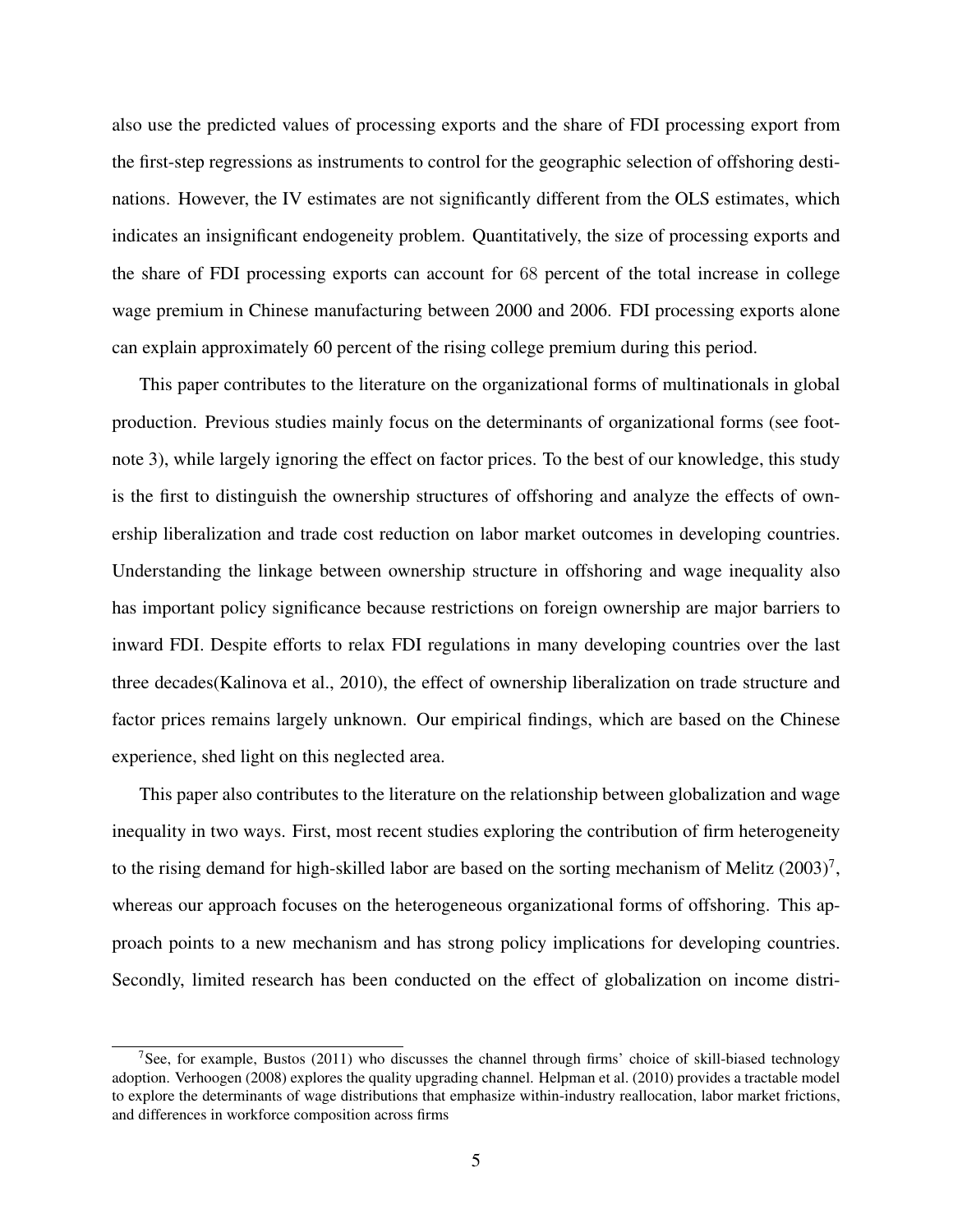bution in China (Goldberg and Pavcnik, 2007), with the exception of Han et al.  $(2011)^8$  Such limitation is a serious void in the literature because of China's emerging role as the "world factory"and the profound changes in income distribution in recent decades. Our empirical findings contribute to the understanding of the effect of recent globalization on income inequality because of China's significance among developing countries.

The reminder of this paper is organized as follows: Section 2 develops the theoretical framework and presents an augmented Mincer earnings equation, as well as the identification strategy. Section 3 briefly describes China's globalization process, the natural experiment of policy changes, and the data used for empirical analysis. Section 4 presents the empirical findings. The final section presents our tentative and incomplete concluding remarks with relevant policy discussions.

### 2 Offshoring, Ownership Structure and Skill Premium

This section develops a model introducing ownership structure into the offshoring framework in a two-country setting, and shows how multinational firms jointly decide on offshoring, ownership structure and skill demand subject to trade and contractual frictions. The model not only presents a theoretical framework to analyze the impact of ownership and trade liberalization on the offshoring structure and aggregate wage inequality in developing countries, but also provides guidance for empirical analysis.

#### 2.1 Setup

The world consists of two countries, the North and the South. There are two types of labor: high- and low-skilled labors, denoted by h and l respectively. Their wages in country c are denoted by  $q^c$  and  $w^c$ , respectively, where  $c \in \{N, S\}$ . The North has more abundant high-skilled labor than the South. We assume that the North produces both the final good  $Y$  and intermediate goods,

 ${}^{8}$ Han et al. (2011) also find rising wage inequality in China by using a part of CUHS data that covers five Chinese provinces. Their study is empirical and does not provide a theoretical framework to explain the sources of wage inequality.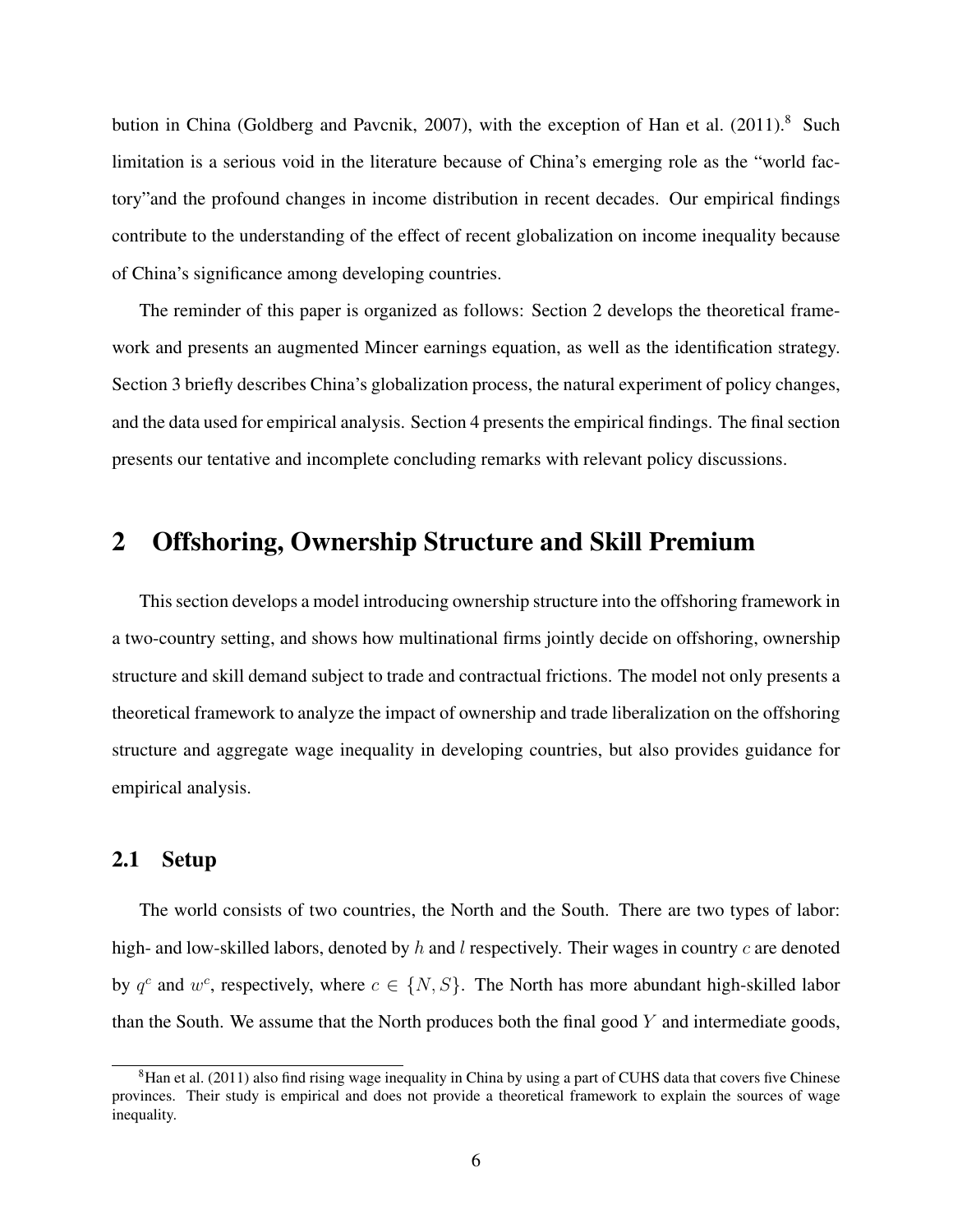while the South only produces intermediate goods.

The production of the intermediate good  $y(z)$  is given by

$$
y(z) = \xi_z x_h^z x_l^{1-z} \text{ and } 0 \le z \le 1
$$
 (1)

where  $\xi_z = z^{-z}(1-z)^{-(1-z)}$ .  $x_h$  is the high-tech input and  $x_l$  is the low-tech input. A higher  $z$  indicates more intensive use of high tech in production. The model is closely related to Antràs (2005), but it makes two crucial differences. Firstly, there is only one type of labor in Antras` (2005), while this model has two types of labor so that we can explore the impact of offshoring on factor prices. For simplicity, we assume that one unit of high-tech (low-tech) input requires one unit of high-skilled (low-skilled) labor. <sup>9</sup> Secondly, we assume that the production for each intermediate good  $y(z)$  is not fragmentable, i.e., the two inputs have to be produced at the same location for manufacturing the good  $z$ .<sup>10</sup>

For any intermediate good  $z$ , only the Northern innovator has the technology (blueprint) to produce the high-tech input, but she has to find a low-tech input supplier in the North or South. Two parties' investments are assumed to be relation specific. The supplier also needs to pay her a lump-sum transfer  $T$  and this transfer would make the supplier break even. If the Northern innovator sources the low-tech inputs from domestic suppliers, the contract is assumed to be complete. However, if she offshores the inputs then she faces the incomplete contracts as the legal environment in the South is poor. However, the Northern innovators can choose the ownership of their joint production; she can either set up a foreign affiliate  $(O = F)$ , or outsource to the Southern suppliers ( $O = D$ ). After production the firm ships the intermediate good z and sells it to the final good producer in the North.

 $\overline{9}$ This assumption can be easily relaxed to have different labor productivities in different countries.

<sup>&</sup>lt;sup>10</sup>We follow the approach of Feenstra and Hanson (1996a, 1997) to offshoring, where intermediate goods can be offshored, but the production of intermediate goods is not fragmentable. In contrast, Grossman and Rossi-Hansberg (2008) and Antras (2005) assume fragmentable production, i.e., the North can offshore the high or low input production ` to the South separately. Please see Feenstra (2010) for a nice discussion of these two approaches and their implications of offshoring and wage inequality.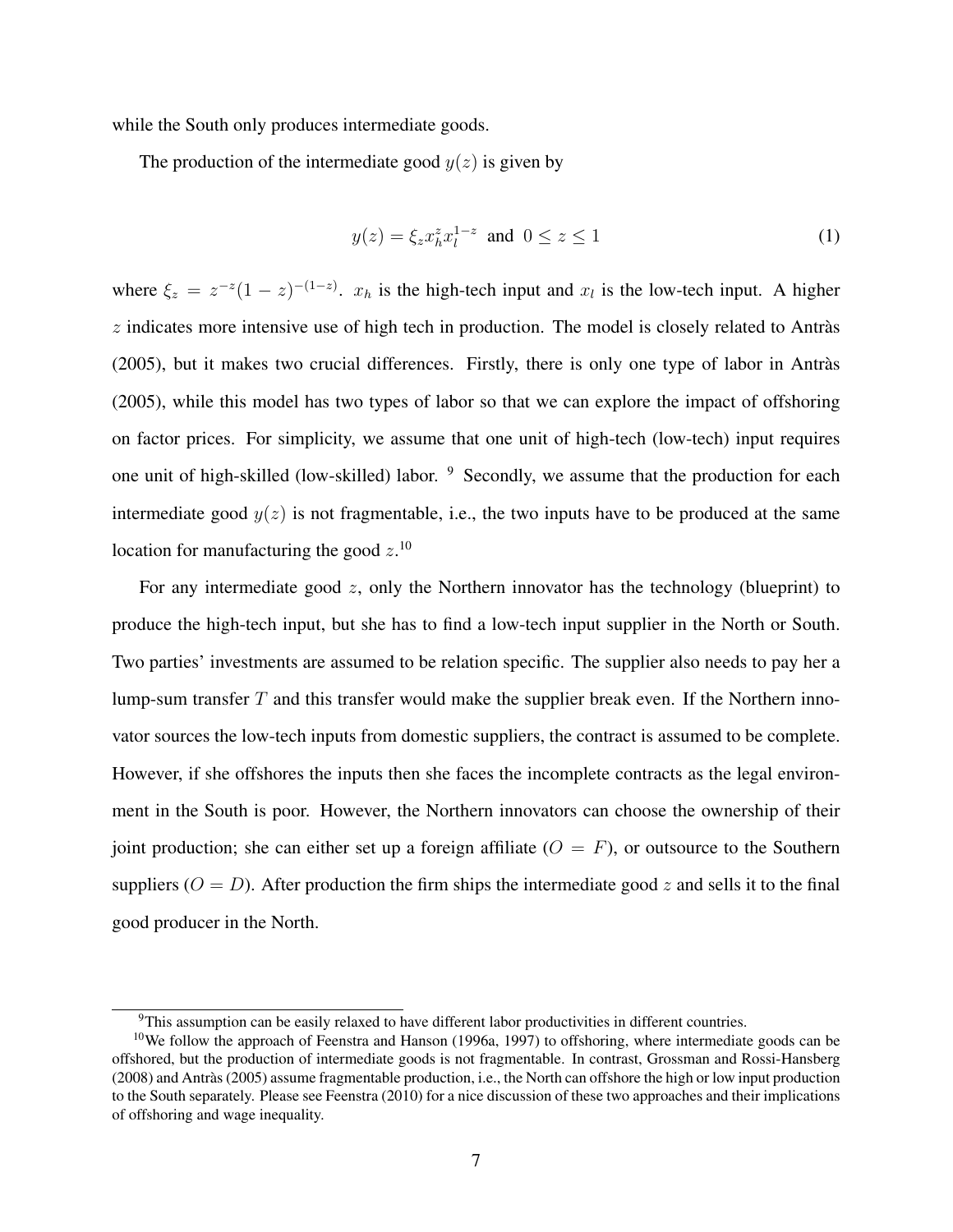The demand for good  $y(z)$  is:

$$
y(z) = \lambda p(z)^{-1/(1-\alpha)}, \quad 0 < \alpha < 1 \tag{2}
$$

where  $\lambda$  is a function of total expenditure and an aggregate price index.<sup>11</sup> Hence,  $p(z) = (\lambda/y(z))^{1-\alpha}$ and the revenue is  $R(z) = \lambda^{1-\alpha} y(z)^{\alpha}$ . The Southern firms must send  $t \ge 1$  units of goods for one unit to arrive for sale in the North due to the iceberg trade cost.

In this simple framework, the Northern innovator makes the joint decision of offshoring, ownership structure and skill demand, given the behavior of other producers. Next we focus on the optimization problem of the Northern innovator producing good z.

#### 2.2 Production

Consider a Northern innovator who locates her production in the North. Because the contract is complete in the North, the Northern innovator chooses the low-tech  $x_l$ , and high-tech  $x_h$ , to maximize  $\pi = R(z) - q^N h^N - w^N l^N$ . This yields the following profit:

$$
\pi^{N}(z) = (1 - \alpha) \lambda [\alpha (1/q^{N})^{z} (1/w^{N})^{(1-z)}]^{\alpha/(1-\alpha)}
$$
\n(3)

If the Northern innovator chooses to offshore, because of the incomplete contracts the Northern innovator and the Southern supplier will bargain over the surplus from their relation-specific investment after production. This ex post bargaining is modeled as a symmetric Nash bargaining game in which the innovator obtains a fraction  $\beta \in [0, 1]$  of the ex post revenue, where the value of  $\beta$  depends on the ownership structure, as we will discuss below. Thus, the supplier sets  $l^S$ to maximize  $(1 - \beta)R(z) - w^{S}l^{S}$ , and the innovator sets  $h^{S}$  to maximize  $\beta R(z) - q^{S}h^{S}$ , where  $R(z) = \lambda^{1-\alpha} y^{\alpha}/t^{\alpha}$ . Setting T so as to make the low-tech supplier break even leads to the following

<sup>&</sup>lt;sup>11</sup>This demand function can be derived from an CES type of production for the final good, i.e.,  $Y =$  $\log(\int_0^1 y^{\alpha}(z)dz)^{1/\alpha}$ , which is a pure assembly of intermediate goods.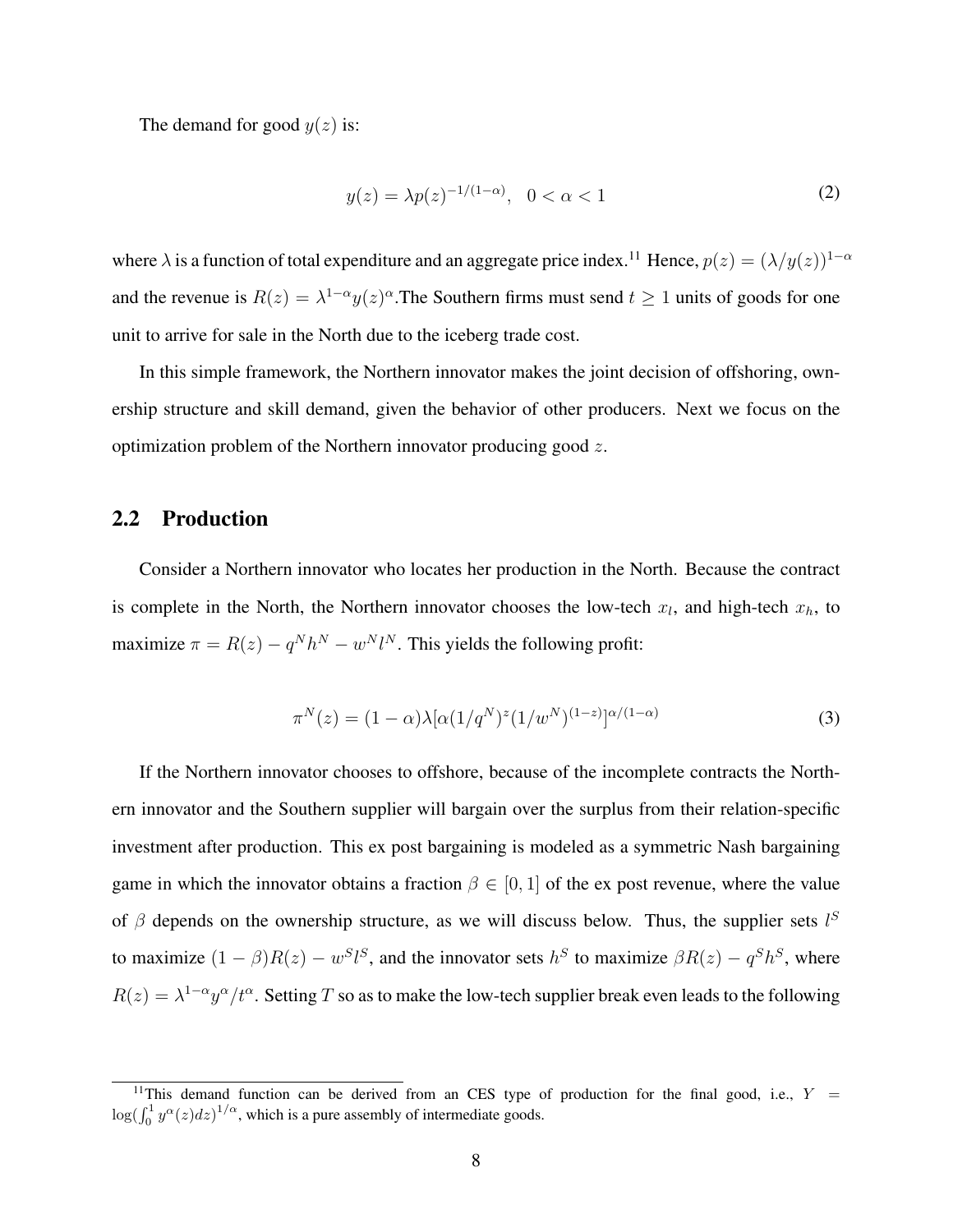expression for the Northern innovator's ex ante profits:

$$
\pi^{S}(z,\beta) = \lambda \left(\frac{1}{t}\right)^{\alpha/(1-\alpha)} [\alpha(\beta/q^{S})^{z}((1-\beta)/w^{S})^{(1-z)}]^{\alpha/(1-\alpha)}[1-\alpha\beta z - \alpha(1-\beta)(1-z)] \quad (4)
$$

where  $\alpha \in (0, 1)$  and  $\beta$ ,  $z \in [0, 1]$ .

Ownership gives the owner of the firm the residual rights and thus changes the two parties' ex post outside values. If the Northern innovator owns the firm  $(O = F)$ , once they did not achieve agreement on the bargaining, the innovator can fire the low-tech supplier, who will be left nothing. But she can still obtain  $\delta$  fraction of the output where  $0 < \delta < 1$ , which in turn generates sale revenue of  $\delta^{\alpha}R$ . The quasi-rent of this relationship is  $(1 - \delta^{\alpha})R$ . Symmetric Nash Bargaining leaves each party with its outside option plus one-half of the quasi-rent. Thus, the ex post revenue share of the Northern innovator is  $\beta^F = \frac{1}{2}$  $\frac{1}{2}(1 + \delta^{\alpha})$ . By contract, if the Southern supplier owns the firm ( $O = D$ ), the innovator's share in revenue is  $\beta^D = \frac{1}{2}$  $\frac{1}{2}(1 - \delta^{\alpha})$ . Clearly we have  $0 < \beta^D < 1/2 < \beta^F < 1.12$ 

#### 2.3 Location and ownership choice

The Northern innovator's ex ante expected profit is

$$
\pi(z) = \max{\{\pi^N(z), \pi^S(z, \beta^F), \pi^S(z, \beta^D)\}}
$$
\n(5)

Comparing to the North, the South has abundant cheap low-skilled labor, but it has the iceberg trade cost and efficiency loss due to the incomplete contracts. To separate the effect of comparative advantage and trade costs from the effect of incomplete contracts on offshoring, we introduce a hypothetical case where the South also has complete contracts. The procedure to derive the profit for a given intermediate good  $z$  under the complete contracts in the South, denoted as  $\pi^{S}(z)$ , is similar to the case of production in the North, thus it is easy to show  $\pi^{S}(z)$  =

<sup>&</sup>lt;sup>12</sup>In the previous working paper, we also consider the joint venture with  $\beta = 1/2$ , indicating that both parties have the veto power. The qualitative results hold without joint ventures, but it simplifies technical proof significantly.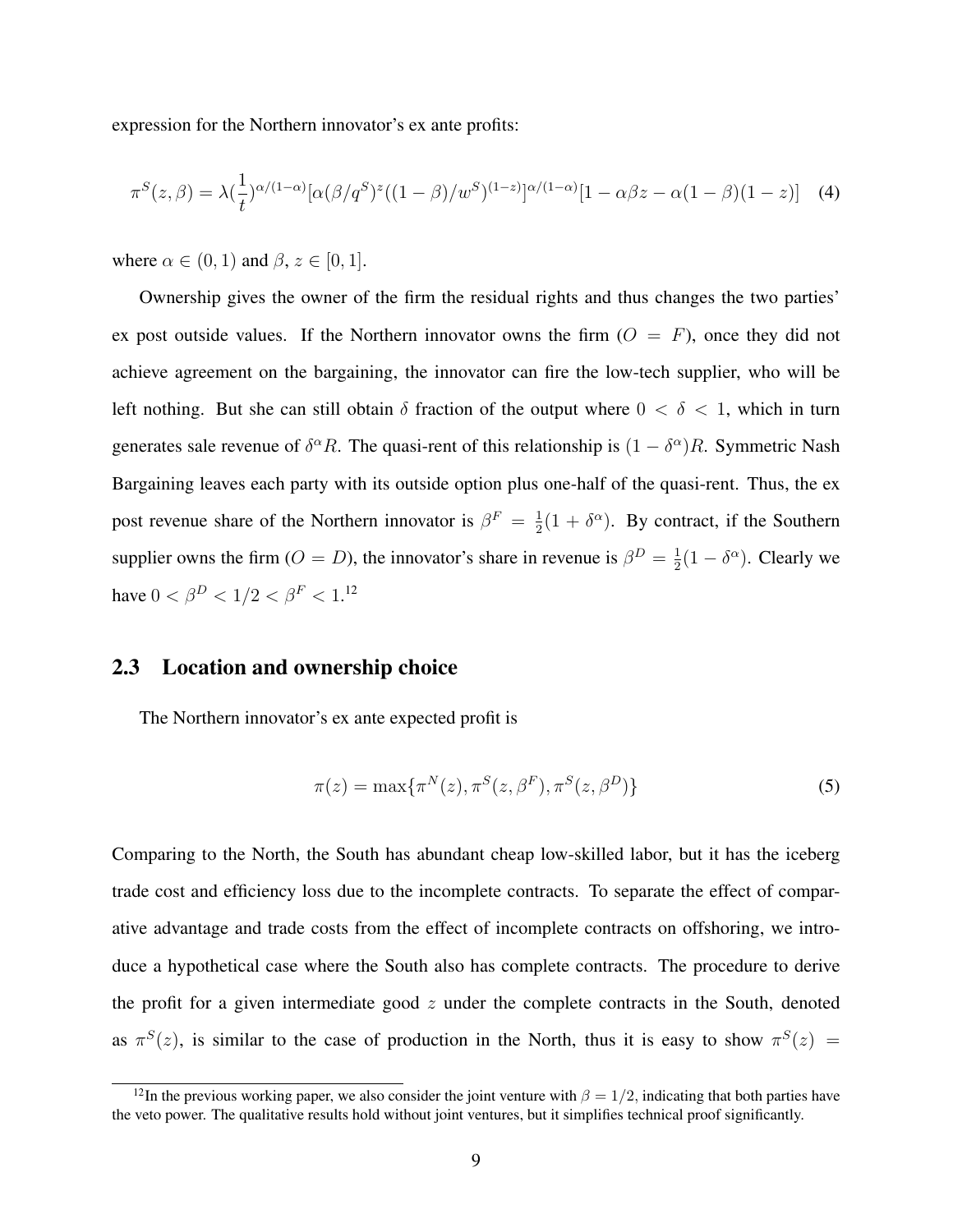$$
(1-\alpha)\lambda[\alpha(1/q^s)^z(1/w^s)^{(1-z)}]^{\alpha/(1-\alpha)}(1/t)^{\alpha/(1-\alpha)}.
$$

We first consider an artificial case in which both the North and the South have complete contracts. One important difference is that the ownership choice is irrelevant if the contract is complete in the South. This artificial case provides a useful comparison for the case where the South has incomplete contracts.

Let  $N(z)$  denote the "log profit ratio" of the Northern production relative to the Southern production both with complete contracts:

$$
N(z) \equiv \frac{1-\alpha}{\alpha} \ln(\pi^N(z)/\pi^S(z)) = z \ln(\omega_l/\omega_h) - \ln \omega_l + \ln t \tag{6}
$$

where  $\omega_h = q^N/q^S$ , and  $\omega_l = w^N/w^S$ . Because the North has more abundant high-skilled labor, it is reasonable to assume  $\omega_h < \omega_l$ . To rule out the extreme case that all products are produced in one location, we assume the following assumption.

Assumption 1  $\omega_h < t < \omega_l$ .

Clearly  $N(z)$  increases in z, and there exists an unique interior solution  $z^*(t) \in (0,1)$  such that  $N(z^*(t)) = 0$ . Thus, we can show the following lemma:

Lemma 1 *Assuming that both countries have the complete contracts and Assumption 1 holds, we have a unique cutoff*  $z^*(t) \in (0,1)$ *, and for any*  $z > z^*(t)$ *,*  $\pi^N(z) > \pi^S(z)$  *and for any*  $z < z^*(t)$ *,*  $\pi^N(z) < \pi^S(z)$ . Thus, more skill-intensive intermediate goods are produced in the North, and *less skill-intensive intermediate goods are offshored to the South. Moreover,* z ∗ (t) *increases as the trade cost decreases.*

In this artificial case, our model is the same as in Feenstra and Hanson (1996b) where comparative advantage plays a crucial role in the allocation of global production sharing. Moreover, the trade cost dampens the comparative advantage of the South, and thus a reduction in trade costs help to attract more skill-intensive products to relocate to the South.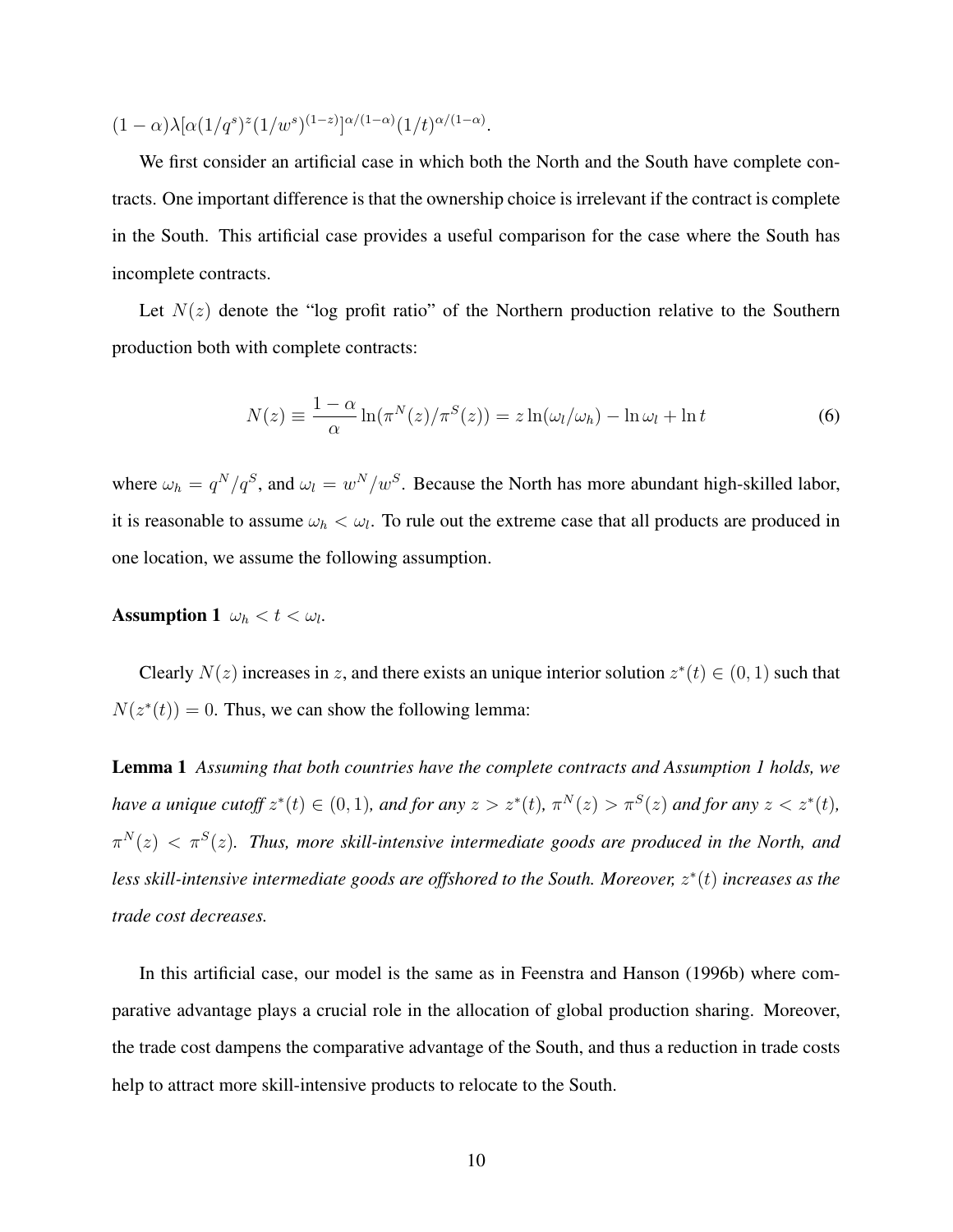Next we characterize the global production sharing when the contracts are incomplete in the South. In this case, the Northern innovator needs to choose the optimal organizational form when she decides to offshore. We also define the "log profit ratio" of the Southern production under different ownership choices, relative to the Southern production with the complete contracts as follows:

$$
S(z,\beta) \equiv \frac{1-\alpha}{\alpha} \ln(\pi^S(z,\beta)/\pi^S(z))
$$
  
=  $z \ln \frac{\beta}{1-\beta} + \ln(1-\beta) + \frac{1-\alpha}{\alpha} [\ln(1-\alpha\beta z - \alpha(1-\beta)(1-z)) - \ln(1-\alpha)]$  (7)

for  $\beta \in (0,1)$ . This normalization procedure peels off most of common factors in the profit function of  $\pi^{S}(z,\beta)$ , such as demand shifter  $\lambda$ , factor prices and trade costs, but highlights the key factors for ownership choice. This implies that ownership choice is independent of factor prices, trade costs and demand shifters, instead only depends on the skill intensity of the product. The next lemma shows an important feature of  $S(z, \beta)$ .

**Lemma 2**  $S(z, β)$  *is supermodular in*  $(z, β)$ *, concave in z, and strictly concave in*  $β$ *. For a given value of z, there is a unique maximizer*  $\beta^*(z) \in [0,1]$ *, and*  $\beta^*(z)$  *increases in z.* 

Proof appears in Appendix A. Supermodularity implies that the Northern innovator's bargaining power is complementary to the skill intensity of the intermediate goods  $z$ . This is also the core spirit of the PRT of firms (Grossman and Hart, 1986; Hart and Moore, 1990), which argues that the optimal ownership structure should give the residual rights to the party whose investment is more crucial to the relation-specific investment. In Appendix (Lemma 3) we show that for the more skill-intensive intermediate goods produced in the South, it would be optimal if the Northern innovator owns the firm  $(O = F)$  since she has control over the high-tech input. While for the less skill-intensive intermediate goods, it would be optimal for the Southern supplier owns the firm  $(O = D)$  since his low-tech input is more important.

Now we are ready to discuss the joint decision of the Northern innovator on location and ownership choices. Note her optimization problem in Equation (5) is equivalent to the comparison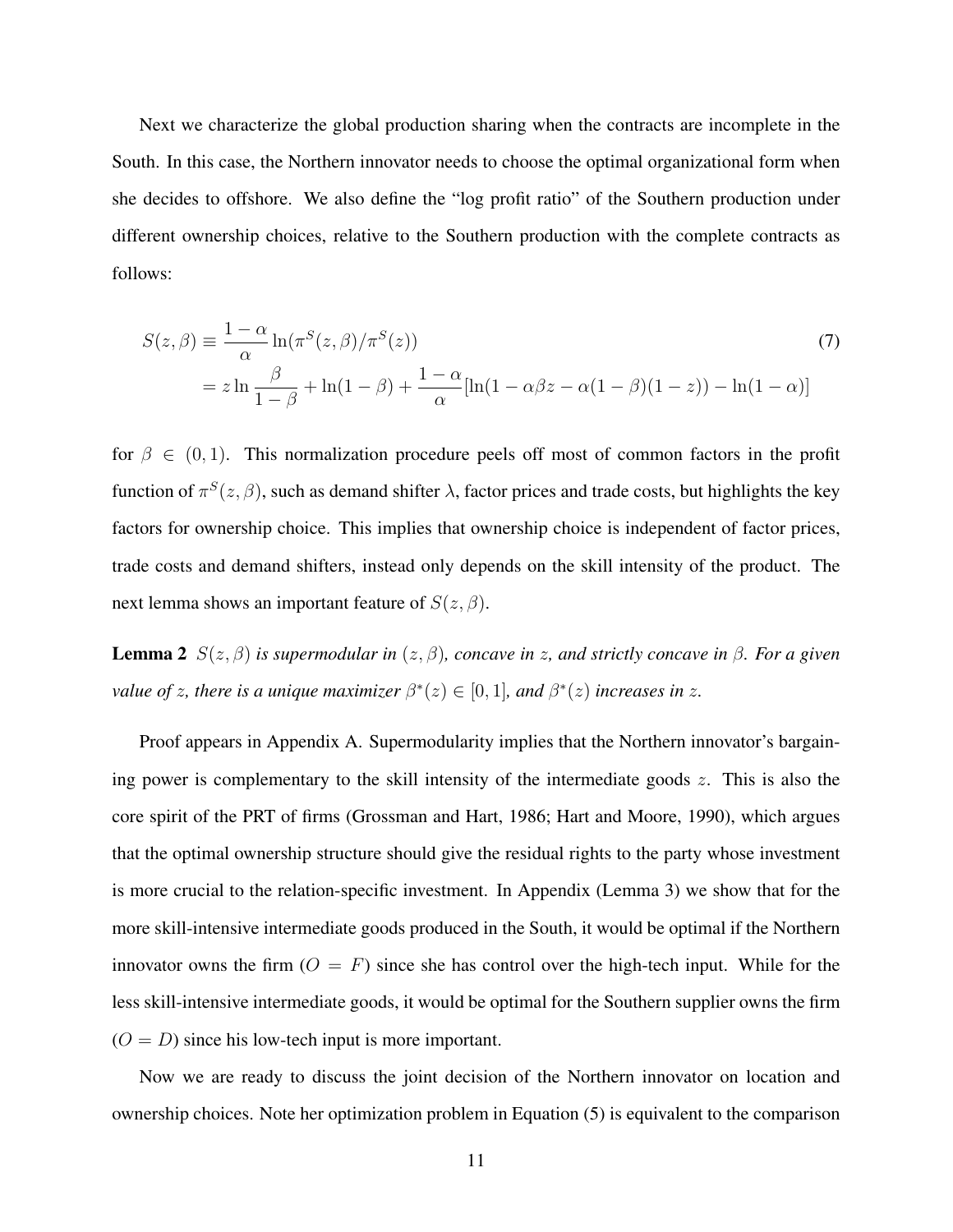between the log profit ratios of the Northern and the Southern productions with ownership choices  $(N(z)$  and  $S(z, \beta^O)$  for  $O = F, D$ ). Figure 2 plots these curves, and the properties of those curves have been discussed in Lemma 1 and Appendix (Lemma 3). Clearly, the optimal choice of the Northern innovator is the upper contour of these three log profit ratios. To formally characterize this pattern of global production and ownership structure, we make a minor revision on Assumption 1.

#### Assumption 2 *(1)*  $\omega_h < t$ ; *(2)*  $\omega_l > \frac{t}{1-\beta^F}[\frac{1-\alpha}{1-\alpha(1-\alpha)}]$  $\frac{1-\alpha}{1-\alpha(1-\beta^F)}\Big] \frac{1-\alpha}{\alpha}.$

This revised assumption is essentially the same as Assumption 1 in the sense of ruling out the extreme case that all products are produced in one location. The first part guarantees that the most skill-intensive product  $z = 1$  is produced in the North, and the second part guarantees that the least skill-intensive product  $z = 0$  is produced in the South.<sup>13</sup> Based on this assumption, we can show our main proposition:

Proposition 1 *If Assumption 2 holds and three production modes coexist, then there exists two unique cutoffs*  $(z_{FN}^*(t), z_{DF}^*)$ , such that the more skill-intensive intermediate goods are produced *in the North* ( $z > z_{FN}^*(t)$ ), the middle range skill-intensive goods are through FDI offshoring  $(z_{FN}^*(t) > z > z_{DF}^*)$ , and the less skill intensive goods are outsourced to Southern-owned firms  $(z < z_{DF}^*$ ). Moreover, as the trade cost *t* decreases,  $z_{FN}^*(t)$  increases.

Proof appears in Appendix  $C<sup>14</sup>$  Figure 2 is also useful to disentangle the role of comparative advantage and incomplete contracts on global production sharing in the integrated framework. Note the horizontal axis presents the log profit ratio of the South production with complete contracts, thus the curve  $N(z)$  and the horizontal axis characterize the global production sharing with

<sup>&</sup>lt;sup>13</sup>This imposes an up-bound for  $\beta^F$ , i.e.,  $\beta^F < \tilde{\beta} \equiv f^{-1}(\omega_l/t)$ , where  $f(\beta) = \frac{1}{(1-\beta)} \left[\frac{1-\alpha}{1-\alpha(1-\beta)}\right]^{\frac{1-\alpha}{\alpha}}$ . The intuition for this upper bound for the Northern innovator's revenue share is that the South supplier will have little incentive to invest in low-tech input if his revenue share  $(1 - \beta)$  is close to 0. Note  $f(\beta)$  is an increasing function, thus if  $\beta^F$ satisfies this inequality, it also holds for  $\beta^D$ . Note the upbound depends on  $\omega_l$  and t, thus this assumption is more likely to hold if trade cost is low, given  $\omega_l$ .

 $14$ Note this proposition only shows the pattern when three production modes coexist, however, under certain conditions, FDI offshoring may not exist. Figure 2 is sufficient for us to do general analysis, as we will show later.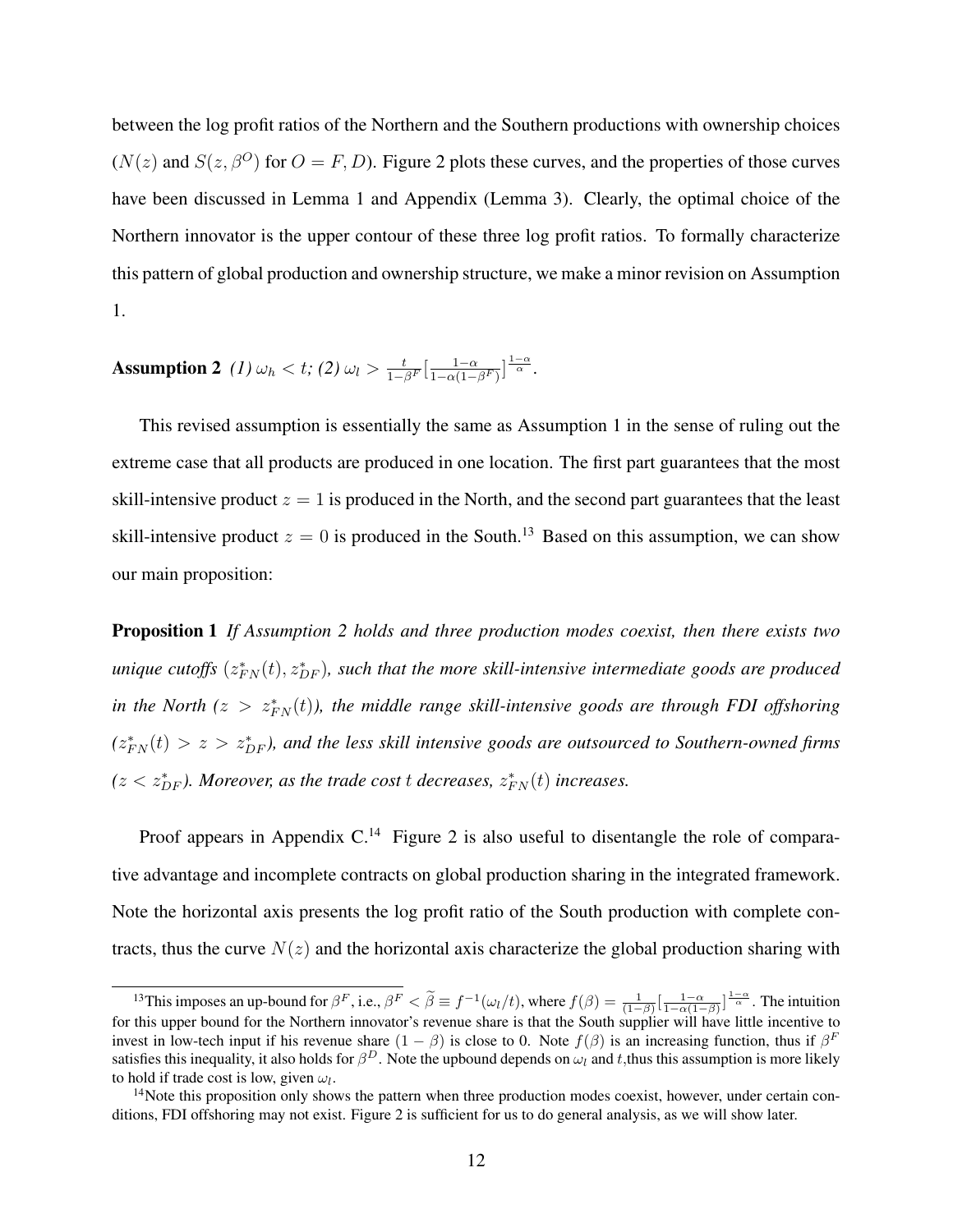the North-South cutoff  $z^*(t)$  in the contractual frictionless world of Feenstra and Hanson (1996b), in which the South specialized in less skill-intensive products due to the comparative advantage.

By contract, the upper contour of these curves  $N(z)$ ,  $S(z, \beta^D)$  and  $S(z, \beta^F)$  depicts the global production sharing for the world with incomplete contracts in the South. The comparative advantage still plays its role but the incomplete contracts incur to the South both the intensive and extensive margins of efficiency loss; it makes the South's production less profitable and less products are offshored to the South. The North-South cutoff moves to  $z_{FN}^*(t)$  and the product range between  $z_{FN}^*(t)$  and  $z^*(t)$  reflects the extensive margin of the efficiency loss. More importantly, those potential offshorable products are relatively more skill-intensive, and thus this would affect high-skilled labor more. Moreover, note both  $S(z, \beta^D)$  and  $S(z, \beta^F)$  are below the horizontal axis, this implies that the allocation of property rights can not recover the efficiency loss due to the incomplete contracts. This is also the fundamental feature of PRT, i.e., the allocation of residual rights increases one party's incentive but decreases the others (Grossman and Hart, 1986). Thus, the area between the upper contour of  $S(z, \beta^D)$ ,  $S(z, \beta^F)$  and the horizontal axis reflects the intensive margin of the efficiency loss due to the incomplete contracts.

Next we analyze the impact of trade and ownership liberalization, and improvement in contract environment on the pattern of global production pattern.

#### 2.3.1 Trade and ownership liberalization

The effect of trade liberalization can be captured by shifting down the curve of  $N(z)$  in Figure 3. If the trade cost initially is very high, intuitively it is only profitable for the Northern innovator to outsource less skill-intensive products through arms' length contracting because the trade cost dampens the comparative advantage of the South. Therefore, no FDI offshoring exists even if foreign ownership is legally allowed. As the trade cost declines it becomes profitable to offshore more skill-intensive products to the South through FDI, because the Northern innovators require more control over their production in the South. In this case, restriction of foreign ownership becomes an important trade barrier. Moreover, with ownership liberalization a reduction in trade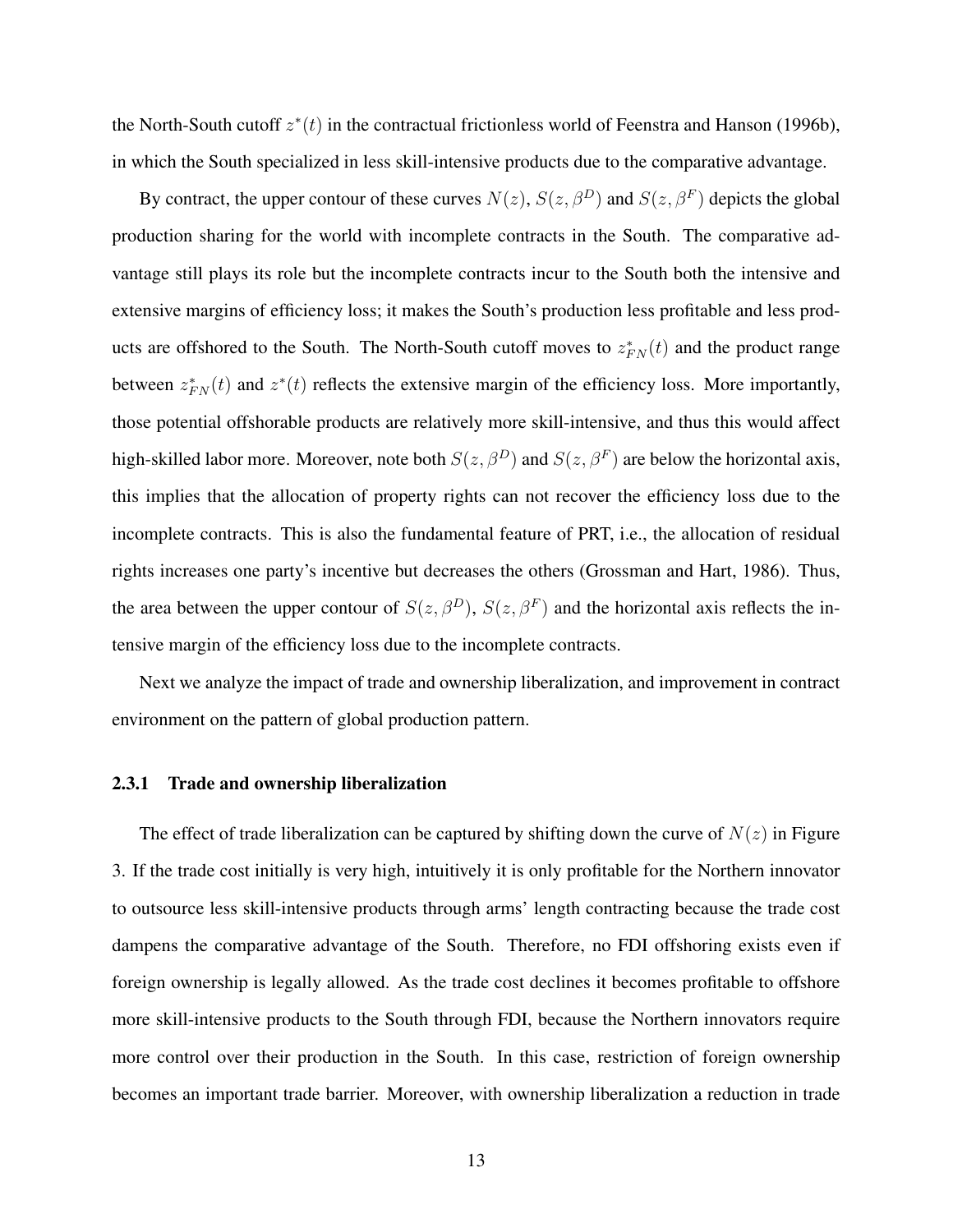costs is likely to have a stronger effect on FDI offshoring than on arm's length offshoring. The proof appears in Appendix D, but the intuition is simple: Equation (D.1) shows that the revenue elasticities of the trade cost is  $-\frac{\alpha}{1-\alpha}$  $\frac{\alpha}{1-\alpha}$ , irrespective of firm ownership types. Thus, a decline in trade costs increases the intensive margin of each types of firms proportionally. However, for the extensive margin, it depends on the location of  $N(z)$ . If FDI offshoring exists (as depicted in Figure 2), a reduction in trade costs increases the extensive margin of FDI offshoring but not for arm's length offshoring. Thus, the export share of FDI offshoring increases.

Governments in developing countries often indeed impose restrictions on foreign ownership for reasons including reducing competition with indigenous firms, promoting technology transfer through joint ventures, and protecting strategic sectors (e.g., Kobrin 1987; Gomes-Casseres 1990). Our model provides a framework to analyze the impact of ownership restrictions of foreign capital on the South's export structure. Figure 4 presents the effect of the ownership liberalization with the case where the Southern government removes the prohibition policy for foreign ownership. If the foreign ownership is not allowed, then the cutoff between North-South production is given by  $z_{DN}^*$ . If the trade cost is very high, this ownership restriction policy does not matter since the Northern innovators only outsource their less skill-intensive products. However, if the trade cost is sufficient low and FDI offshoring is more profitable for relatively more skill intensive products, the South can benefit substantially from relaxing the ownership control for foreign capital. First, many more skill-intensive products will migrate to the South since the cutoff between North-South production moves up to  $z_{FN}^*$ . Thus, it helps the South to achieve skill-upgrading in exports. Second, there is an efficiency gain from the ownership change from Southern ownership to foreign ownership for those products within  $[z_{DF}^*, z_{DN}^*]$  because firms' profits increase.

The next proposition shows the impact of trade cost reduction and ownership liberalization on the size and structure of the offshoring.

Proposition 2 *If the trade cost is relatively low, ownership liberalization and further reduction in trade cost both increase the North-South production cutoff, i.e., shifting more skill-intensive products to the South through FDI offshoring, and thus the share of FDI offshoring increases.*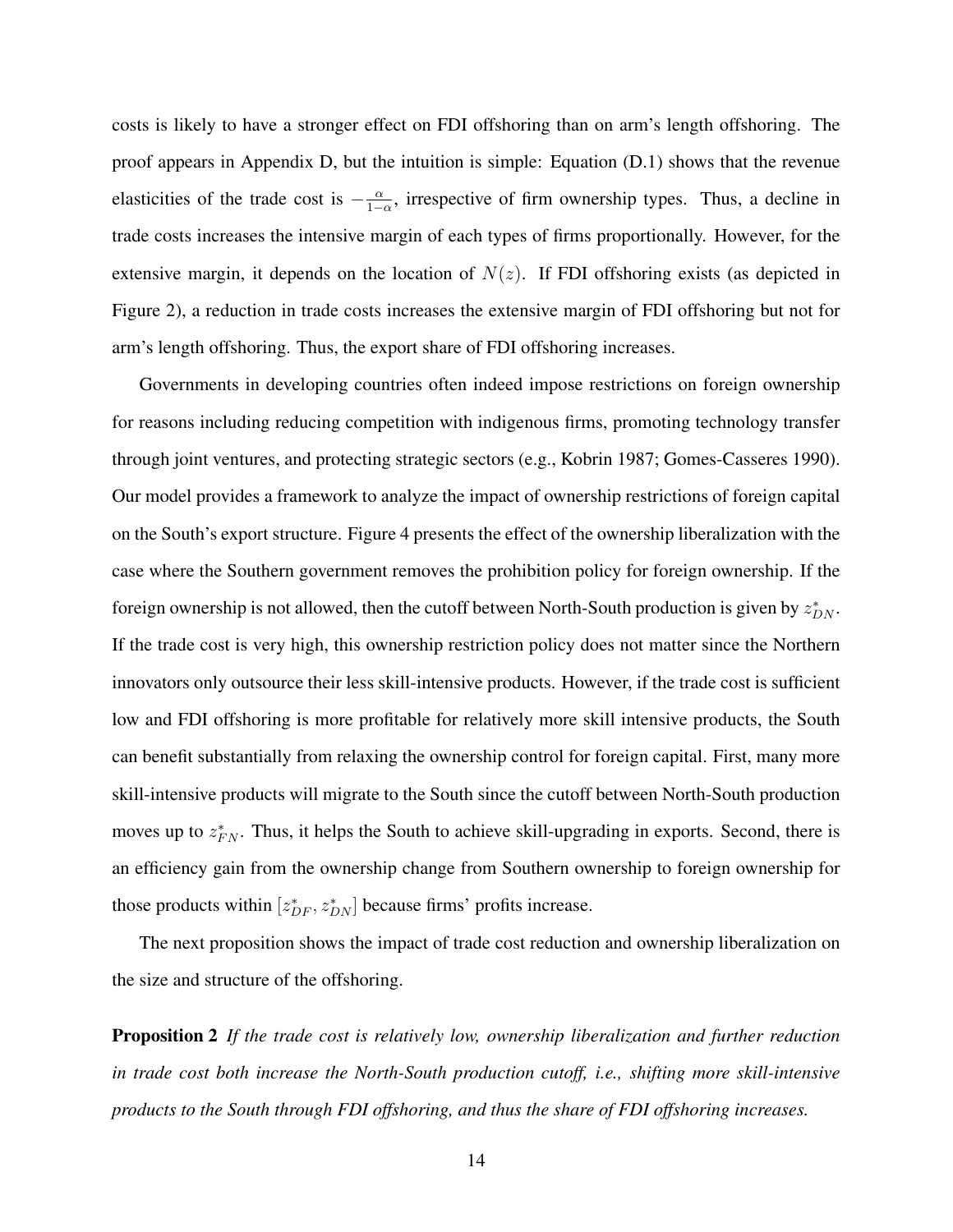### 2.4 Skill premium

This section discusses the impact of offshoring on the skill premium in the South. The subscript  $S$  is omitted without causing any confusions in this section. We first show the property of the relative skill demand for a given intermediate good.

**Proposition 3** *The relative demand for the high-skilled labor for each product z, i.e,*  $h(z, \beta)/l(z, \beta)$  =  $\beta z$  $(1-\beta)(1-z)$ w q *, increases in* z *and* β *but decreases in the relative wage of the high-skilled labor.*

This proposition reflects two channels that offshoring increases skill demand in the South. First, skill demand increases if more skill-intensive intermediate goods (increase in z) are offshored to the South through the extensive margin. Second, for given product  $z$ , ownership liberalization in foreign capital (increase in  $\beta$ ) itself also increases firms' demand for high-skilled labor. This is consistent with the PRT in the sense that the Northern innovator hires more high-skilled workers when she owns the firm.

Next we define the aggregate skill demand in the South as follows:

$$
D(q/w, t, \Psi) = \frac{\sum_{\beta^O \in \Psi} \int_{\Omega_{\Psi}} h(z, \beta^O) dz}{\sum_{\beta^O \in \Psi} \int_{\Omega_{\Psi}} l(z, \beta^O) dz}
$$
(8)

where  $\Psi$  denotes the ownership choice set, i.e.,  $\Psi = {\{\beta^D\}, {\{\beta^D,\beta^F\}\}}$ .  $\Omega_{\Psi} = [0, z^*_{DN}]$  if  $\Psi =$  $\{\beta^D\}$  and  $\Omega_\Psi = \Omega_D \cup \Omega_F = [0, z_{DF}^*] \cup [z_{DF}^*, z_{FN}^*]$  if  $\Psi = \{\beta^D, \beta^F\}$ . Let  $\overline{z}$  denote the cutoff between North-South production. We can show the following proposition:

**Proposition 4** *(1) The aggregate skill demand in the South increases in*  $\overline{z}$ , *i.e.*,  $\frac{\partial D(q,w,\overline{z})}{\partial \overline{z}} > 0$ . Thus, *the aggregate skill demand increases as the trade cost declines.*

*(2) If trade cost is relatively low and* 0 < α ≤ 1/2*, ownership liberalization in foreign capital increases the aggregate skill demand in the South.*

*(3) Based on (1) and (2), ownership liberalization and further reduction in trade cost increase the skill premium.*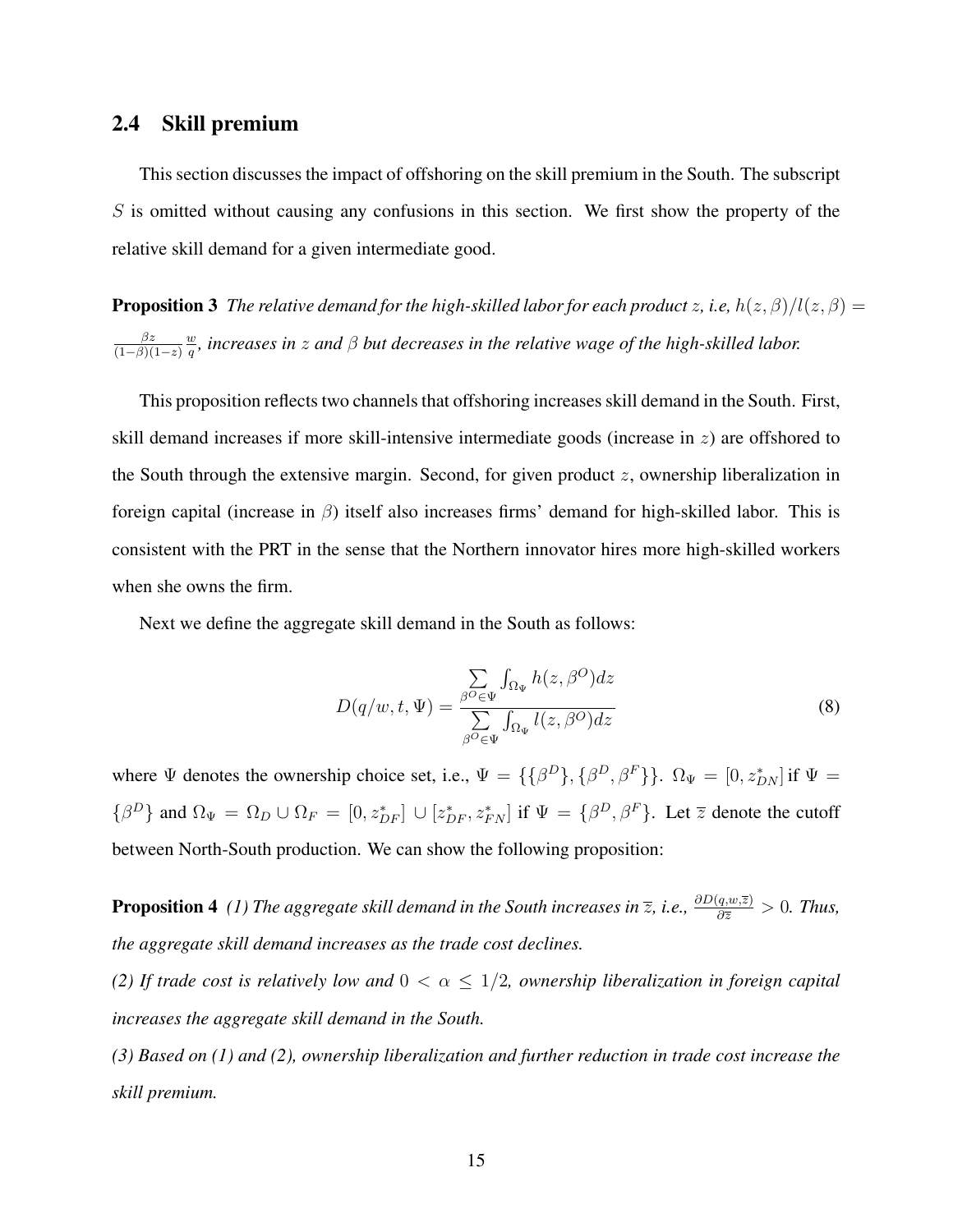Proof appears in Appendix E. The increasing aggregate skill demand in the South due to the extensive margin growth is similar to the mechanism of Feenstra and Hanson (1996a), because more skill intensive products are offshored to the South. As discussed in Proposition 2, a reduction in trade cost increases the North-South production cutoff, and attracts more skill-intensive products to the South, thus in turn increases the aggregate skill demand. Note this holds even with FDI ownership restrictions. However, as the trade cost becomes low, it turns out to be more and more difficult to attract more skill intensive new products if only arm's length offshoring is allowed, because Northern innovators would like to offshore more skill intensive products through their own affiliates. In this case, once the ownership restriction is removed, the FDI offshoring increases and more skill intensive products are shifted to the South, and this will have a significant effect on skill upgrading in exports as well as on the skill demand in the South.

In the second part of the proposition we compare the aggregate skill demand before and after ownership liberalization, when the trade cost is relatively low. It shows that ownership liberalization on foreign capital can increase the skill demand in the South through two channels: more skill intensive products will migrate to the South through FDI offshoring, and the skill demand increases for firms switching from arm's length offshoring to FDI offshoring.

It is easy to show the aggregate skill demand has a downward slope given  $0 < \alpha \leq 1/2$ , and thus if the the relative labor supply is inelastic (as we assumed) or positively sloping, then the skill premium rises as the aggregate skill demand shifts up due to the ownership liberalization or further trade cost reduction. Thus, Proposition 4 (3) is naturally followed.

#### 2.5 The Augmented Mincer Wage Equation

Because the relative labor supply is assumed to be exogenously given, the skill premium will be determined by the relative skill demand. Thus, the following analysis focuses on the demand side. First we obtain the inverse skill demand function from the equation (8) as

$$
ln(q/w) = lnD^{-1}(\overline{z}(t, \Psi), \Psi)
$$
\n(9)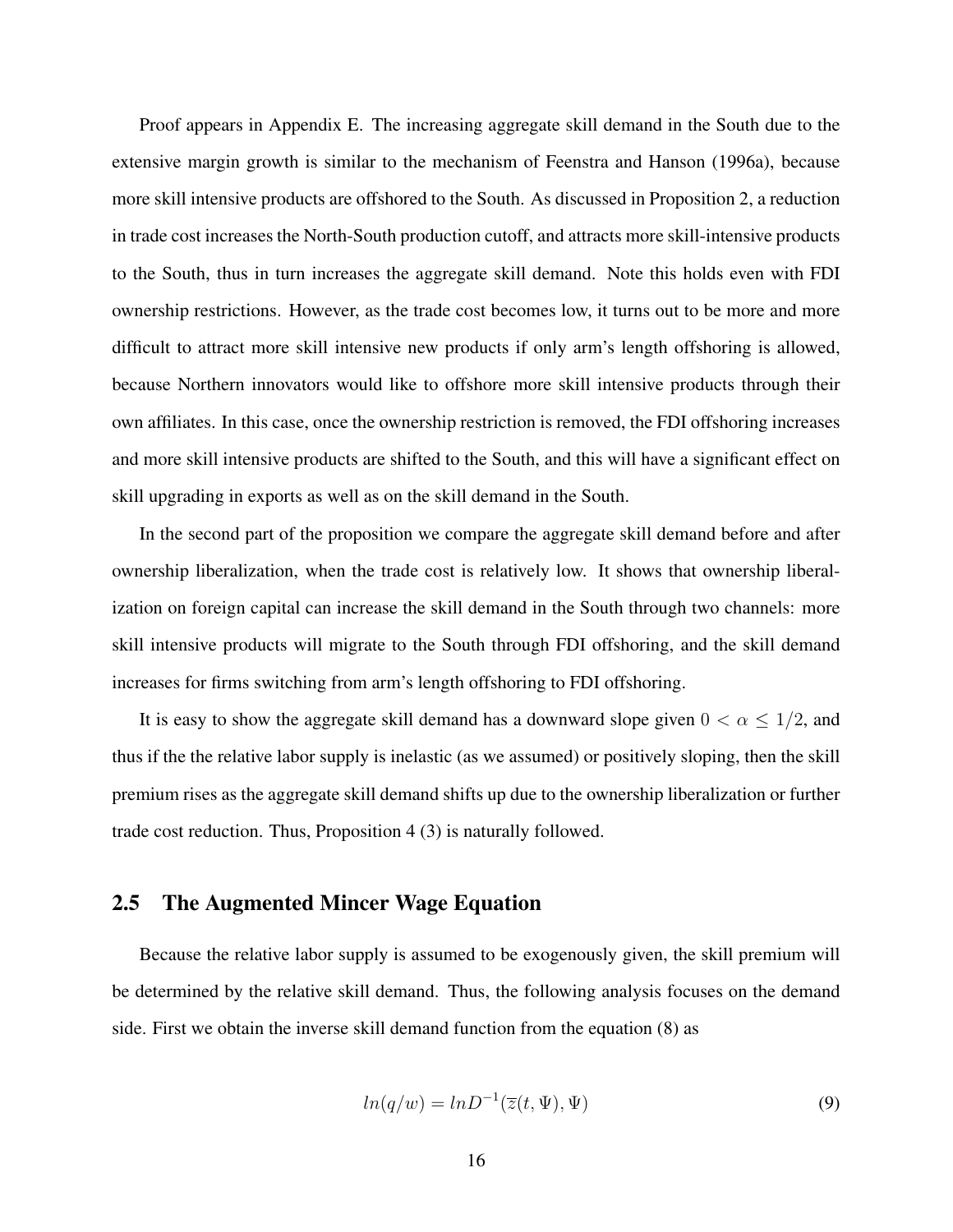The inverse skill demand depends on trade cost t and ownership set  $\Psi$  as we have shown that trade cost reduction and ownership liberalization increase the skill premium under general conditions in Proposition (4). Next we show that this inverse skill demand function can be integrated into the augmented Mincer wage equation.

Let us define workers with college degree and above as high-skilled workers, and workers without college degree as low-skilled workers. Then the classical Mincer wage equation can be written as

$$
\ln wage = \alpha_0 + \alpha_1 college + \epsilon \tag{10}
$$

where college is an indicator variable for workers with college degree and above. Notice  $\alpha_1 =$  $E(\ln wage| college = 1) - E(\ln wage| college = 0) = lnq - ln w$ . The last equality holds because  $lnq$  and  $ln w$  are the market equilibrium (log) wage for college workers and non-college workers. From the inverse skill demand we can see that the college premium  $\alpha_1$  is a function of trade cost and ownership liberalization. Thus, we obtain the augmented mincer wage equation as follows

$$
\ln wage = \alpha_0 + \alpha_1(t, \Psi) college + \epsilon \tag{11}
$$

This augmented Mincer wage regression provides a direct empirical specification to test our theory. However, there are two problems if we estimate the above Equation (11) directly by interacting measures of trade cost reduction and ownership liberalization with the college indicator. First, it is a reduced form regression without telling us how the effect of trade cost reduction and ownership liberalization on skill premium through their effect on offshoring and changes in offshoring organizational forms. More importantly, it can't distinguish the differential effect of two types of offshoring on skill premium. Second, if we only use annual national level data of trade and ownership liberalization, the variation is small as it is only from annual frequency. To solve these two issues, we propose a two-stage identification strategy based on the local-labor market approach. Next we discuss the identification strategy in detail.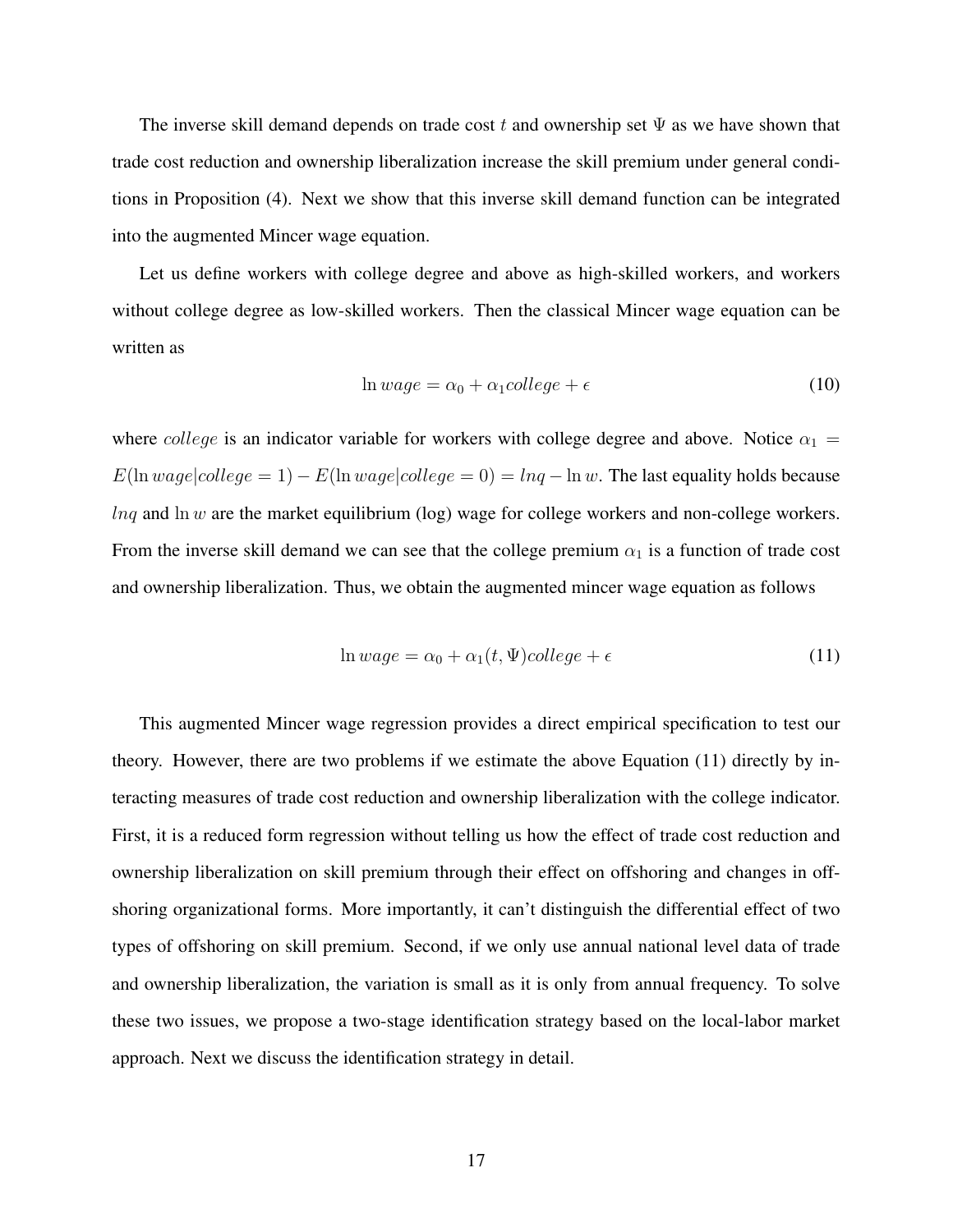### 2.6 Identification Strategy

Our identification strategy follows the local-labor-market approach that maps trade shocks to labor market outcomes, in particular the skill premium. We use the rich spatial variations in regional exposure to FDI offshoring and arm's length offshoring along the trade and ownership liberalization in the last two decades in China. More specifically, our identification strategy consists of two stages. In the first stage, we estimate the effect of trade cost reduction and ownership liberalization on regional (and industrial) distribution of FDI  $(R<sup>F</sup>)$  and arm's length offshoring  $(R^D)$ :

$$
ln R^{O} = ln R^{O}(t, \Psi), \text{ where } O \in \{D, F\}. \tag{12}
$$

In the second stage, we estimate the augmented Mincer regression with the interaction term of college indicator and regional exposure to FDI and arm's length offshoring (or equivalently, the total offshoring and the share of FDI offshoring), i.e.,

$$
\ln wage = \alpha_0 + \alpha_1(R^D, R^F) college + \epsilon \tag{13}
$$

This identification strategy has three advantages. First, it directly tests two main propositions (2) and (4) of our model. Second,the specification of the augmented Mincer equation in (11) is a reduced form regression, which shows the direct effect of trade and ownership liberalization on the skill premium. By contrast, our two-stage procedure is more structural. It first shows the determinants of offshoring and their differential effects on two types of offshoring, and the second stage helps us to identify which type of offshoring matters for skill premium. Moreover, one important concern in empirical estimation is the potential bias due to the selection of multinational companies. When multinational choose to set up foreign affiliates, they tend to choose regions with abundant high-quality labors. Thus, it will lead to a positive selection bias. Our two-stage procedure offers a natural approach to deal with this selection issue, because we can construct instrument variables for the endogenous variables ( $R^{O}$  or their transformations) by using the pre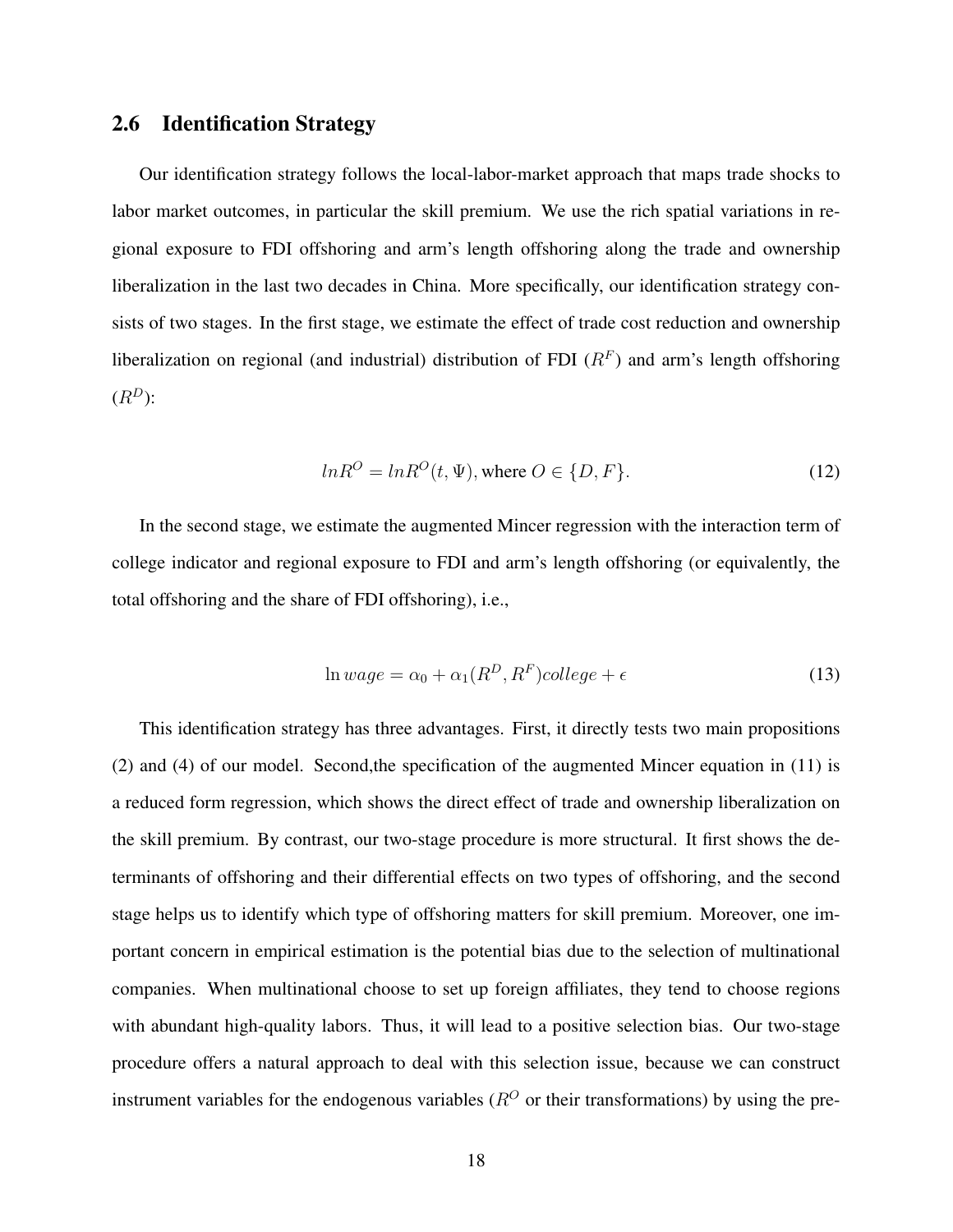dicted values from the first stage regression. We will discuss this in detail later. Note an important assumption of this identification strategy is the regional labor market adjustment friction. If the labor is freely mobile across regions, it is less likely to detect significant effects of trade shocks on local labor market.

### 3 China's globalization

In the last two decades China has experienced dramatic globalization along its economic reform, and has grown from a neglectable player in the international market to the largest exporter in the world. As pointed out by Branstetter and Lardy (2008), China has already achieved a greater degree of openness in foreign trade in manufactures even before its accession to the WTO at the end of 2001. The average import tariff has been lowered from about 43 percent to 15 percent in 2001. Because China also allowed the duty-free importation of raw materials and parts and components involved in processing exports, less than 40 percent of imports were subject to tariffs in 2000. The additional openings mandated under China WTO accession agreement made China economy become more open as the average import tariff kept declining to 9.9 percent in 2007, and the non-tariff barrier and restrictions on foreign investment were also reduced significantly (Brandt et al., 2012).

Compared with the gradual process of trade liberalization, the ownership liberalization for foreign capital in China is more like a policy regime change. As early as in 1979, China's government started to encourage foreign direct investment through joint ventures, which was considered as the effective way to learn management skills and technology knowledge. Thus, the wholly foreign ownership was restricted or prohibited in many manufacturing industries until the late 1990s prior to the accession to WTO. For example, washing machines, refrigerators, air conditioners were in the list of restriction of foreign ownership in 1995, according to the Catalogue for the Guidance of Foreign Investment Industries (CGFII), published by the National Development and Reform Commission. This ownership-biased industry policy is against the spirit of the WTO Agreement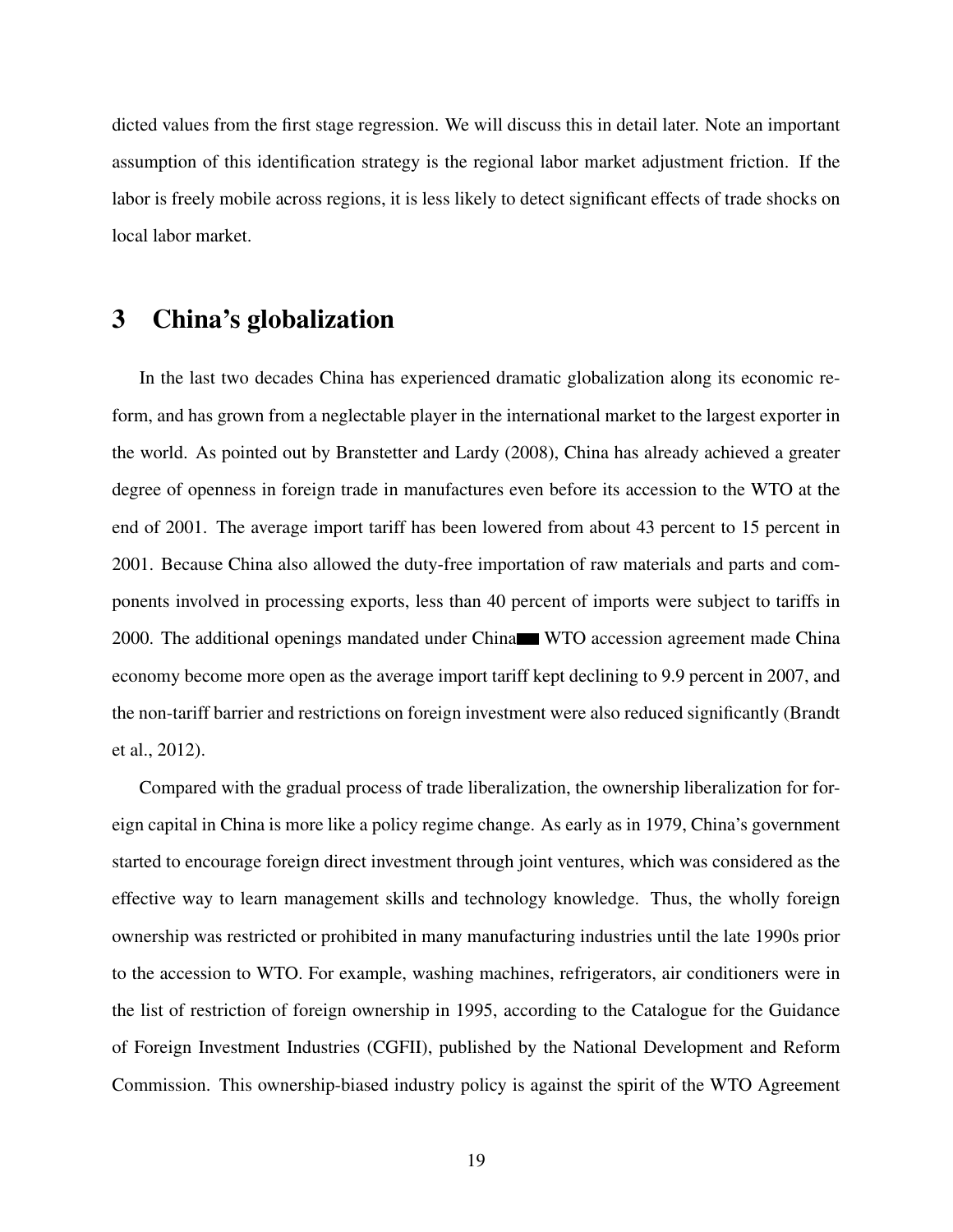on Trade-Related Investment Measures (TRIMs), which precludes the WTO members from imposing restrictions or distortions on foreign investment. Thus, the government undertook a major legal and economic reform in foreign investment in late 1990s to remove foreign investment barriers. One major effort is to revise the CGFII to relax ownership controls gradually by increasing the encouragement coverage and decreasing the restriction coverage for foreign ownership. As documented by Sheng and Yang (2012), both the expansion of encouragement coverage and the contraction of restriction/prohibition coverage were the most significant around 2001. Brandt et al. (2012) also found that the fraction of sectors covered by various foreign investment restrictions was dropped from about 20% to 10% after China's accession to WTO in 2001. This policy regime change around 2001 has significantly changed the ownership structure of China's foreign direct investment inflow and trade pattern. Wholly foreign-owned enterprises started to dominate the role of joint ventures in the annual foreign investment capital inflow. Because most of wholly foreign-owned enterprises are involved in processing trade, the growth of FDI processing exports has outpaced that of arm's length processing exports since 2001.

The trade liberalization and ownership liberalization on foreign capital upon China's accession to WTO made the foreign firms become an important force for China's economic growth, particularly for the industrial output and foreign trade. Foreign firms contributed about 32 percent of total industrial output and 59 percent of total exports and imports in 2006, according to the Statistics of FDI in China (2013), published by the Department of Commerce. As for the impact of foreign firms on the labor market, Hale and Long (2012, chap. 4) found that firms with higher shares of foreign ownership pay higher average wages to their engineers and managers, but not to their production workers, even after controlling for the observable quality differences. By using the same firm level data from the World bank industrial survey in 2001, they also found that the presence of foreign firms put an upward pressure on the workers' wage of neighboring domestic firms, but only for the skilled workers. Although they do not separate wholly foreign-owned firms, their results are largely consistent with our conjecture that the wholly foreign-owned firms are one of the driving forces of the rising skill premium in China.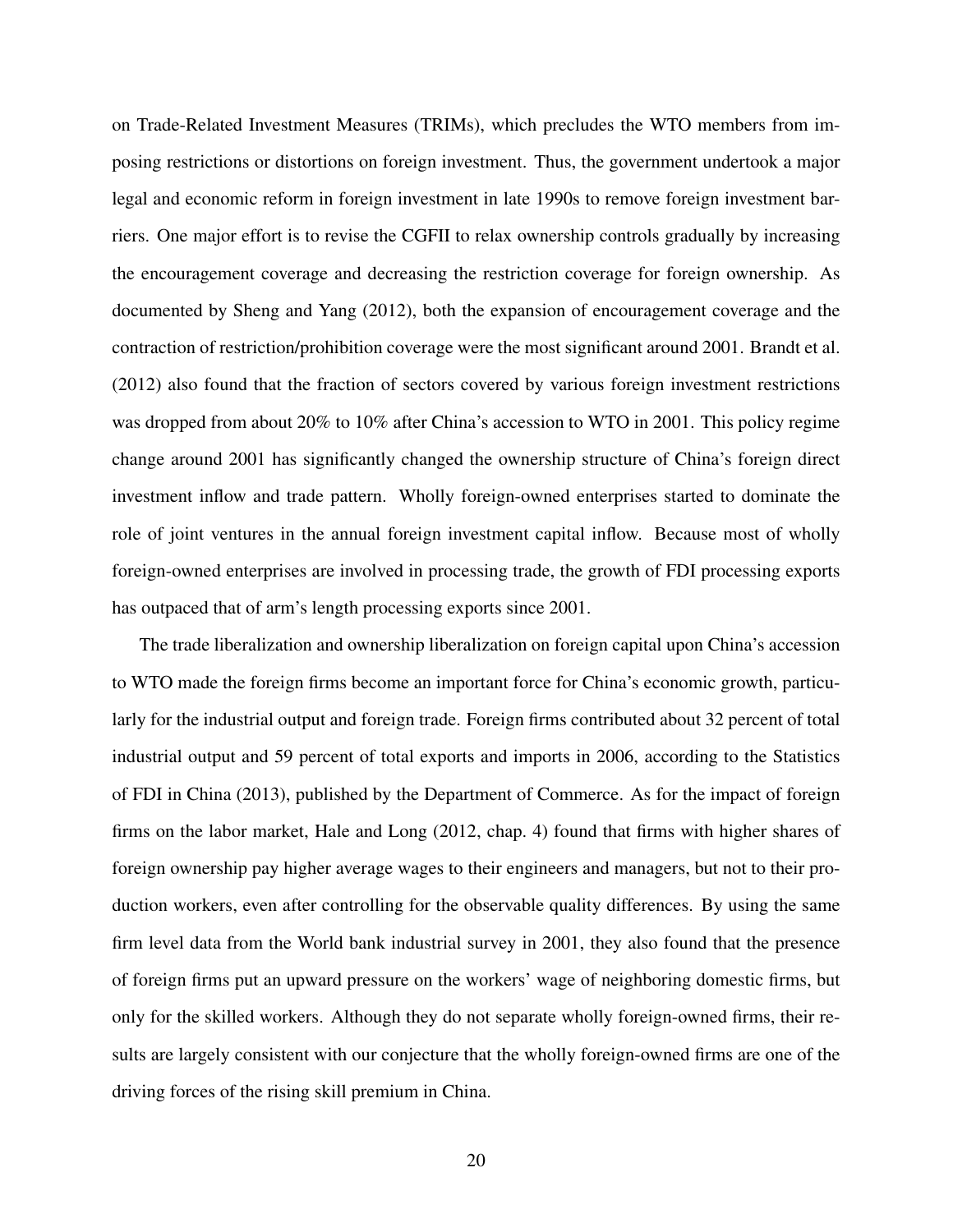As a summary, the ownership liberalization for foreign capital in China provides an unique opportunity to test our theory. Moreover, there is significant spatial variations of foreign capital inflow across provinces due to their initial endowment or industrial difference. This feature allows us to adopt the local labor market approach to test our theory by using the identification strategy proposed above. Next we turn to our data set and empirical exercise.

#### 3.1 Data

The primary data sources are Chinese Urban Household Surveys (CUHS 1992-2006) and the Chinese customs trade data (1992-2008). Both data sets cover mainland China's provinces except Tibet due to data missing in CUHS. The CUHS is conducted by China's National Bureau of Statistics (NBS). It records basic conditions of urban households and provides detailed information of workers' demographic characteristics (age, gender, and marital status), employment (income, educational attainment, working experience, occupation, and industry) and geographic residence (city and province). The survey includes information on about 15,000 to 56,000 workers in a year. In this paper, we focus on annual wages of manufacturing adult workers engaging in wage employment. Wage income consists of basic wage, bonus, subsidies and other labor-related income from regular jobs. We compute the real wage by deflating annual wages to the base year (2006) using province-specific urban consumption price indices.

The trade data set records both the value and quantity of export at the product level (six-digit HS code), exporter locations and destinations, firm ownership types, and types of Chinese custom regimes. The firm ownership types include Chinese-owned domestic firms, joint ventures, and wholly foreign-owned firms. We use the processing export to measure the size of offshoring, and the processing export by wholly foreign owned firms to measure FDI offshoring, and processing exports by other firms are used to measure arm's length offshoring. We also treat the high-income countries as the North country for the benchmark analysis. Our definition of high-income countries follows the World Bank's standard classification, including 66 countries.<sup>15</sup> China's processing

<sup>&</sup>lt;sup>15</sup>Taiwan is not included in the World Bank's data, although it qualifies to be a high-income region. We add Taiwan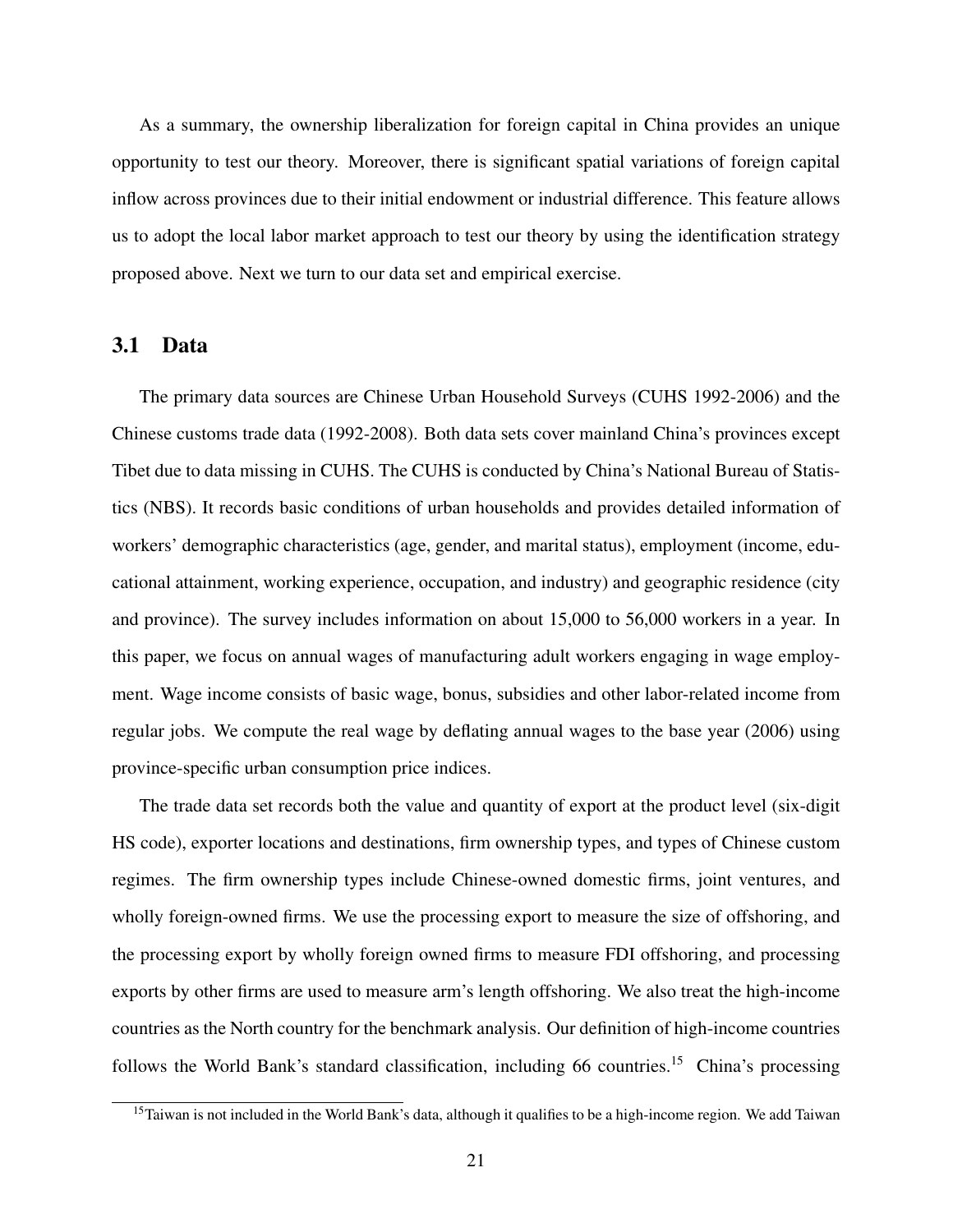exports to high-income countries contributed about 90 percent of its total processing exports. For robustness check we also use all China's trade partners as the North country. Most of empirical results hold for both samples.

### 4 Empirical Evidence

### 4.1 Skill Intensity

In this section, we first present evidence for the skill content difference between FDI offshoring and arm's length offshoring. Figure 5(a) presents the evolution of average skill intensity of two types of processing exports for the period 1992-2008. The average skill intensity is defined as the weighted average of industrial skill intensity, using the industrial share of processing exports as the weights.<sup>16</sup> The measure of skill intensity  $z_i$  for industry i is defined as the employment share of workers with college degrees or above in total industrial employment, using the employment information at the 3 digit industry level from Chinese National Industry Census 1995 (CNIC1995).<sup>17</sup> It clearly shows that FDI offshoring is more skill intensive than arm's length offshoring, and there has been significant skill upgrading in the processing exports since 1992.

Next we examine the distributional difference in skill intensity across two types of offshoring. Figure 5(b) presents the distributions of processing exports by firm ownership types in 1992 and 2008.<sup>18</sup> This figure reveals two important messages. First, the distribution of FDI processing export is more skewed toward skill-intensive sectors than that of arm's length processing exports.

into our sample because it is an important trade partner of mainland China.

<sup>&</sup>lt;sup>16</sup>The average skill intensity for the firm ownership type O in year t is defined as  $\tilde{z}_t^O = \sum_i (z_i \frac{y_{i,t}^O}{\sum_i y_{i,t}^O}) = \sum_i z_i s_{i,t}^O$ where  $O = F$ , D.  $z_i$  denotes the skill intensity of industry i, and  $y_{i,t}^O$  and  $s_{i,t}^O$  denote the value and share of processing exports of industry i in year t for the firm ownership type  $O$ .

<sup>&</sup>lt;sup>17</sup>We convert both the skill intensity measure at Chinese Standard Industrial Classification 1994 (CSIC1994) at 3 digits level and trade data based on 6 digits of Harmonized system into ISIC REV.3 at 4 digits level. Once we restrain ourselves to manufacturing sector, we cover 113 out of 127 classes in ISIC REV.3 at 4 digits level. Please see the concordance detail in Appendix F.2. We drop the most skill-intensive sector to avoid that our results are impacted by this sector, which is 75 percent higher than the second highest. As a robustness check, we use the skill intensity measure from the National Economic Census 2004 (NEC 2004). The results remain the same.

<sup>&</sup>lt;sup>18</sup>The empirical distribution  $\widehat{G}^O(z)$  for  $O = F, D$  is constructed as follows:  $\widehat{G}_t^O(z) = \sum_i I(z_i \leq z) s_{i,t}^O$ , where  $I(.)$  is the indicator function.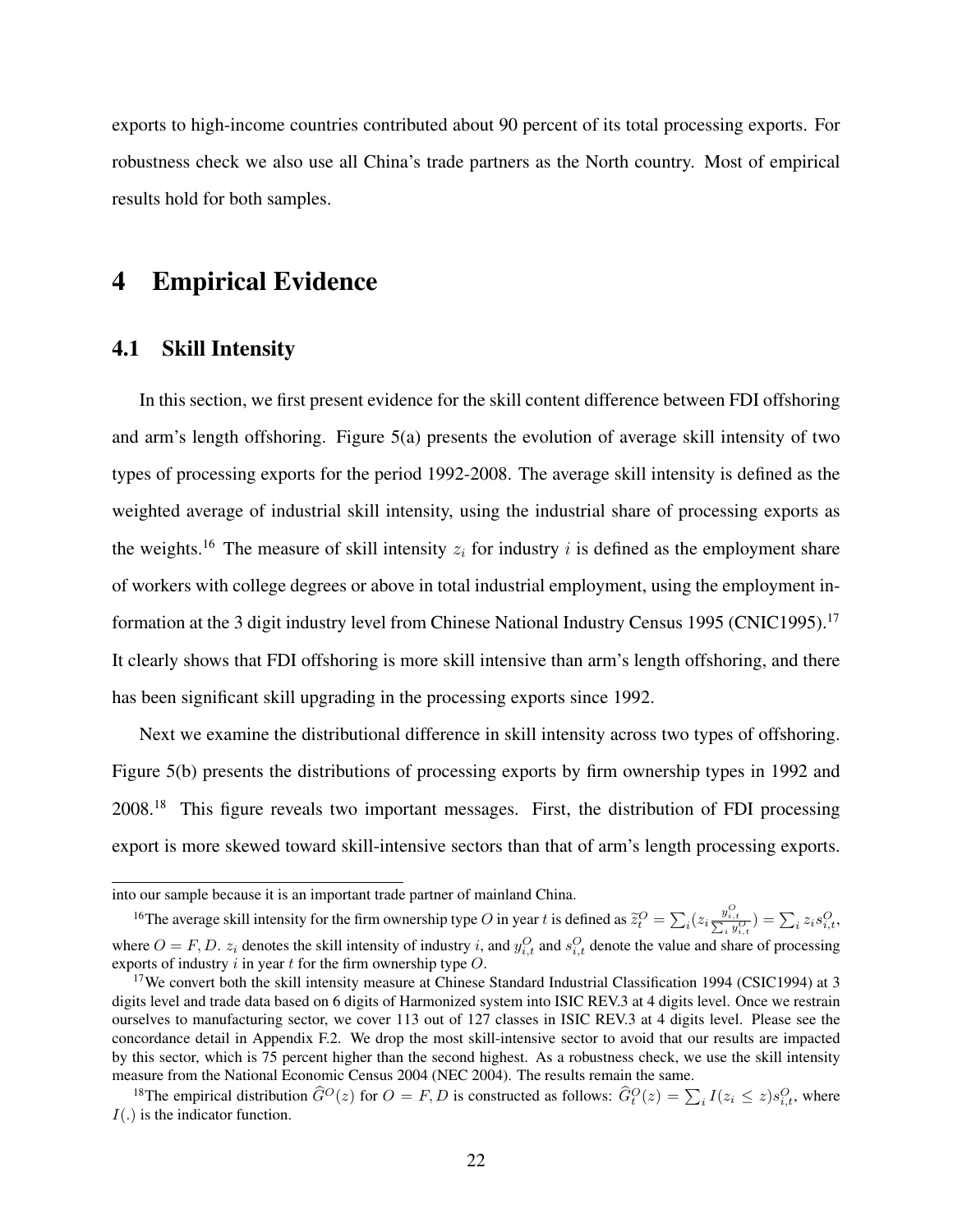In other words, FDI processing exports first-order stochastically dominate those of other firms. Moreover, this feature is more significant in 2008 than 1992. Second, all distributions shift toward right from 1992 to 2008, implying significant skill upgrading in the processing exports. Note this feature is also more significant for FDI processing exports.

More formally, following Delgado et al. (2002) we adopt the non-parametric Kolmogorov-Smirnov test for the first-order stochastic dominance. We first perform a two sided Kolmogorov-Smirnov test to examine the equality of the two distributions, i.e.,  $G^F(z) = G^D(z)$ . If the equality hypothesis is rejected, we then use a one-sided test to examine the first order stochastic dominance, i.e.,  $G^F(z) \leq G^D(z)$ . If we fail to reject this hypothesis and given  $G^F(z) \neq G^D(z)$  (obtained from the first step), we conclude that  $G^F(z) < G^D(z)$ .

The Kolmogorov-Smirnov test requires independent identical sample, while we have sampling data for 1992-2008 and they may have auto-correlations across years. Thus, we run the test year by year. Table 1 presents the p-value for testing results in which a small number indicates rejecting the hypotheses. The two-sided test shows that it rejects the null for years 1997-2008 at 5 percent significance level but not for earlier years, and the one-sided test does not reject the null for all years in our sample. Thus, we conclude that FDI processing exports have been more skill intensive than arm's length processing export since 1998. It is reasonable that the two-sided test fails to reject the null for years before 1997, because the trade cost was high and foreign ownership was restricted, only a few foreign-owned firms entered. Thus, the distributions are not statistically different from each other. As the trade cost declined and the restrictions on foreign ownership were gradually removed, more intermediate goods were offshored through foreign-owned firms, and their distributional differences became statistically significant.

This two-step testing procedure can be applied to testing for skill upgrading in processing exports for each type of firms. Table 2 shows the results for each five-year interval during 1992 and 2007. The two-sided test rejects the null at 5 percent significance level, but the one-sided test fails to reject the null for all firms in three time regimes. It implies that there is significant skillupgrading in processing exports for all firms. However, recall the fact that processing exports by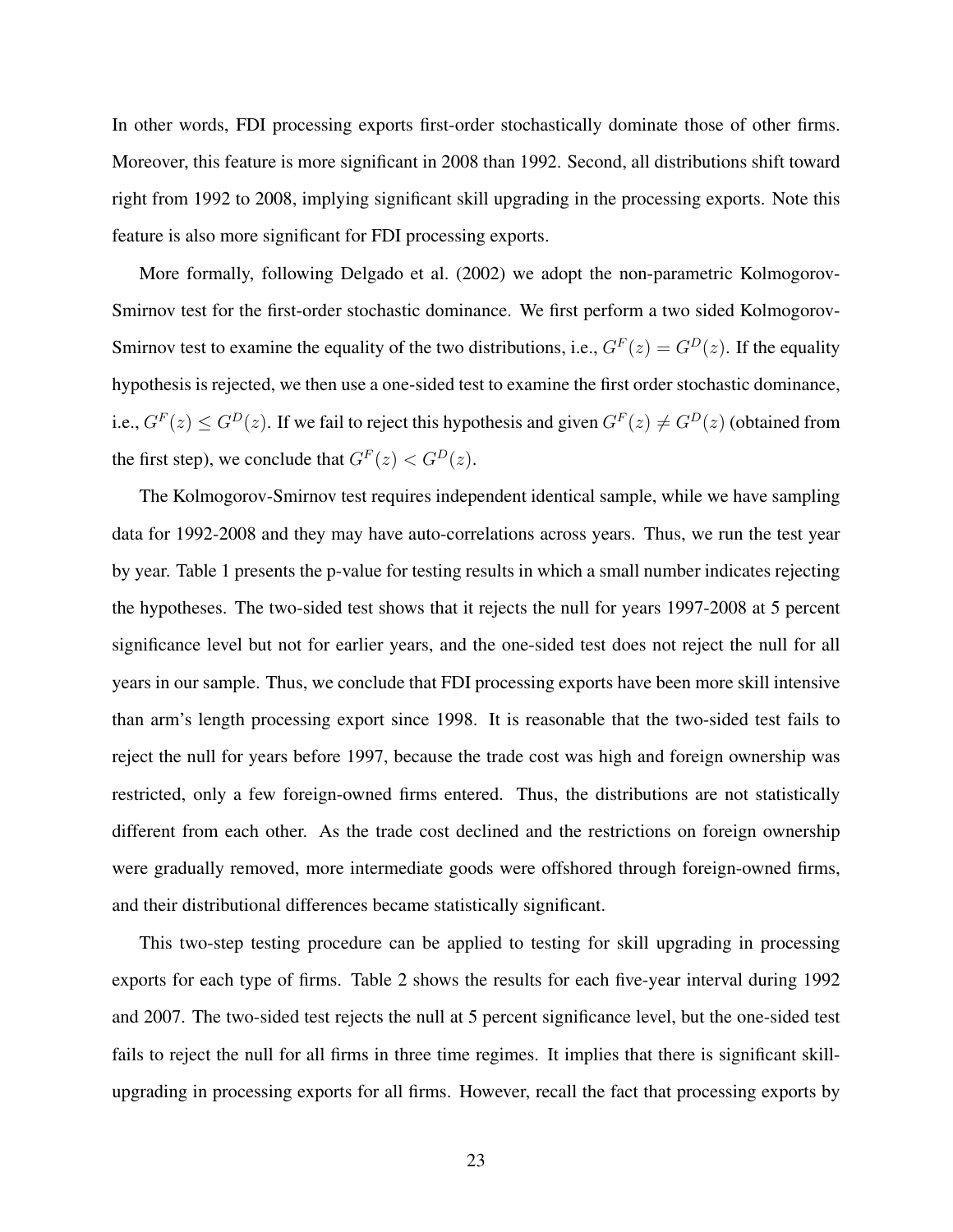foreign-owned firms became more skill intensive than only after 1997. Thus, the skill upgrading must be similar for all firms initially, but later it becomes more substantial in foreign-owned firms.

In the end, we calculate the contribution of FDI processing export to the total skill content in total processing exports, as the ratio of the skill content in the FDI processing exports to the skill content of the total processing export, i.e.,  $skshr_t^F = \frac{\sum_i z_i y_i^F_i}{\sum_i z_i y_i}$  $\frac{\sum_i z_i y_{i,t}}{\sum_i z_i y_{i,t}}$  $\frac{i}{\tilde{z}_iy_{i,t}^r}{\tilde{z}_iy_{i,t}}=\frac{\widetilde{z}^F}{\widetilde{z}}$  $\widetilde{z}$  $\sum_i y_i^F$  $\frac{\sum_i y_{i,t}}{\sum_i y_{i,t}}$  $\frac{i}{g} \frac{y_{i,t}}{y_{i,t}} = Z^F * S_t^F$  where  $Z^F = \tilde{z}^O/\tilde{z}$  is the relative average skill intensity, and  $S_t^F = \frac{\sum_i y_{i,j}^F}{\sum_i y_{i,j}}$  $\frac{\sum_i y_{i,t}}{\sum_i y_{i,t}}$  $\frac{i}{y_{i,t}}$  is the value share of FDI processing exports. This implies that the contribution of FDI processing exports to skill content can be decomposed into two parts: the relative average skill intensity and its share in processing exports. This exercise shows that its contribution has risen from about 12 percent to about 68 percent of total skill content of processing exports, and most of them comes from the rising size of FDI processing exports. Thus, FDI becomes the major contributor of the skill content in processing exports.<sup>19</sup>

The analysis above uses the industrial level trade data over the period 1992-2008, one may concern the skill intensity difference at firm level. However, the information of employment composition for Chinese manufacturing firms is only available in the first National Economic Census in 2004. Based on the economic census in 2004, Chen et al. (2011) finds that foreign invested enterprises have the highest employment share of college workers, the next is state-owned enterprises, and the other private enterprises have the lowest skill employment. If we match the economic census data with the Chinese firm level trade data, we can identify those processing firms. We find that the employment share of college graduates in wholly foreign owned enterprise is 6 percent higher than that of others. This snapshot of the skill comparison is largely consistent with the international evidence that FDI is relatively more skill and capital intensive, thus it is less likely that foreign owned firms in China are only doing the low and routine tasks.

<sup>&</sup>lt;sup>19</sup>Notice this exercise only measures the "between" industrial skill upgrading, but not the "within"industrial skill upgrading.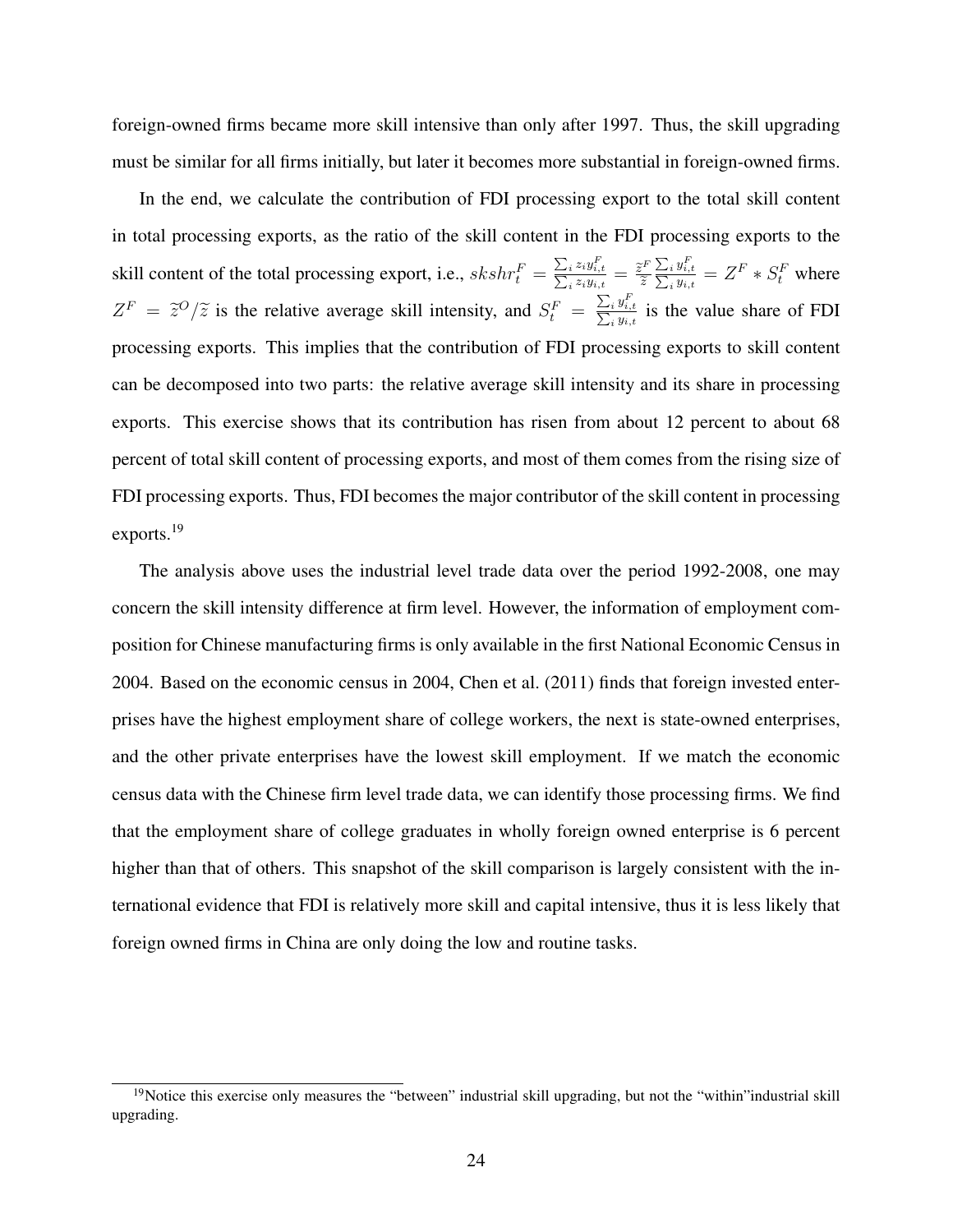#### 4.2 The determinants of offshoring and its ownership structure

In this section we will explore the determinants of regional and industrial distribution of processing exports. This is the first-stage regression in our two-stage identification strategy, and also directly tests the Proposition (2) derived from the model. Moreover, in the previous section, we have shown that the FDI processing exports are more skill intensive than arm's length offshoring. Thus, understanding the distribution of FDI processing exports is important to analyze the difference in regional skill demand and skill premium.

Our model shows that trade cost reduction and ownership liberalization are two important determinants for the growth of processing exports, particularly for the FDI processing exports. Following Limão and Venables (2001), we use infrastructure—the (log) density of highway and railway—to approximate trade costs reduction. One innovation of this paper is that we construct two unique measures of ownership liberalization at industrial level for various years, by using the official list from the Chinese government that specifies which industries are encouraged, restricted, or prohibited for foreign direct investment. This list, provided in the Catalogue for the Guidance of Foreign Investment Industries (NDRC, various years), was first published in 1995 and was revised subsequently in 1997, 2002, 2004, and 2007. For encouraged industries, foreign investors have more freedom in choosing their ownership structures, and they enjoy other advantages such as preferable corporate tax rates, low costs of land, and duty-free for imported inputs. In contrast, for restricted or prohibited industries, the Chinese government usually imposes stringent restrictions on ownership structures and high entry cost for foreign investors. The ownership liberalization on foreign direct investment in China was largely the consequence of China's entry into WTO. To comply with the WTO agreement on TRIMS, the Chinese government removed many investment barriers including ownership restrictions on most industries in the manufacturing sector, except those industries that were highly pollutant or dependent on Chinese traditional manufacturing techniques. The government has also expanded the encouragement coverage for foreign investment.

For regression analysis, we construct two proxies for ownership liberalization at the industry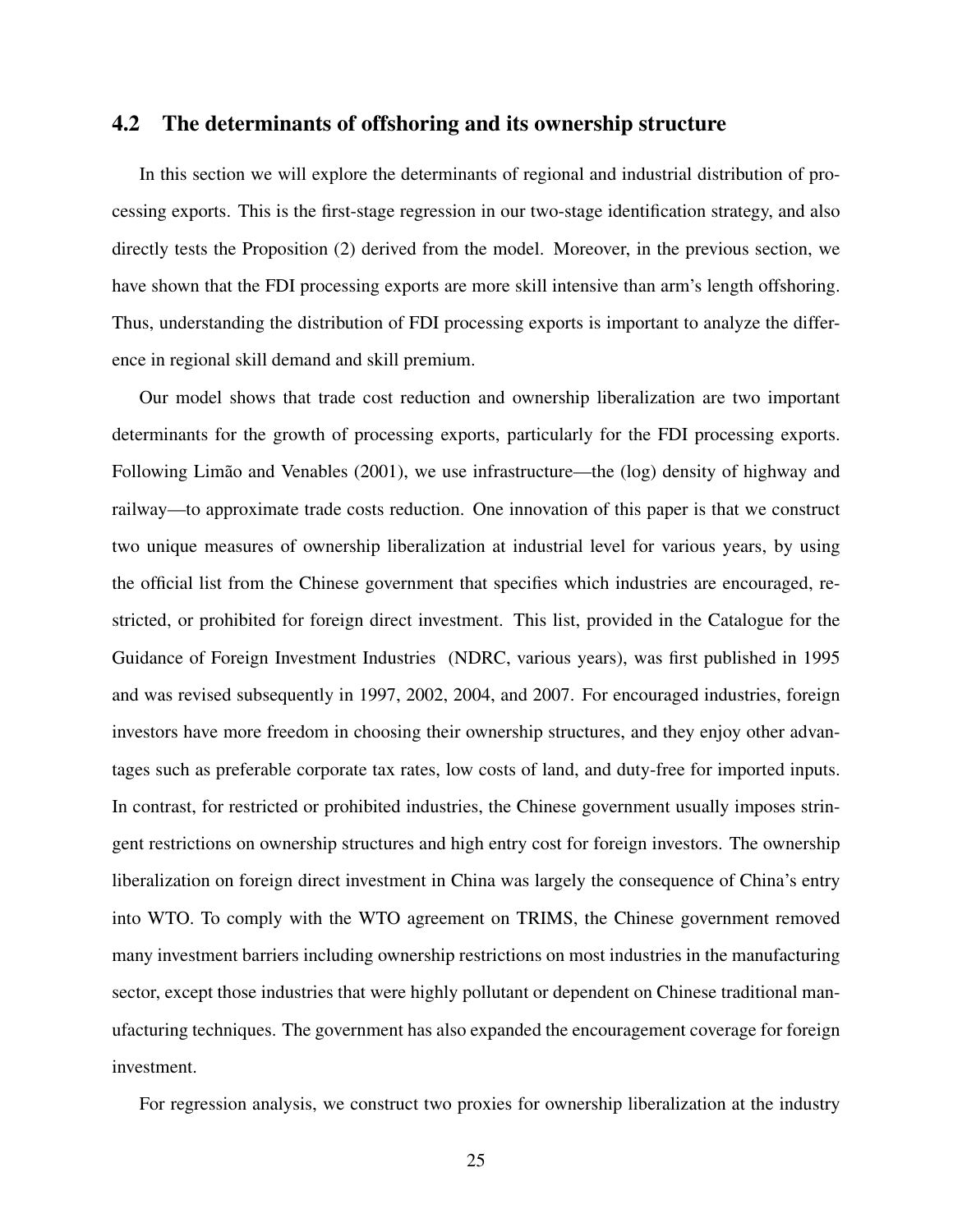level: an encouragement policy indicator  $(EP_{it})$ , and a restriction (includes prohibited) policy indicator  $(RP_{it})$ . We assign the value of 1 for encouragement (or restriction) policy in an industry if at least one product in that industry is formally stated on the government list of encouragement (or restriction). Otherwise, we assign the value of 0 to that industry. We also assume that there are no policy changes until a formal revision is announced in the published Catalogue. These two policy indicators capture the differences in ownership regulations between industries with and without policy interventions.<sup>20</sup>

To develop the regression specification, we denote our dependent variable  $ln(R_{oijt})$  as the log value of processing exports of organizational form  $o$ , in industry i, province j, and year t. We interact the ownership indicator variable  $FDI_{oijt}$  with the encouragement policy ( $EP_{it}$ ), the restriction policy  $(RP_{it})$ , and the infrastructure  $(Infra_{it})$ , obtaining the regression:

$$
ln(R_{oijt}) = \theta_0 + \theta_1 FDI_{oijt} + \theta_2 EP_{it} + \theta_3 FDI_{oijt} \times EP_{it} + \theta_4 RP_{it} + \theta_5 FDI_{oijt} \times RP_{it}
$$
  
+ 
$$
\theta_6 Infra_{jt} + \theta_7 FDI_{oijt} \times Infra_{jt} + \varsigma_1 Contr_i \times Inst_j + \varsigma_2 h_i H_{jt} + \varsigma_3 k_i K_{jt}
$$
  
+ 
$$
\xi_i + \xi_j + \xi_t + \epsilon_{oijt}
$$
 (14)

Note the infrastructure variable differs across provinces and years, the ownership liberalization policy differs across industries and years. Following Romalis (2004) as well as Nunn (2007), this regression includes the factor endowment variables  $K_{jt}$  and  $L_{jt}$  interacted with industry-specific factor intensity  $h_i$  and  $k_i$ .<sup>21</sup> To control for the role of institutions, we also include the interaction term of industry-specific contract intensity  $Contr_i$  and the regional contract environment  $Inst_j$ . <sup>22</sup>  $\xi_i, \xi_j$  and  $\xi_t$  are used to control for industry, province and year fixed effects. To avoid the

<sup>&</sup>lt;sup>20</sup>Please see Sheng and Yang  $(2012)$  for the details about our construction method.

 $21$ Skill intensity is the industry-specific college employment share, and we use the ratio of fixed asset investment to output at industrial level to proxy the capital intensity. Both variables are constructed based on the data from the Chinese National Industrial Census in 1995. The skill labor endowment is the the share of college workers in the population aged above 6, and the capital endowment is the ratio of capital to output. We are grateful to Chongen Bai for sharing this data with us.

 $22$ Following the idea of Nunn (2007), the industry-specific contract intensity is proxied by the inputs share of the relationship specific intermediates based on the Chinese input-output table (Feenstra et al., 2013). We are very grateful to Hong Ma for sharing this Nunn index with us. The measure of provincial contract environment is from the survey of doing business in 30 provincial capitals in China, published by World Bank (2008). Specifically, we use the "court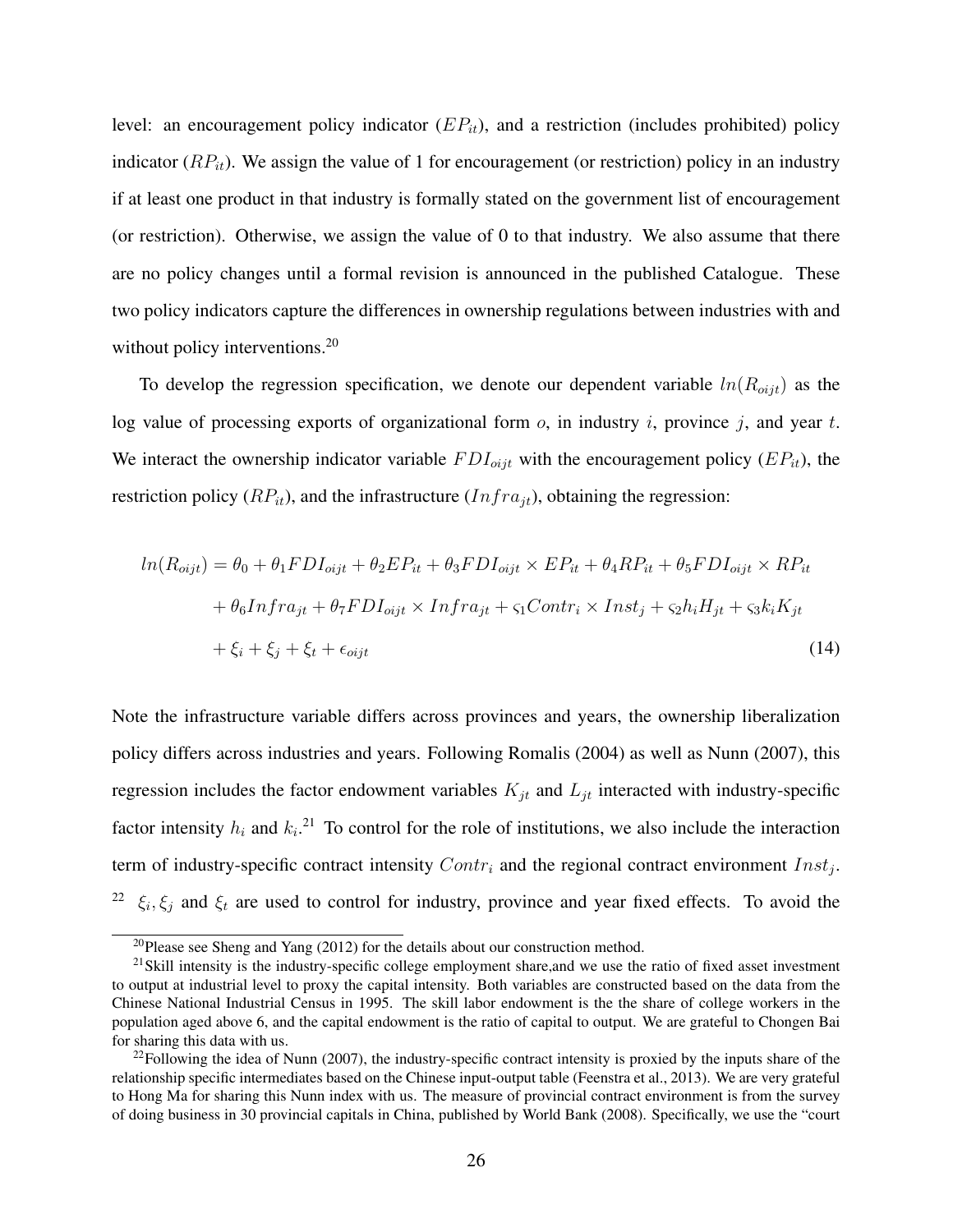potential contemporaneous correlations between the error term and provincial variables such as infrastructure, skill labor endowment and capital stock, we use one-year lagged values. For easy interpretation, all variables except indicator variables are de-meaned before we compute the interaction term.

We begin with a simple specification in Table 3 that only includes the interaction terms of organizational form with key variables of ownership liberalization policy and the trade cost, and fixed effects for organizational form, province, industry and year.<sup>23</sup> The results show that the ownership policies have significant effect on the FDI processing exports but not on the arm'slength processing exports. Industries with encouragement(restriction) policy have higher (lower) FDI processing exports, compared with industries without encouragement(restriction) policies. Infrastructure has positive effects on both types of processing exports, but the magnitude is higher for the FDI processing exports, which is consistent with our theory.

One additional important policy instrument for foreign capital inflow is policy zones in China. Policy zones are contained geographic regions within a country with more liberal laws and economic policies to encourage foreign investment (Wang and Wei, 2010). China began to establish special economic zones for export in the early 1980 in coastal cities, and expanded into inland cities in 1990s .These policy zones include Economic and Technological Development Zone, High-Tech Development Area, Bonded Area, Export Processing Zone, and other types. Multinational companies in these zones enjoy various advantages, including lowered corporate tax rate of 15 percent, duty free for imported inputs, no import quotas, low costs of land, and no property tax in the first five years. There are also additional benefits for foreign firms if they export most of their products.<sup>24</sup> Broadly speaking, those policy zones reduced investment barriers and trade costs for

cost" variable in their data, which is measured as the ratio of official costs of going through court procedures to the debt claim. Higher "court cost" indicates an inefficient, rent-seeking legal system, implying a lower probability of upholding contracts between firms. For convenience of interpretation, we construct a court efficiency measure, which equals 0.5 minus the ratio of court cost.

<sup>&</sup>lt;sup>23</sup>Because our theory does not model the entry decision of multinational firms, and the Proposition  $(2)$  is also conditional on the moderate trade cost such that some arm's length and FDI processing exports exist. In particular, these ownership policies are invalid in regions without exports due to the extremely high trade costs. Thus, our sample covers all industries and regions with a positive value of processing exports.

<sup>&</sup>lt;sup>24</sup>The data reveal two booming periods of policy zones: the first is 1990-1993 when the cumulative number of zones jumped from 18 to 130, and the second is 1999-2003 when the number increased from 139 to 196. By 2006, a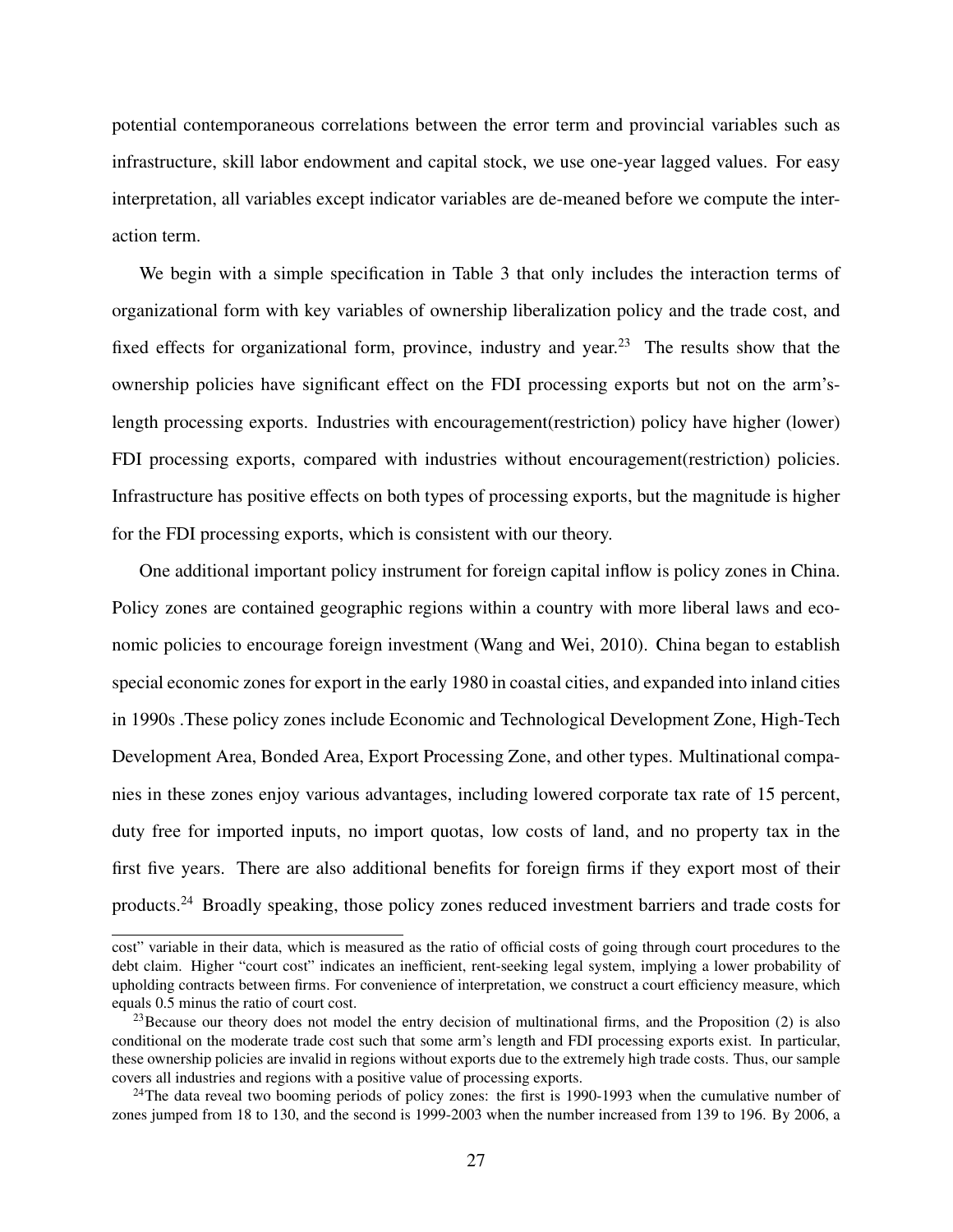foreign investments. Thus, we also include in the regression the cumulative number of national policy zones that had been opened up to a year in a specific province, and its interaction with FDI indicator. The column 2 in Table 3 shows that national policy zones significantly increase the FDI processing exports, but not for the arm's length processing exports.<sup>25</sup> It is worth noting that the role of infrastructure decreases after controlling for the policy zones because there is significant positive correlation between infrastructure and the number of national policy zones.<sup>26</sup>

The third column in Table 3 presents the results with controls for the interaction terms of industry-specific factor intensities and provincial factor endowments. The positive coefficients of those interaction terms indicate the role of regional comparative advantage. Regions with more abundant skilled labor or capital exports more skill intensive or capital intensive products. Provinces with better contract environment exports more contract-intensive products, and the magnitude is also similar to the findings in (Feenstra et al., 2013). The last column includes the province-year pair fixed effect to control for other unobserved province-year varying factors. Thus, the province-year varying variables including infrastructure and national policy zones are dropped due to collinearity. Our main conclusions of ownership policy and trade cost reduction remain to hold. Quantitatively, the encouragement policy increases FDI processing exports by about 24 percent, and the restriction policy reduces FDI processing export by about 43 percent, compared with industries without policy interventions. Those ownership policies do not significant effect on arm's length processing exports. As for infrastructure, one percent of increase in highway and railway density increases 0.22 percent more on FDI processing exports than arm's length processing exports. One additional national policy zone increases 7.9 percent more on FDI processing exports than arm's length processing exports.

total of 221 national policy zones had been established in China.

<sup>&</sup>lt;sup>25</sup>The setup of national policy zones requires authorization from the central government, which can be arguably considered as an exogenous process beyond the control of provincial governments. Therefore, the endogeneity problem is not a major concern. To avoid the potential contemporaneous correlations between provincial variables with the error term, we use one-year lagged values.

 $^{26}$ In addition, if infrastructure is not included, we find that policy zones have positive effects on arm's length processing exports as well, but smaller than the effect on FDI processing exports. This is reasonable because police zones are usually associated with better infrastructure and thus promote arm's length processing exports as well.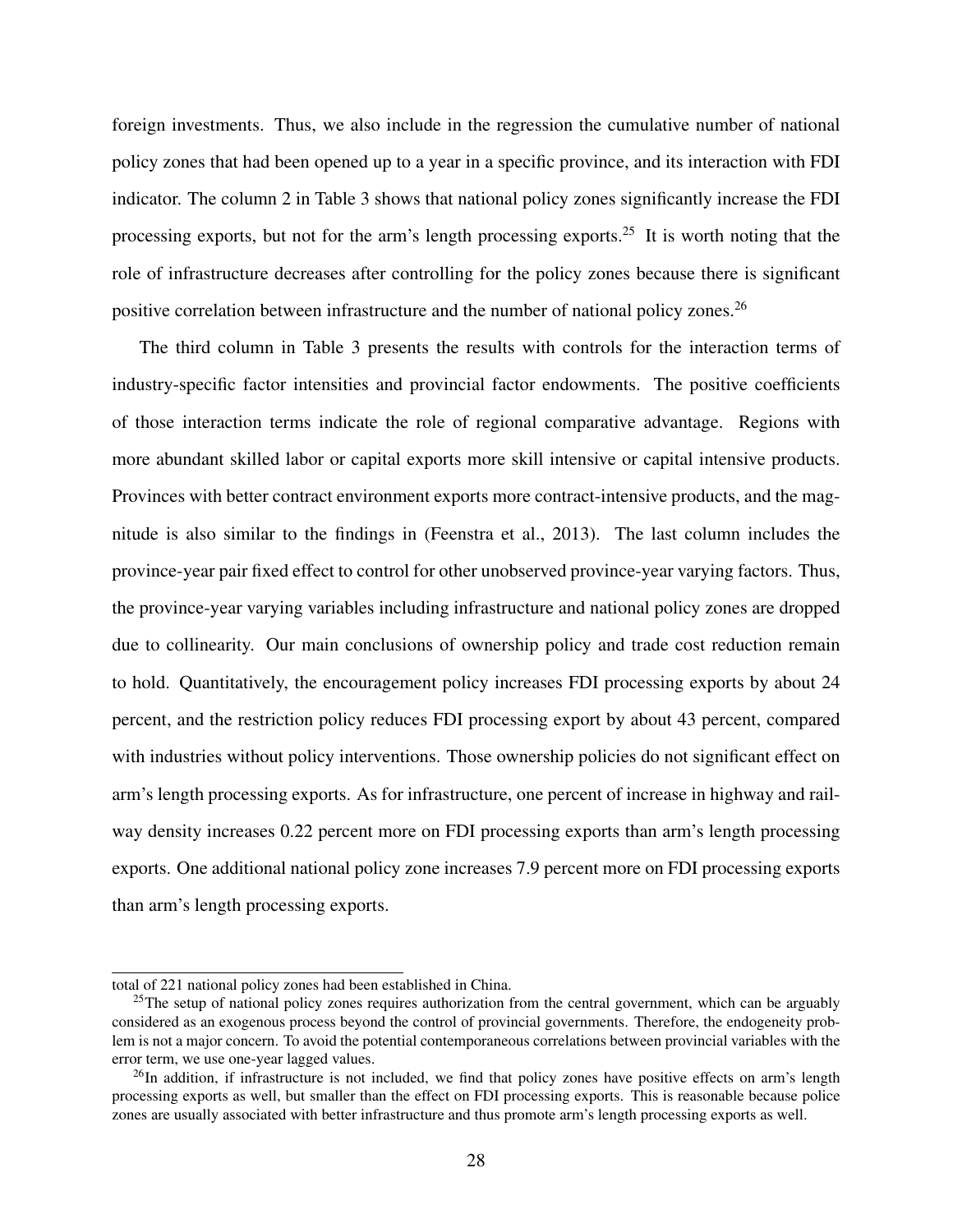### 4.3 Determinants of College Premium

Previous sections have shown the skill intensity difference across FDI and arm's length processing exports and their regional and industrial determinants. In this section we turn to the second stage of our identification strategy, and explore the effect of the regional distribution of two types of processing exports on the skill premium by using the augmented Mincer wage regression in a local labor market setting.

The classic Mincer regression models the log value of real wage as a function of workers' education and years of potential labor market experience. Thus, the dependent variable for analysis,  $ln(wage_{mit})$ , is the log value of real annual wage for individual m in province j and year t. We use college indicator  $\left(\frac{coll_{mjt}}{)}$  as the basic measure of education, and thus the coefficient of the college indicator reflects the college premium. Because of the local labor market frictions, the college premium may be different due to differential regional exposures to globalization and other factors such as skill biased technology. The augmented Mincer earning regression models the college premium as a function of factors that affect the regional skill demand. Thus, we interact the college indicator with those relevant regional (provincial) variables, including the ratio of processing exports to industrial outputs, denoted as  $proexratio_{it}$ , and the FDI processing exports share, denoted  $feshr_{jt}$ , and obtain the following augmented Mincer regression:<sup>27</sup>

$$
ln(wage_{mjt}) = \alpha_0 + [\beta_0 + \beta_1 proexratio_{jt} + \beta_2 feshr_{jt} + \beta_3 X_{jt}] \times coll_{mjt} + \gamma G_{mjt} + \delta_{jt} + \epsilon_{mjt} \tag{15}
$$

where  $X_{jt}$  are other provincial variables associated with the college premium.  $G_{mjt}$  are other personal characteristics including gender, experience, squared experience and the indicator of state owned sector. Province-year pair dummies, i.e.,  $\delta_{it}$ , are used to capture the province-year differences in the determinants of wage income. Province-year cluster robust standard deviation is adopted to control for the sample dependence. Our theory suggests that regions that have more

 $^{27}$ An alternative specification is to include the ratios of FDI (or arm's length) processing exports to industrial outputs. However, we prefer the benchmark specification because it reflects both the scale effect and composition effect of the processing exports. Moreover, we can also directly compare the differential impacts on skill premium of processing exports and ordinary exports.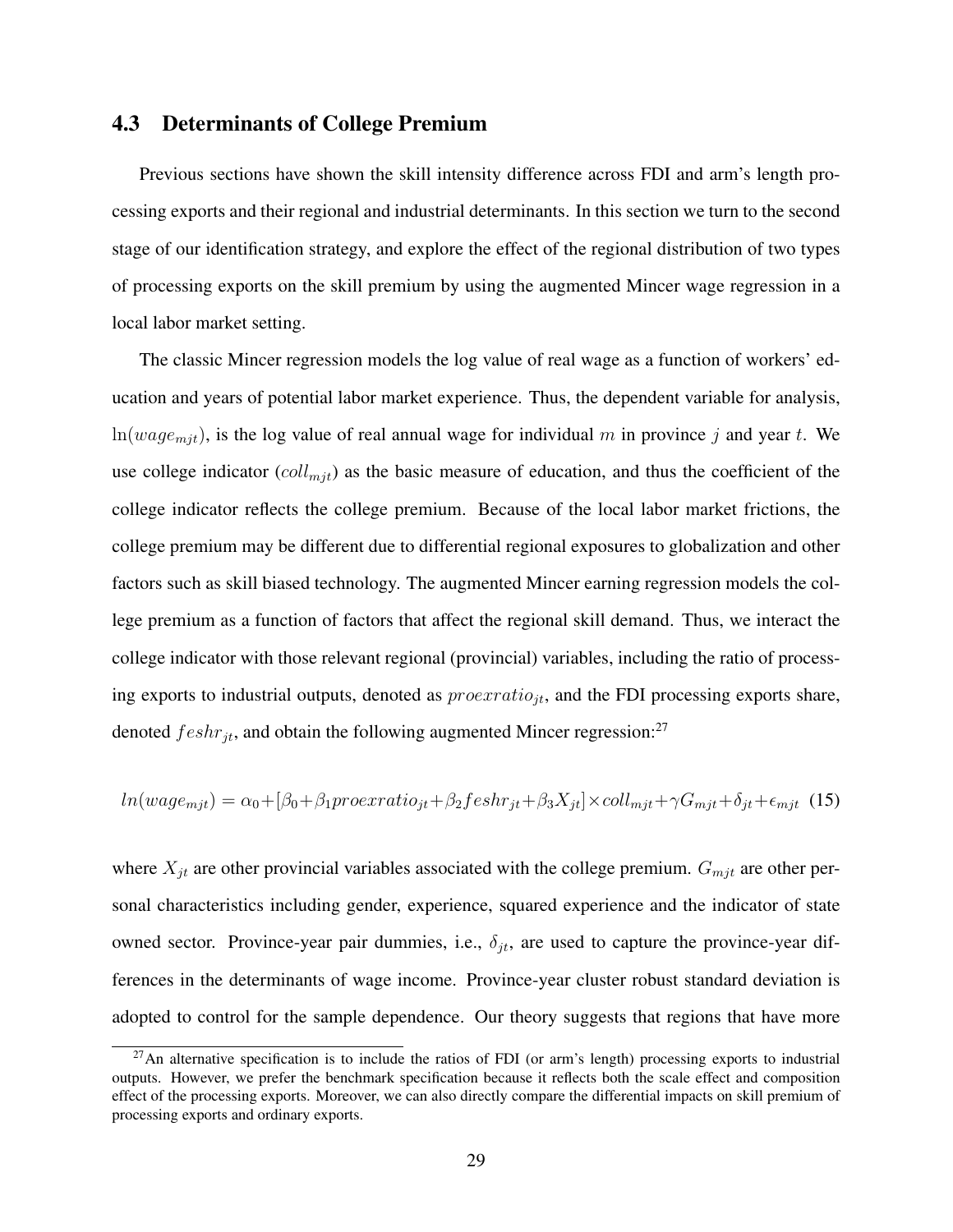processing exports and higher share of foreign-owned firms have higher skill demand and higher college premium, thus we would expect  $\beta_1$  and  $\beta_2$  are positive.

Table 4 presents the summary statistics of household characteristics and related provincial variables. Table 5 column (1) begins with a simple Mincer regression without any interaction terms with college indicator. It shows that on average the college workers earned about 35 percent more than non-college workers, and one additional year of experience is associated with a 4.8 percent increase in real wage. In addition, female earns less than male, and workers in the state sector earn about 20 percent more. These results are consistent with existing literature (Zhang et al., 2005; Ge and Yang, 2014).

Next we include the interaction terms of the college indicator with the ratio of ordinary exports and processing exports to industrial output and the share of FDI processing exports. The column (2) shows that both the size of processing exports and the share of FDI processing exports are significant for the college premium, which are consistent with our theory. However, the ordinary exports have the positive coefficient but the effect is insignificant. Thus, it does not support the Stolper-Samuelson theorem which argues that the relative wage of unskilled workers should increase as the low-skilled abundant country exports more low-skill intensive products.

The regression above does not control for alternative theories of the college premium. Two popular alternatives are skill-biased technology hypothesis (Acemoglu, 1998, 2003) and the capitalskill complementarity hypothesis (Krusell et al., 2000). We use the ratio of R&D expenditure to aggregate output to measure the skilled-biased technology, and capital-to-output ratio to capture capital-skill complementarity.  $^{28}$ Table 5 column (3) presents the result with those additional controls. Our key variables, the processing exports ratio and the share of FDI processing exports, are still significantly positive. However, both alternative theories are not supported by the data. The R&D expenditure ratio and capital-to-output ratio both have the positive sign but the effects are not significant. Thus, overall our theory is the most possible explanation for the rising college

<sup>&</sup>lt;sup>28</sup>As a robustness check, we also include the import share of equipment to capture the imported skilled biased technology, following Eaton and Kortum (2001); Burstein et al. (2011). The results are largely unchanged.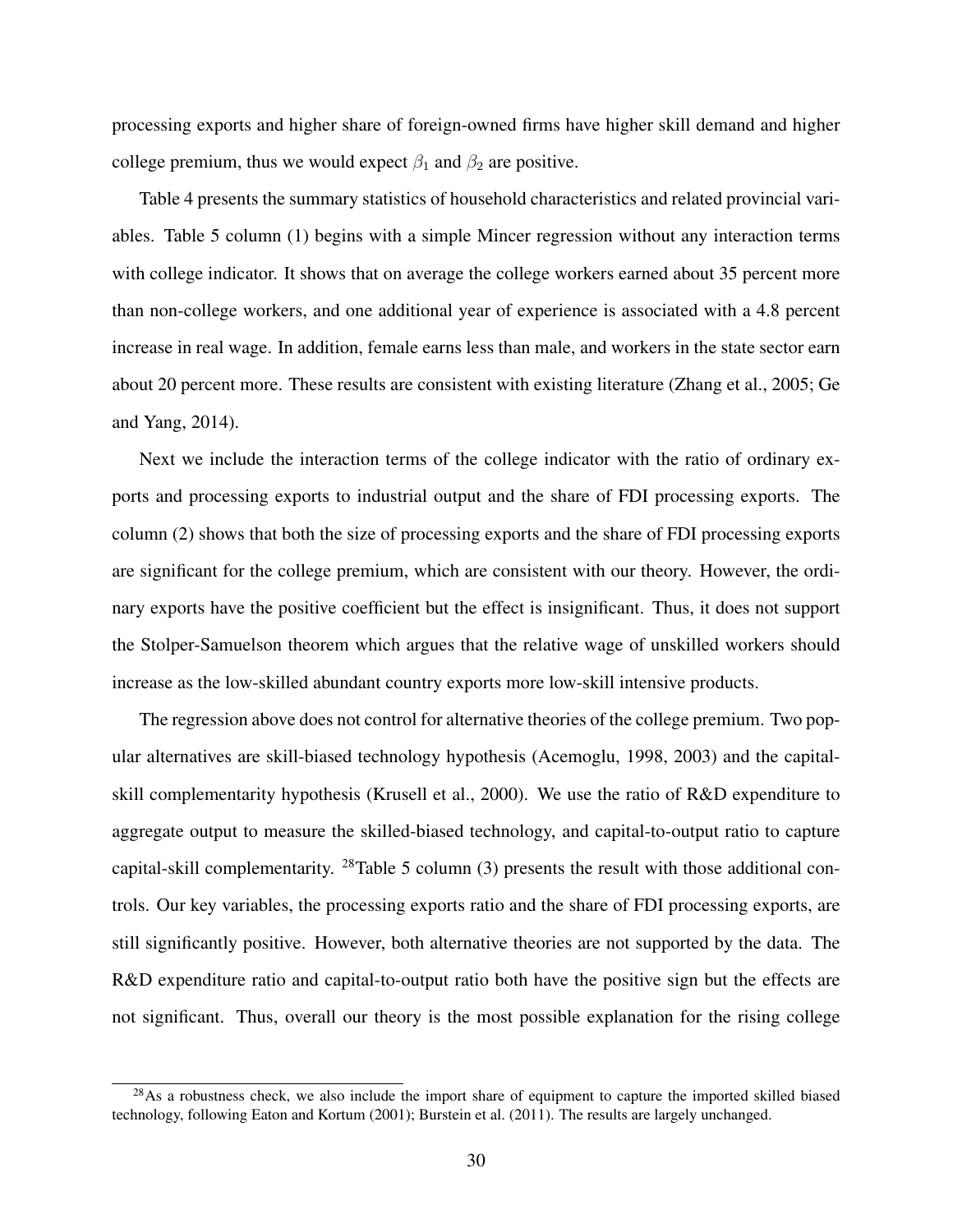premium in China.<sup>29</sup>

One caveat of these regressions is that our key variable processing exports ratio and the share of FDI processing exports may be endogenous to labor market conditions. For example, processing firms particular foreign affiliates tend to choose regions with abundant high-quality labors. This selection implies a positive bias in the OLS estimates. Inspired by Frankel and Romer (1999), we adopt a two-stage procedure to deal with the endogeneity issue. First, we construct the predicted values of processing exports ratio, and the share of FDI processing exports from the regression of the determinants of the processing exports (regression (14)) as follows:

$$
\widehat{proexratio}_{jt} = \sum_{i,o} exp(\widehat{lnR}_{oijt})/ind\_output_{jt}
$$

$$
\widehat{feshr}_{jt} = \sum_{i,o=F} exp(\widehat{lnR}_{oijt}) / \sum_{i,o} exp(\widehat{lnR}_{oijt})
$$

where  $\widehat{lnR}_{oijt}$  is the predicted log value of processing exports from the regression (14), based on the result in column (4) of Table 3. Then we use these predicted values as the instruments for processing exports ratio and the share of FDI processing exports in the augmented Mincer regression. Those predicted values constitute legitimate instruments because the key determinants of processing exports by types, ownership liberalization policies and infrastructure, are plausibly not correlated with individual households' characteristics. Moreover, although this manual two-stage regression generates consistent estimates of coefficients, but their estimated standard errors are incorrect. Thus, We use non-parametric bootstrap method to correct the standard errors (Angrist and Pischke, 2008).

Table 5 column (4)-(5) report the results using instrument variables.<sup>30</sup> We present the scatter

 $^{29}$ This result is robust if we adopt a two-step regression, in which we first get a province panel of estimates of college premia by estimating Mincer regression for each province at each year, and then regress the imputed college premium on those provincial variables in Table 5. We prefer the augmented Mincer regression because it allows us to control for personal characteristics and to estimate the two-step regression in one step.

<sup>&</sup>lt;sup>30</sup>To keep consistent between OLS and IV estimates, for the OLS estimation we exclude observations for which those predicted values of processing export ratio and the share of FDI processing exports are missing. For example, the capital output ratio is missing for Hainan province, and the relative skill labor supply is missing for the year 1992. Including those observations does not change the OLS estimates significantly.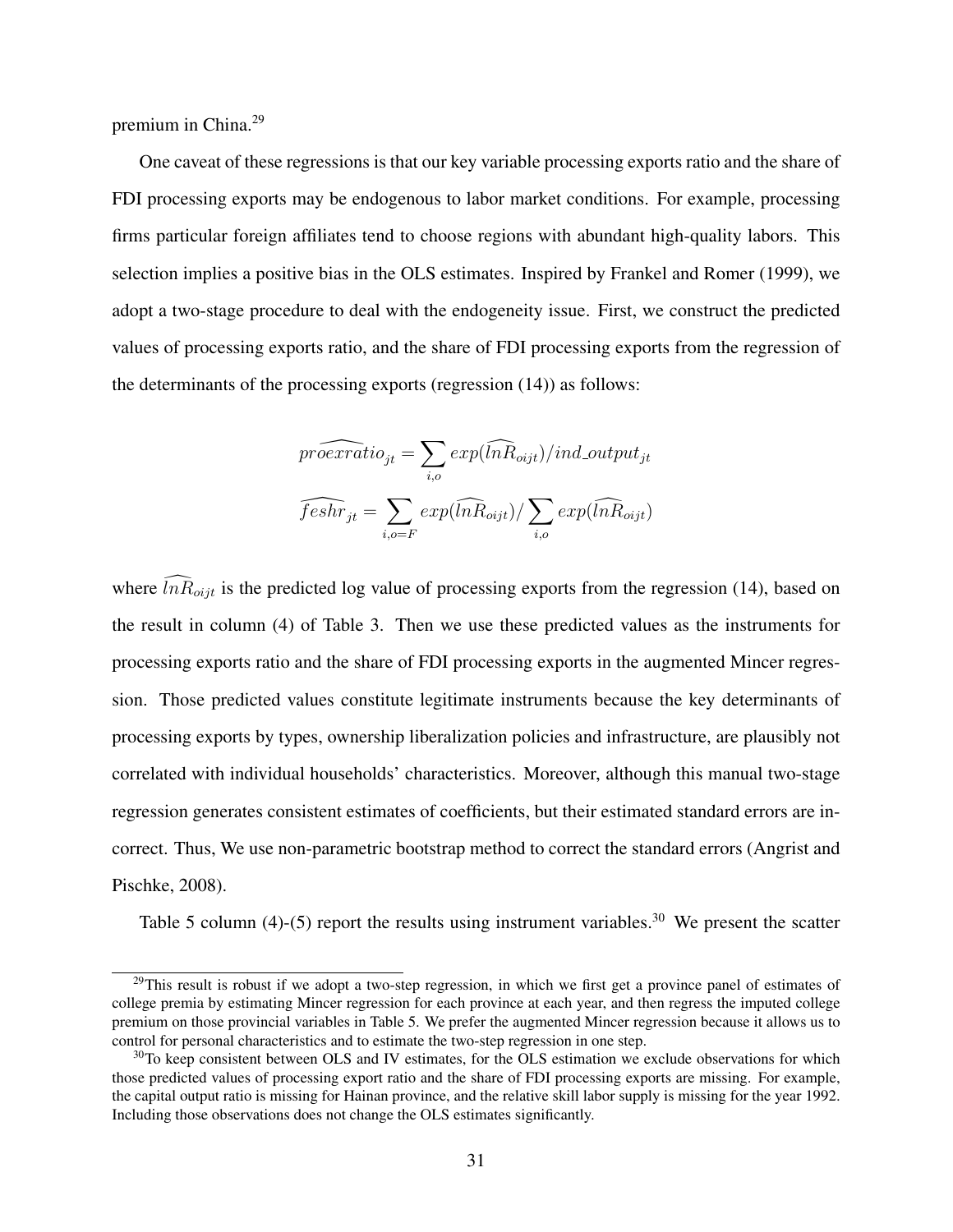plots of the actual and predicted values of processing export ratio and the share of FDI processing export in Figure F.1 in Appendix F.1, and they show significant correlations between the the actual and predicted values of the variables of interest. We also use the F-test for weak instruments, and the F-test statistics in the first stage are all above the Stock-Yogo criteria of 10, rejecting the notion of weak instruments. Moving from OLS to IV slightly decreases the coefficients of processing exports ratio and the share of FDI processing exports. The IV estimates for two key variables are still significant positive, but the coefficients are less precisely estimated under IV than under OLS. As a result, the hypothesis that the IV and OLS estimates are equal cannot be rejected for both the coefficients of the processing exports ratio and the share of FDI processing exports.<sup>31</sup> Based on the IV estimates in the column (5) in Table 5, one percentage point increase in the ratio of processing exports to industrial output and the share of FDI processing exports are associated with about 0.802 and 0.208 percentage point increase in the college premium (log wage differential), respectively. Because China's processing export ratio and the share of FDI processing exports have increased by 5.8 and 26.7 percentage points from 2000 to 2006, each of them contributed 4.7 and 4.6 percentage points, respectively, to the increase in the college wage premium. Overall, they account for 68 percent of the total increase in the college wage premium between 2000 and 2006. Because the 73 percent of growth of total processing export is attributed to FDI during this period, our back-of-envelope calculation implies that overall the FDI processing exports contributed about 60 percent in the increase of the college premium in the manufacturing sector in Urban China.

We achieve the similar results by using the sample of processing export to all China's trade partners. Moreover, for robustness check, we also use years of school as a measure of skills, and explore the impact of the processing exports ratio and the share of FDI processing exports on the return to education. We find that the effect of the size of processing exports and the share of FDI

 $31$ We perform a Hausman test (Hausman, 1978) of the hypothesis that the processing exports ratio (or the share of FDI processing exports) is uncorrelated with the residual, and thus OLS is unbiased. Under the null, asymptotically the OLS and the IV estimates differ only because of sampling error. As a result, the difference between the two estimates divided by the standard error of the differences is distributed asymptotically as the standard normal. Moreover, under the null the variance of the difference between the IV and OLS estimates is just the difference in their variances. Thus, the t-stat for the Hausman test of  $\hat{\beta}_i^{OLS}$  and  $\hat{\beta}_i^{IV}$  for  $i = 1, 2$  are -0.17 and -0.31 (or -0.21 and -0.29) for regressions (2) and  $(4)$ (or  $(3)$  and  $(5)$ ) in Table 5 respectively.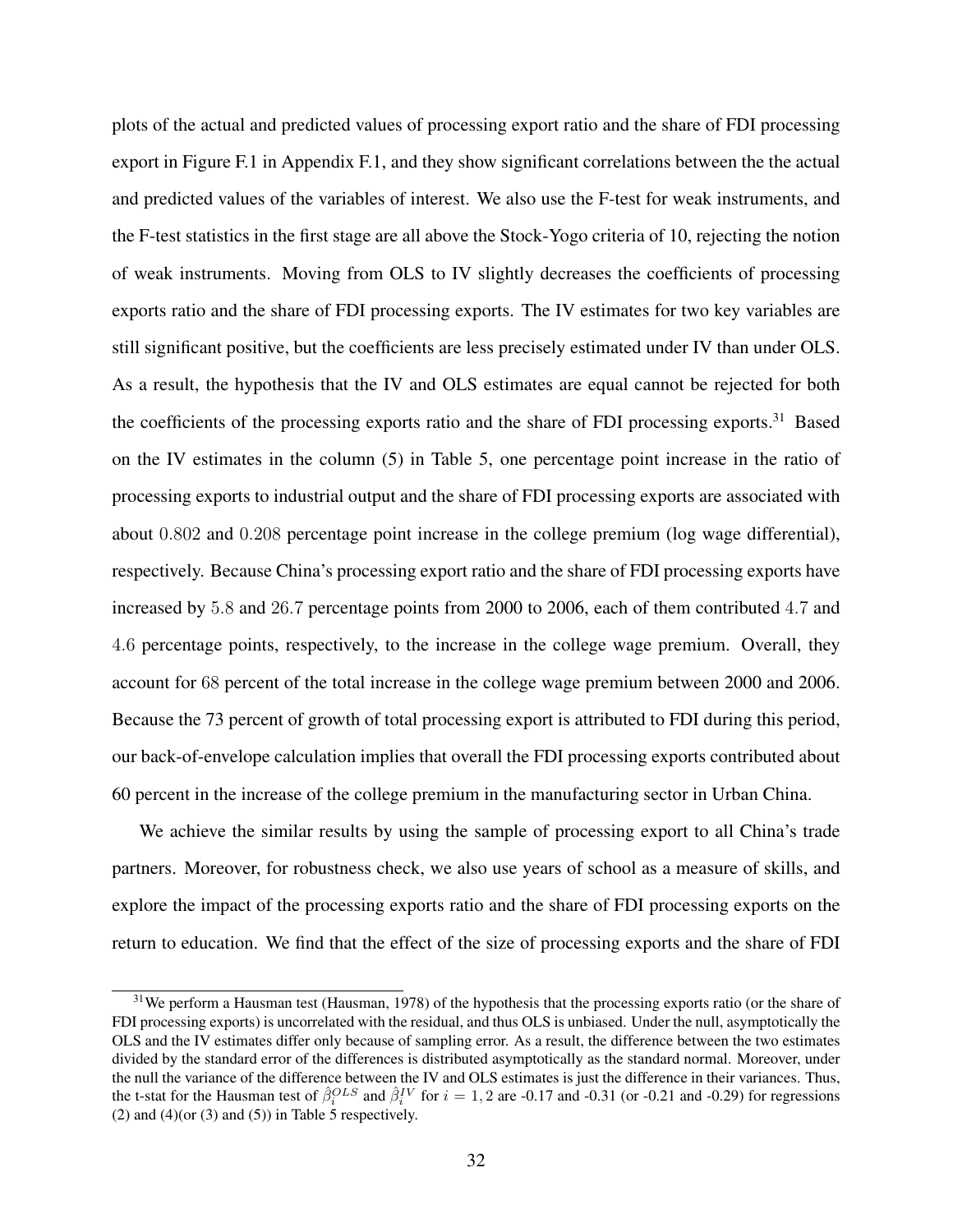processing exports are still positively significant.

### 5 Conclusion

This paper proposes a new mechanism linking trade and wage inequality for developing countries, and test empirically using a natural experiment of ownership liberalization in China. It has offered robust evidence that FDI processing exports are more skill intensive than arm's length processing exports. A reduction in trade costs and ownership liberalization shift more skill intensive products offshored to the South foreign affiliates, which in turn increases the relative demand of high-skilled labor. The Mincer regression has also showed that FDI processing exports is the main driving force of the rising college premium between 2000 and 2006. This finding is also robust to a variety of alternative theories.

Our finding has important policy implications for developing countries. Conventional wisdom might suggest that developing countries encourage joint ownership between the South and the North, in hopes of greater spillover from the North through joint ventures. Our analysis implies that the multinationals jointly decide their strategies for offshoring, ownership and skill demand. Thus, if the South imposes foreign ownership restrictions, more skill-intensive products remain in the North, and only less skill-intensive products are offshored to the South. In the end, this lowers the demand for high-skilled labor, and therefore impedes the economic growth in the South.

### References

- Acemoglu, D., 1998. Why do new technologies complement skills? Directed technical change and wage inequality. Quarterly Journal of Economics 113 (4), 1055–1089.
- Acemoglu, D., 2003. Patterns of skill premia. Review of Economic Studies 70 (2), 199.
- Acemoglu, D., Autor, D., 2011. Skills, tasks and technologies: Implications for employment and earnings. Handbook of Labor Economics 4, 1043–1171.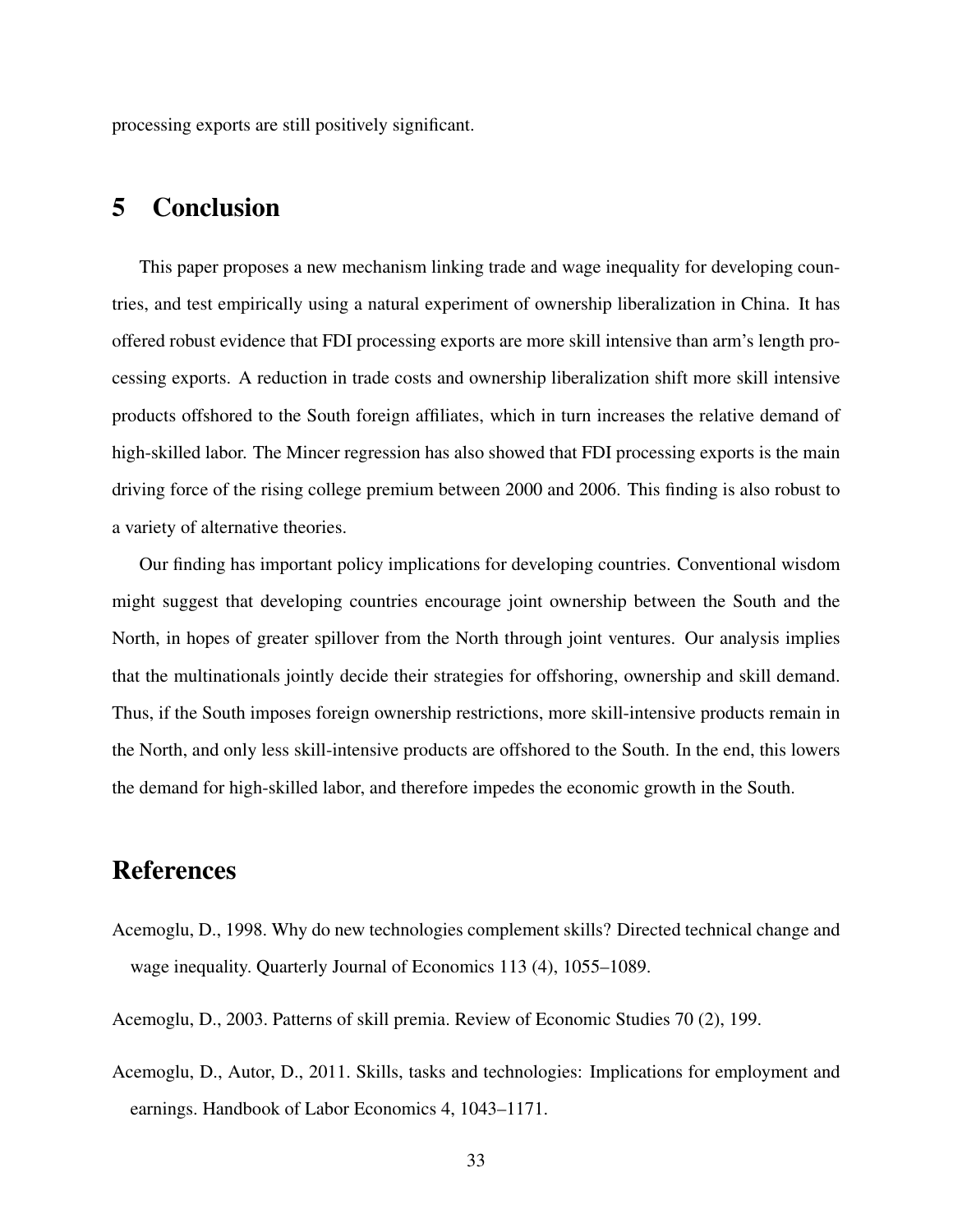- Angrist, J. D., Pischke, J.-S., 2008. Mostly harmless econometrics: An empiricist's companion. Princeton University Press.
- Antràs, P., 2003. Firms, contracts, and trade structure. Quarterly Journal of Economics 118 (4), 1375–1418.
- Antràs, P., 2005. Incomplete contracts and the product cycle. American Economic Review 95 (4), 1054–1073.
- Antràs, P., Helpman, E., 2004. Global sourcing. Journal of Political Economy 112 (3), 552–580.
- Baldwin, R., Robert-Nicoud, F., 2010. Trade-in-goods and trade-in-tasks: An integrating framework. National Bureau of Economic Research Working Paper.
- Brandt, L., Van Biesebroeck, J., Wang, L., Zhang, Y., 2012. Wto accession and performance of chinese manufacturing firms.
- Branstetter, L., Lardy, N., 2008. China's embrace of globalization. In: Brandt, L., Rawski, T. (Eds.), Chinafs Economic Transition: Origins, Mechanisms, and Consequences. Cambridge University Press, pp. 633–682.
- Burstein, A., Cravino, J., Vogel, J., 2011. Importing skill-biased technology. National Bureau of Economic Research, working paper series (17460).
- Bustos, P., 2011. The impact of trade liberalization on skill upgrading evidence from argentina. Universitat Pompeu Fabra, working paper.
- Chen, Z., Ge, Y., Lai, H., 2011. Foreign direct investment and wage inequality: Evidence from china. World Development 39 (8), 1322 – 1332.
- Costinot, A., Oldenski, L., Rauch, J., 2011. Adaptation and the boundary of multinational firms. Review of Economics and Statistics 93 (1), 298–308.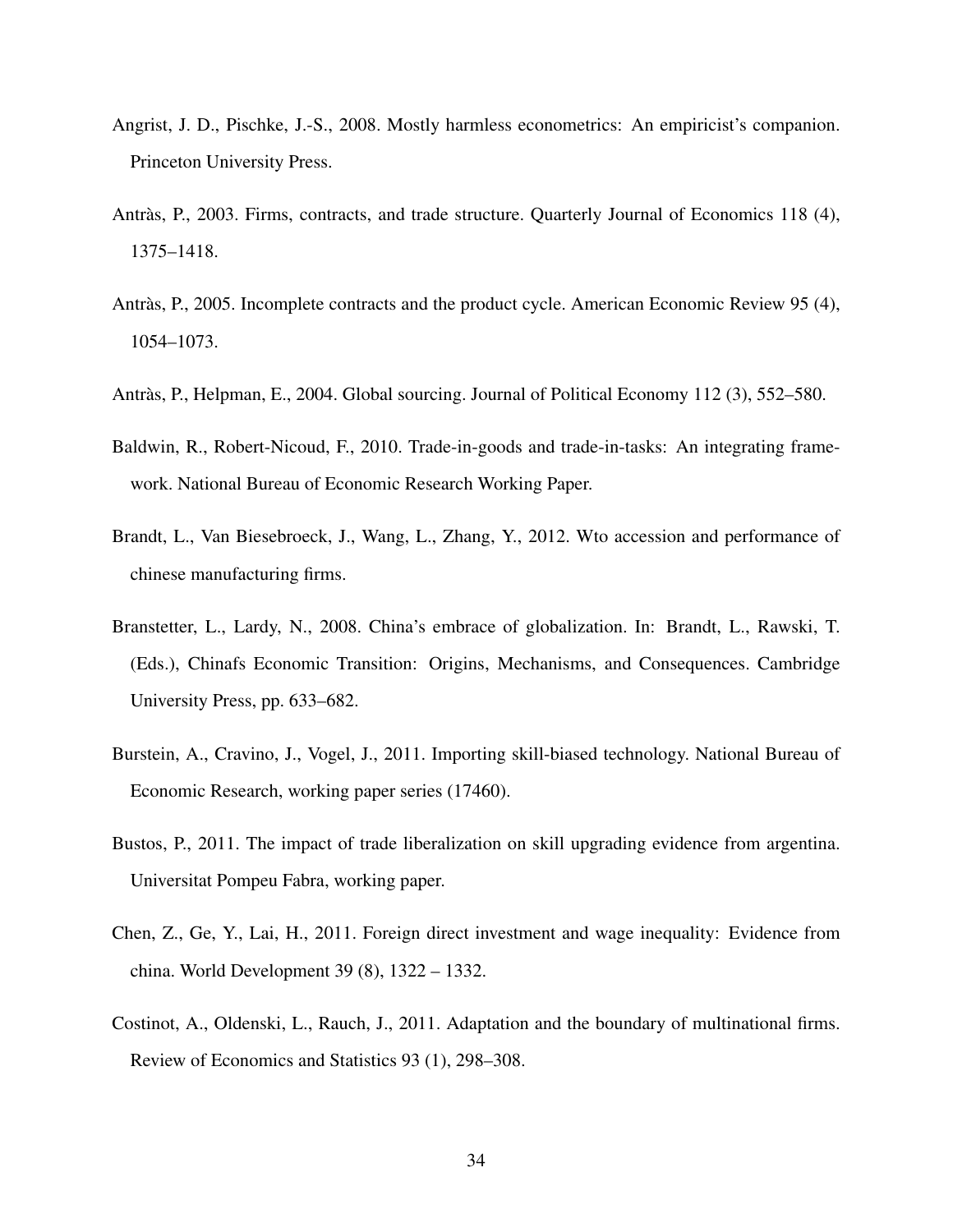- Delgado, M. A., Faris, J. C., Ruano, S., 2002. Firm productivity and export markets: a nonparametric approach. Journal of International Economics 57 (2), 397 – 422.
- Dornbusch, R., Fischer, S., Samuelson, P. A., 1980. Heckscher-ohlin trade theory with a continuum of goods. The Quarterly Journal of Economics 95 (2), 203–224.
- Eaton, J., Kortum, S., 2001. Trade in capital goods. European Economic Review 45 (7), 1195 1235.
- Feenstra, R., 2010. Offshoring in the global economy. MIT Press.
- Feenstra, R., Hanson, G., 1996a. Foreign investment, outsourcing and relative wages. Feenstra, R.C., Grossman, G.M. and Irwin, D.A, eds., Political Economy of Trade Policy: Essays in Honor of Jagdish Bhagwati, MIT Press. 1996, pp.89-128.
- Feenstra, R., Hanson, G., 1996b. Globalization, outsourcing, and wage inequality. American Economic Review, 240–245.
- Feenstra, R., Hanson, G., 1997. Foreign direct investment and relative wages: Evidence from Mexico's maquiladoras. Journal of International Economics 42 (3-4), 371–393.
- Feenstra, R., Hanson, G., 2005. Ownership and control in outsourcing to China: Estimating the property-rights theory of the firm. Quarterly Journal of Economics 120 (2), 729–761.
- Feenstra, R. C., Hong, C., Ma, H., Spencer, B. J., 2013. Contractual versus non-contractual trade: The role of institutions in china. Journal of Economic Behavior & Organization 94 (0), 281 – 294.
- Fernandes, A., Tang, H., 2012. Determinants of vertical integration in export processing: Theory and evidence from China. Journal of Development Economics 99 (2), 396 – 414.
- Frankel, J., Romer, D., 1999. Does trade cause growth? American Economic Review, 379–399.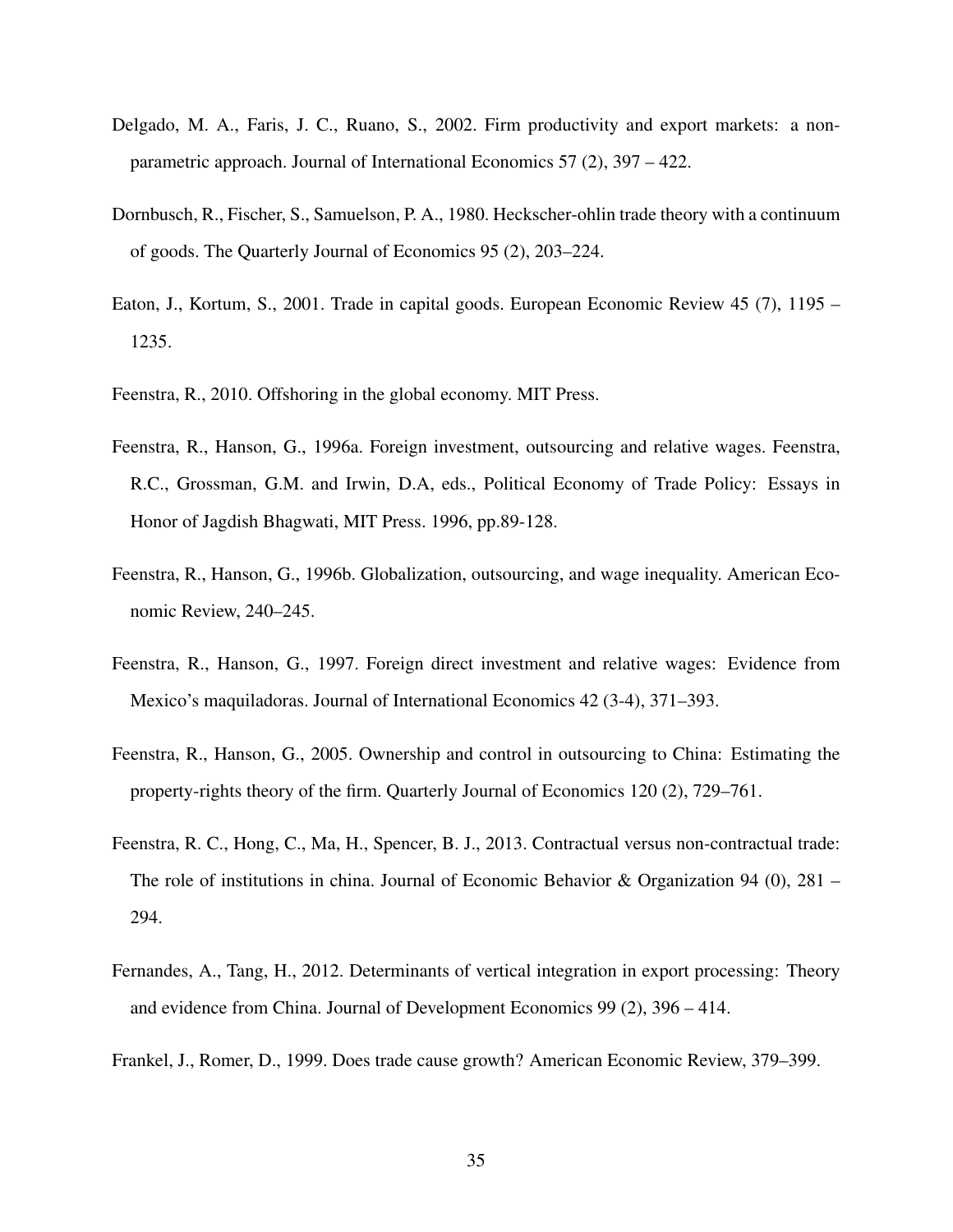- Ge, S., Yang, D. T., 2014. Changes in China's wage structure. Journal of the European Economic Association, n/a–n/a.
- Goldberg, P., Pavcnik, N., 2007. Distributional effects of globalization in developing countries. Journal of Economic Literature 45 (1), 39–82.
- Gomes-Casseres, B., 1990. Firm ownership preferences and host government restrictions: An integrated approach. Journal of International Business Studies 21 (1), 1–22.
- Grossman, G., Helpman, E., 2002. Integration versus outsourcing in industry equilibrium. Quarterly Journal of Economics 117 (1), 85–120.
- Grossman, G., Helpman, E., 2005. Outsourcing in a global economy. Review of Economic Studies 72 (1), 135.
- Grossman, G., Rossi-Hansberg, E., 2008. Trading tasks: a simple theory of offshoring. American Economic Review 98 (5), 1978–1997.
- Grossman, S. J., Hart, O. D., 1986. The costs and benefits of ownership: A theory of vertical and lateral integration. Journal of Political Economy 94 (4), 691–719.
- Hale, G., Long, C., 2012. Foreign Direct Investment in China: Winners and Losers. World Scientific Publishing Company.
- Han, J., Liu, R., J., Z., 2011. Globalization and wage inequality: Evidence from urban china. forthcoming in Journal of International Economics.
- Hart, O., Moore, J., 1990. Property rights and the nature of the firm. Journal of Political Economy 98 (6), 1119–1158.
- Hausman, J. A., 1978. Specification tests in econometrics. Econometrica: Journal of the Econometric Society, 1251–1271.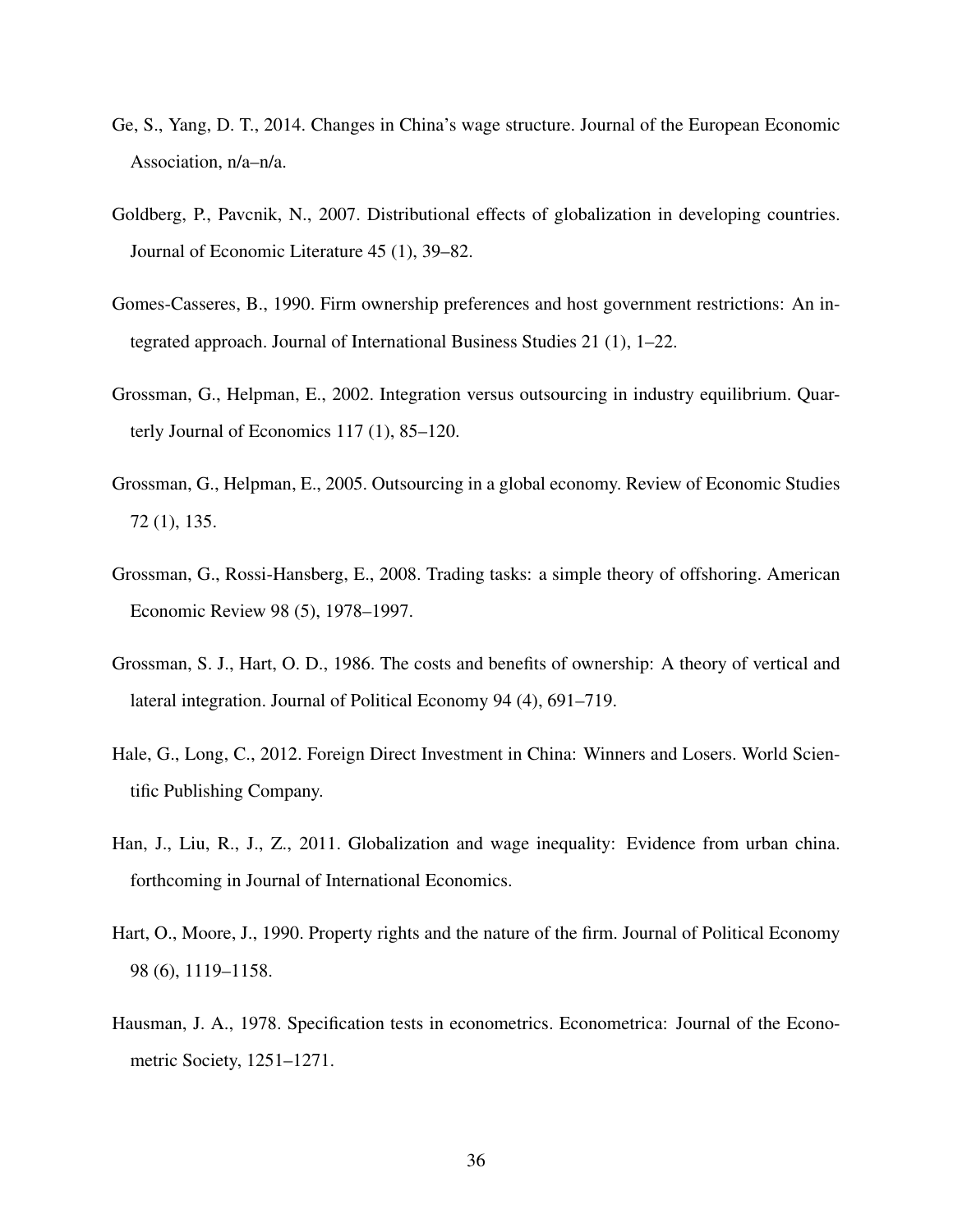- Helpman, E., 2006. Trade, FDI, and the organization of firms. Journal of Economic Literature 44, 589–630.
- Helpman, E., Itskhoki, O., Redding, S., 2010. Inequality and unemployment in a global economy. Econometrica 78 (4), 1239–1283.
- Hsieh, C., Woo, K., 2005. The impact of outsourcing to China on Hong Kong's labor market. American Economic Review 95 (5), 1673–1687.
- Johnson, R., Noguera, G., 2011. Accounting for intermediates: Production sharing and trade in value added. Journal of International Economics.
- Kalinova, B., Palerm, A., Thomsen, S., 2010. OECD's FDI restrictiveness index: 2010 update. OECD Working Papers on International Investment.
- Kobrin, S., 1987. Testing the bargaining hypothesis in the manufacturing sector in developing countries. International Organization 41 (4), 609–638.
- Krusell, P., Ohanian, L., Ríos-Rull, J., Violante, G., 2000. Capital-skill complementarity and inequality: A macroeconomic analysis. Econometrica 68 (5), 1029–1053.
- Limão, N., Venables, A. J., 2001. Infrastructure, geographical disadvantage, transport costs, and trade. World Bank Economic Review 15 (3), 451–479.
- Melitz, M., 2003. The impact of trade on aggregate industry productivity and intra-industry reallocations. Econometrica 71 (6), 1695–1725.
- Milgrom, P., Roberts, J., 1990. Rationalizability, learning, and equilibrium in games with strategic complementarities. Econometrica 58 (6), 1255–1277.
- National Development and Reform Commission (NDRC), 1995. The catalogue for the guidance of foreign investment industries. Revisions of 1997, 2002, 2004 and 2007.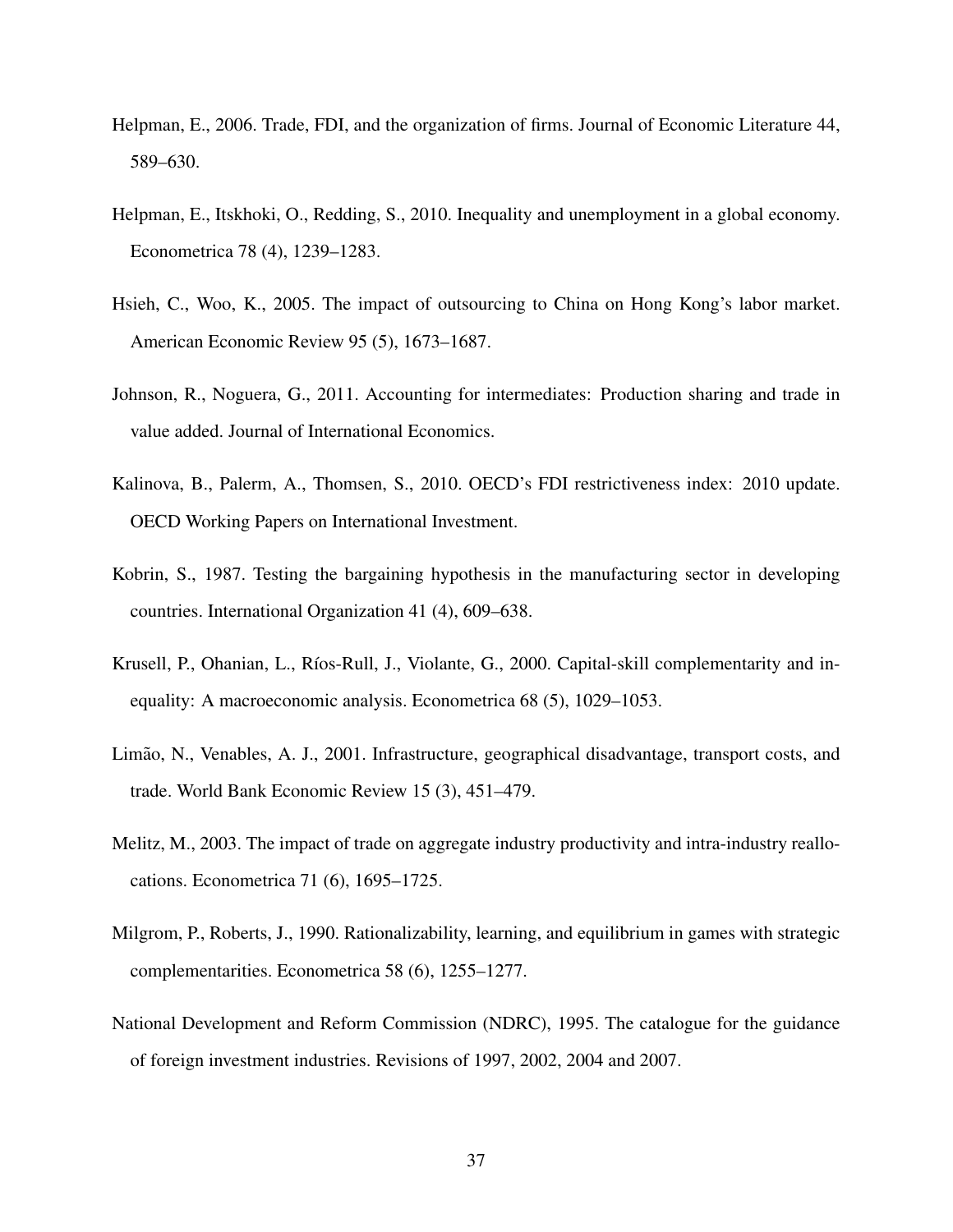- Nunn, N., 2007. Relationship-specificity, incomplete contracts, and the pattern of trade. Quarterly Journal of Economics 122 (2), 569–600.
- Nunn, N., Trefler, D., 2008. The boundaries of the multinational firm: An empirical analysis. In: Helpman, E., D. Marin and T. Verdier (Ed.), The Organization of Firms in a Global Economy. Harvard University Press, pp. 55–83.
- Qian, Y., Bai, C., Hsieh, C., 2007. The return to capital in China. Brookings Papers on Economic Activity 2006 (2), 61–101.
- Romalis, J., 2004. Factor proportions and the structure of commodity trade. American Economic Review 94 (1), 67–97.
- Sheng, L., Yang, D. T., 2012. Expanding export variety: The role of institutional reforms in developing countries. IZA Discussion Paper No. 7611.

Topkis, D., 1998. Supermodularity and complementarity. Princeton University Press.

- United Nations Conference on Trade and Development (UNCTAD), 1999. World Investment Report: Foreign Direct Investment and the Challenge of Development. New York and Geneva: United Nations.
- Verhoogen, E., 2008. Trade, quality upgrading, and wage inequality in the Mexican manufacturing sector. Quarterly Journal of Economics 123 (2), 489–530.
- Wang, Z., Wei, S., 2010. What Accounts for the Rising Sophistication of China's Exports? In: Feenstra, R. C., Wei, S.-J. (Eds.), China's Growing Role in World Trade. University of Chicago Press, pp. 63–92.
- World Bank, 2008. Doing Business in China. Available at: www.doingbusiness.org/china.
- Zhang, J., Zhao, Y., Park, A., Song, X., 2005. Economic returns to schooling in urban China, 1988 to 2001. Journal of Comparative Economics 33 (4), 730–752.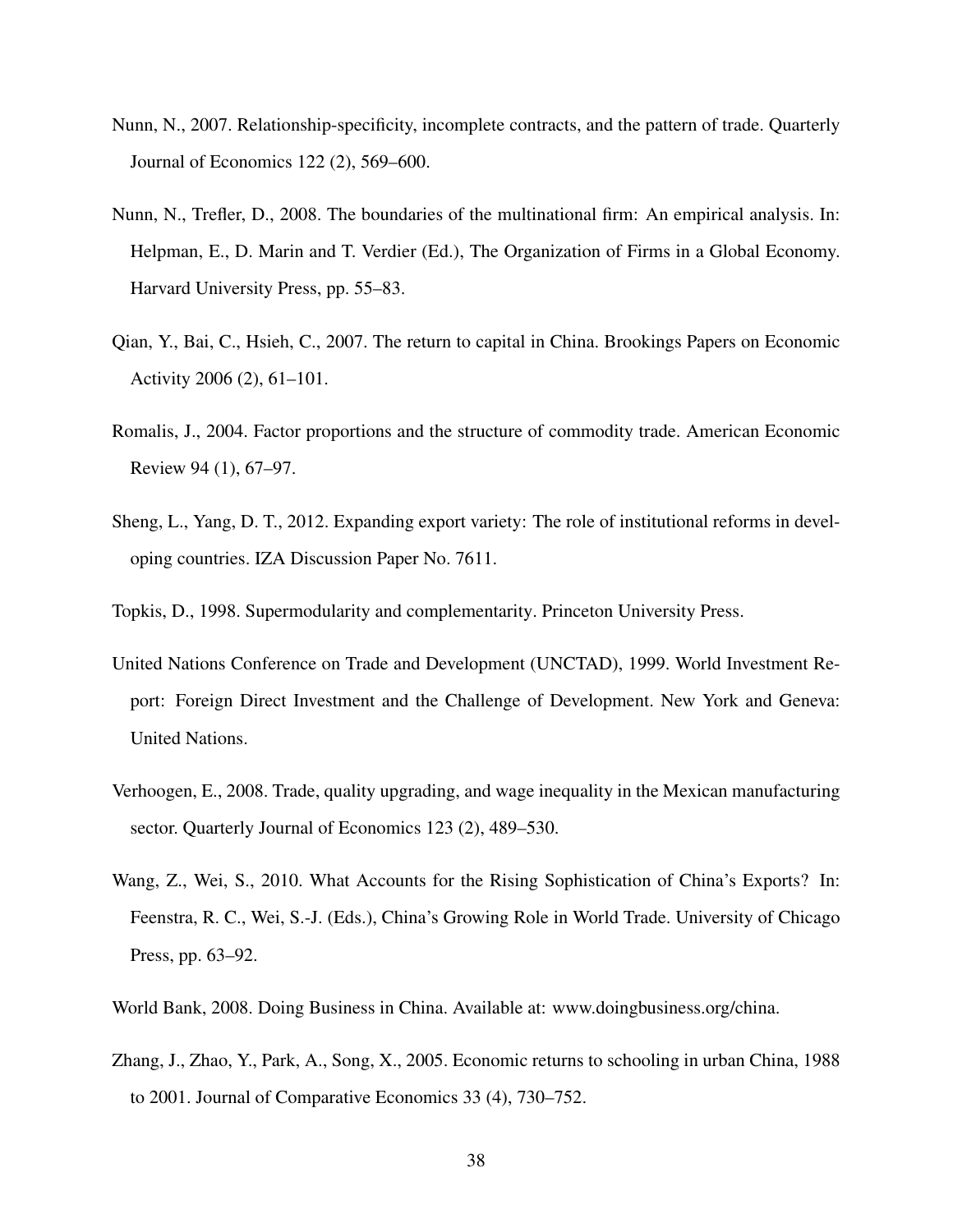Zhu, S., Trefler, D., 2005. Trade and inequality in developing countries: A general equilibrium analysis. Journal of International Economics 65 (1), 21–48.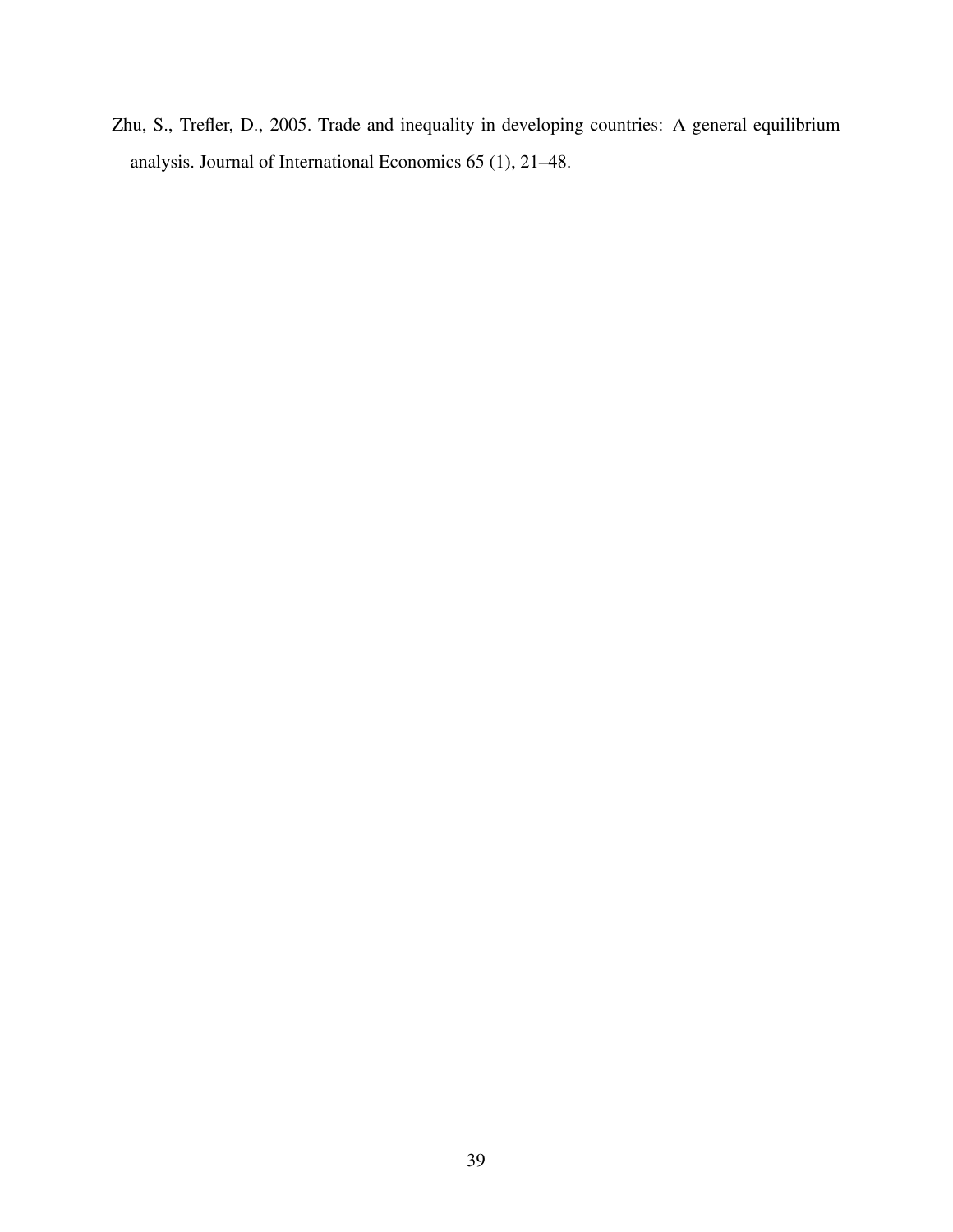| P-value | Two-sided test            | One-sided test             |
|---------|---------------------------|----------------------------|
| Year    | $G^F$<br>$(z) = G^{D}(z)$ | $G^F$<br>$(z) \leq G^D(z)$ |
| 1992    | 0.06                      | 1.00                       |
| 1993    | 0.18                      | 1.00                       |
| 1994    | 0.26                      | 1.00                       |
| 1995    | 0.08                      | 1.00                       |
| 1996    | 0.07                      | 1.00                       |
| 1997    | 0.02                      | 1.00                       |
| 1998    | 0.01                      | 1.00                       |
| 1999    | 0.00                      | 1.00                       |
| 2000    | 0.00                      | 1.00                       |
| 2001    | 0.00                      | 1.00                       |
| 2002    | 0.00                      | 1.00                       |
| 2003    | 0.00                      | 1.00                       |
| 2004    | 0.00                      | 1.00                       |
| 2005    | 0.00                      | 1.00                       |
| 2006    | 0.00                      | 1.00                       |
| 2007    | 0.00                      | 1.00                       |
| 2008    | 0.00                      | 1.00                       |

Table 1: Test for Stochastic Dominance

Note: P-value is computed based on the limiting distribution of the Kolmogorov-Smirnov test statistics.  $G^{O}(z)$  is the empirical distribution of processing exports for ownership  $\overrightarrow{O} = For D$ .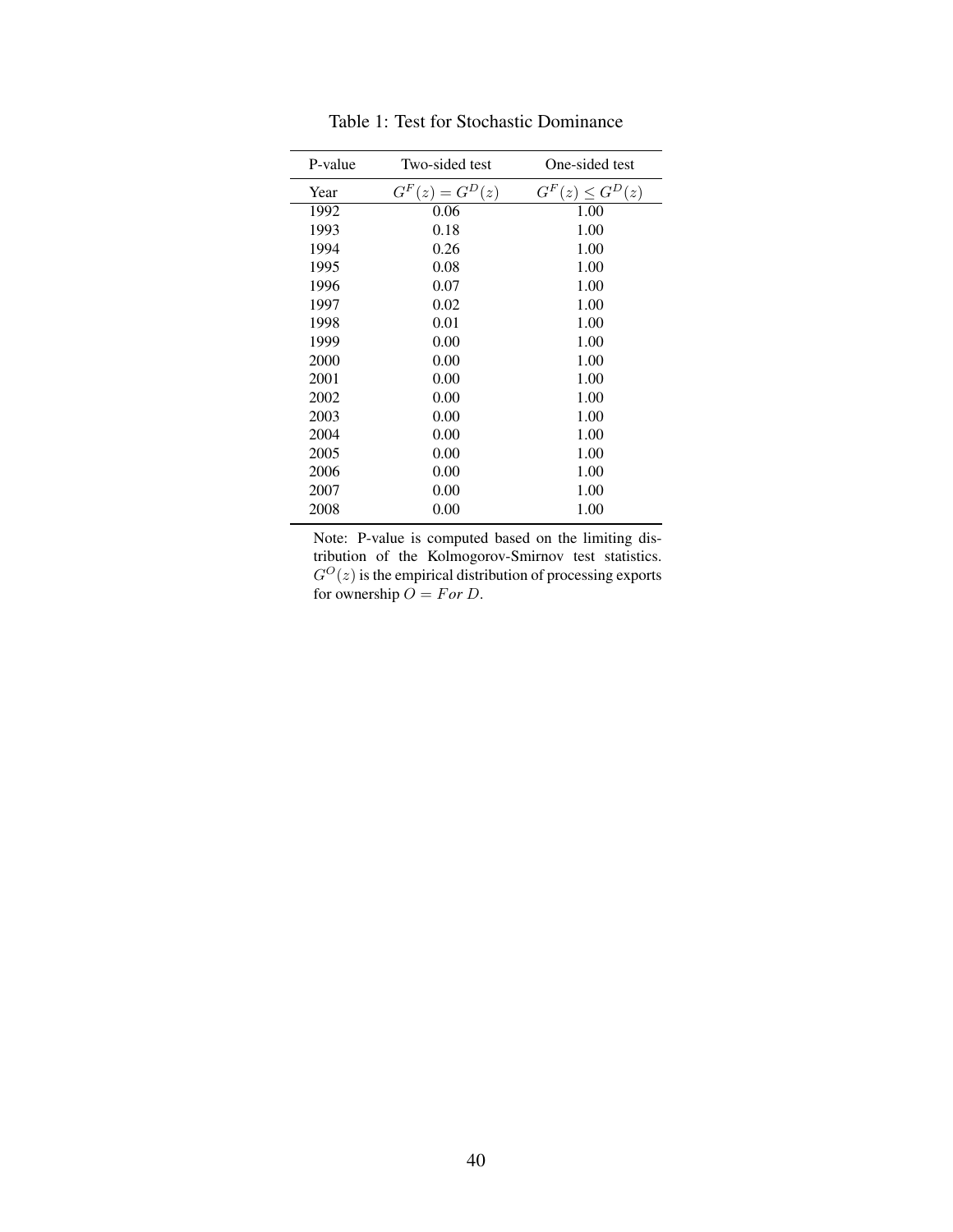|                                 | P-value<br>5-years interval | Two-sided test<br>$G^{t+5}$ (<br>$(z) = G^t(z)$ | One-sided test<br>$G^{t+5}$ (<br>$\leq G^t(z)$<br>$\hat{z}$ |
|---------------------------------|-----------------------------|-------------------------------------------------|-------------------------------------------------------------|
| Arm's length processing exports | 1992-1997                   | 0.03                                            | 1.00                                                        |
|                                 | 1997-2002                   | 0.01                                            | 1.00                                                        |
|                                 | 2002-2007                   | 0.00                                            | 1.00                                                        |
| FDI processing exports          | 1992-1997                   | 0.02                                            | 1.00                                                        |
|                                 | 1997-2002                   | 0.00                                            | 1.00                                                        |
|                                 | 2002-2007                   | 0.00                                            | 1.00                                                        |

Table 2: The Kolmogorov-Smirnov Test for Skill Upgrading

Note: P-value is computed based on the limiting distribution.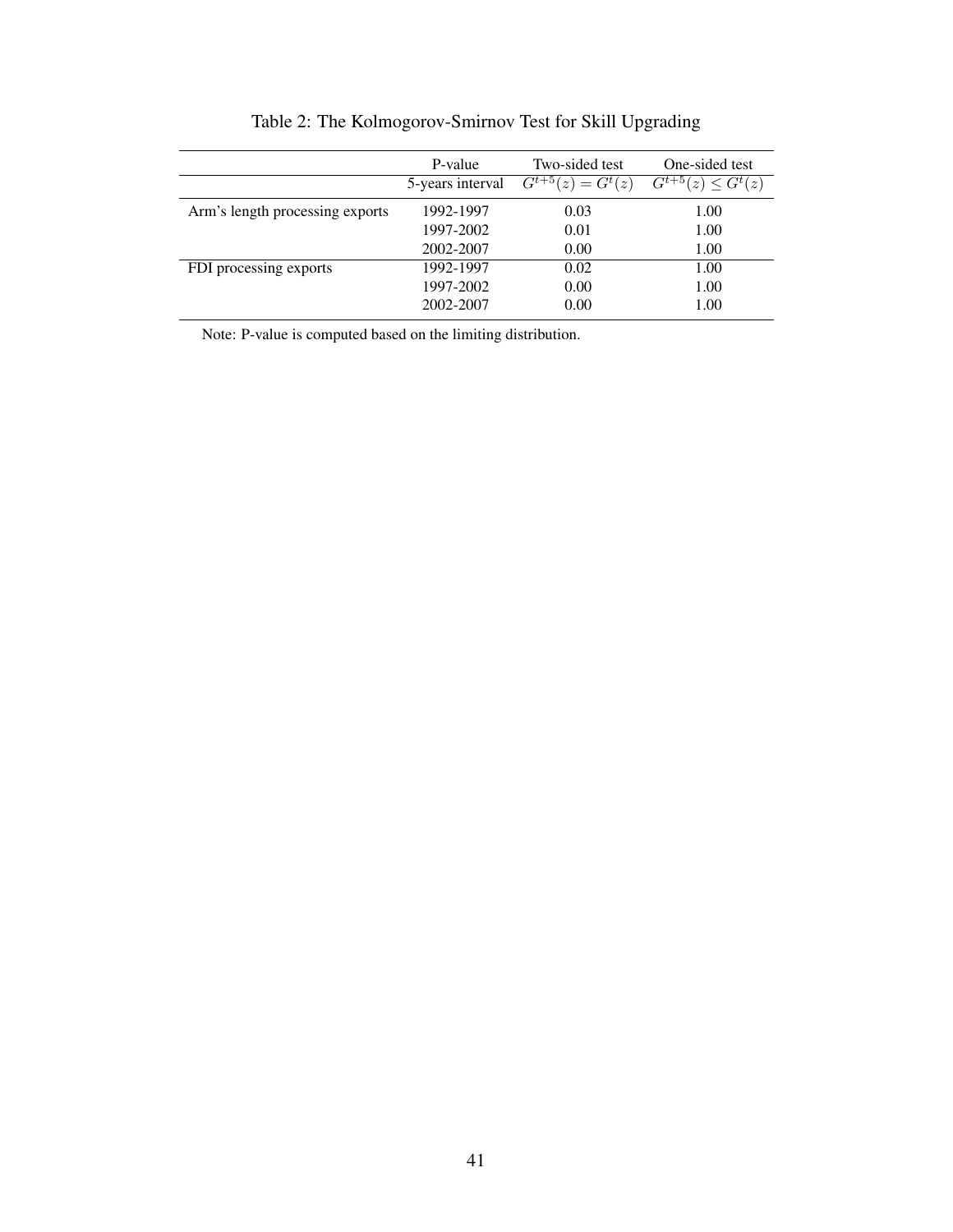| Independent variables                           | (1)            | (2)            | $(3)^a$        | (4)         |
|-------------------------------------------------|----------------|----------------|----------------|-------------|
| Encouragement policy                            | 0.046          | 0.054          | 0.077          | 0.090       |
|                                                 | (0.069)        | (0.070)        | (0.071)        | (0.072)     |
| Encouragement policy $\times$ FDI               | $0.278***$     | $0.275***$     | $0.243***$     | $0.243***$  |
|                                                 | (0.054)        | (0.053)        | (0.054)        | (0.054)     |
| Restriction policy                              | $-0.060$       | $-0.098*$      | $-0.061$       | $-0.067$    |
|                                                 | (0.057)        | (0.058)        | (0.056)        | (0.055)     |
| Restriction policy $\times$ FDI                 | $-0.495***$    | $-0.441***$    | $-0.434***$    | $-0.428***$ |
|                                                 | (0.061)        | (0.058)        | (0.060)        | (0.060)     |
| Infrastructure                                  | $0.459***$     | $0.335***$     | $0.335***$     |             |
|                                                 | (0.124)        | (0.116)        | (0.111)        |             |
| Infrastructure $\times$ FDI                     | $0.574***$     | $0.237***$     | $0.197**$      | $0.219**$   |
|                                                 | (0.084)        | (0.089)        | (0.089)        | (0.091)     |
| National policy zones                           |                | 0.018          | 0.018          |             |
|                                                 |                | (0.012)        | (0.011)        |             |
| National policy zones $\times$ FDI              |                | $0.084***$     | $0.082***$     | $0.079***$  |
|                                                 |                | (0.009)        | (0.009)        | (0.009)     |
| Contract intensity $\times$ Institution         |                |                | $0.136***$     | $0.135***$  |
|                                                 |                |                | (0.012)        | (0.012)     |
| Skill intensity $\times$ College share          |                |                | $0.826***$     | $0.831***$  |
|                                                 |                |                | (0.100)        | (0.100)     |
| Capital intensity $\times$ Capital output ratio |                |                | $0.007**$      | $0.006**$   |
|                                                 |                |                | (0.003)        | (0.003)     |
| Industrial and ownership fixed effects          | Yes            | Yes            | Yes            | Yes         |
| Provincial and year fixed effects               | Yes            | Yes            | Yes            | No          |
| Province-year fixed effects                     | N <sub>o</sub> | N <sub>o</sub> | N <sub>0</sub> | Yes         |
| N                                               | 38,741         | 38,741         | 36,006         | 36,006      |
| $\mathbb{R}^2$                                  | 0.505          | 0.511          | 0.518          | 0.529       |
|                                                 |                |                |                |             |

Table 3: Determinants of China's Processing Exports

Note: The dependent variable is log(processing exports value). The sample covers China's processing exports to high-income countries. The panel covers 29 provinces and 112 industries in 1992-2007. Province-year pair cluster robust standard errors are in parentheses. \*, \*\*, and \*\*\* indicate significance at the 10,5, and 1 percent levels. The column (3) and (4) have less observations because the data of college share is not available in 1992.

a Provincial-year varying variables such as college share and capital output ratio are included in the regression, but their coefficients are insignificant and thus not reported in the table.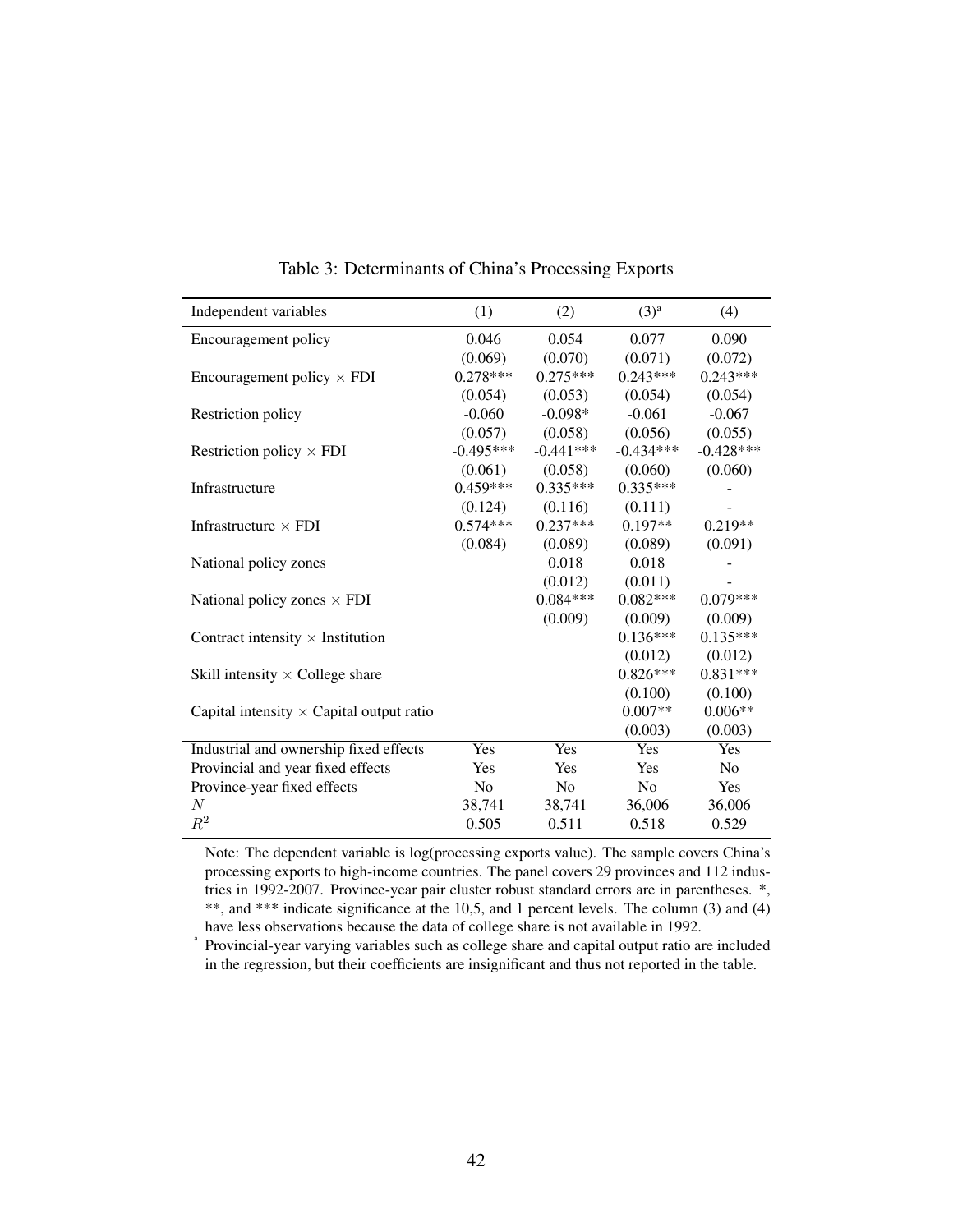# Table 4: Summary Statistics

| Panel A: Households Characteristics                   |            |         |           |          |       |
|-------------------------------------------------------|------------|---------|-----------|----------|-------|
| Variables                                             | <b>Obs</b> | Mean    | Std. Dev. | Min      | Max   |
| Lnwage                                                | 143010     | 8.89    | 0.77      | 2.09     | 12.43 |
| College indicator                                     | 143010     | 0.17    | 0.37      | $\theta$ | 1     |
| Schooling years                                       | 143010     | 11.23   | 2.47      | $\Omega$ | 18    |
| Age                                                   | 143010     | 39.55   | 8.86      | 16       | 60    |
| Experience                                            | 143010     | 21.91   | 9.23      | $\Omega$ | 44    |
| <b>Sex</b>                                            | 143010     | 0.45    | 0.50      | $\Omega$ | 1     |
| State sector                                          | 143010     | 0.70    | 0.46      | $\theta$ | 1     |
| Panel B: Provincial Characteristics                   |            |         |           |          |       |
| Processing exports ratio                              | 388        | 0.04    | 0.08      | 0.00     | 0.46  |
| Share of FDI processing exports                       | 388        | 0.19    | 0.20      | 0.00     | 0.82  |
| Ordinary exports ratio                                | 388        | 0.06    | 0.05      | 0.01     | 0.37  |
| Predicted processing exports ratio                    | 388        | 0.01    | 0.02      | 0.00     | 0.18  |
| Predicted share of FDI processing exports             | 388        | 0.16    | 0.14      | 0.00     | 0.68  |
| K/Y ratio                                             | 388        | 1.43    | 0.42      | 0.67     | 2.78  |
| R&D ratio                                             | 388        | 0.01    | 0.01      | 0.00     | 0.08  |
| Share of population aged above 5 with college degrees | 388        | 0.05    | 0.04      | 0.00     | 0.29  |
| Infrastructure (log)                                  | 387        | $-1.31$ | 0.84      | $-4.02$  | 0.37  |
| National policy zones                                 | 388        | 5.80    | 5.05      | $\theta$ | 27    |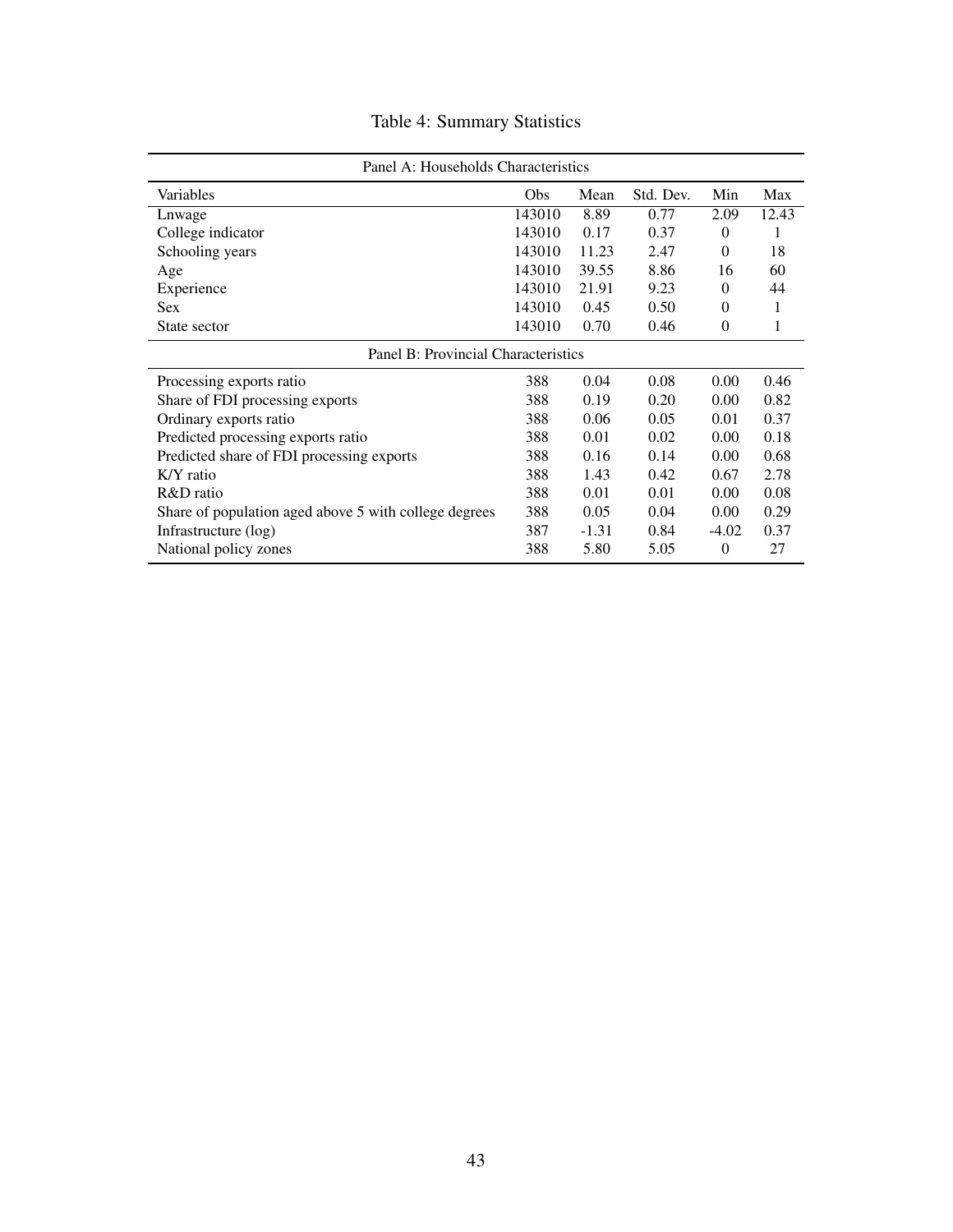|                                                  |             | <b>OLS</b>  |             |             | IV <sup>a</sup> |
|--------------------------------------------------|-------------|-------------|-------------|-------------|-----------------|
| Independent variables                            | (1)         | (2)         | (3)         | (4)         | (5)             |
| College                                          | $0.351***$  | $0.251***$  | $0.212***$  | $0.252***$  | $0.218***$      |
|                                                  | (0.010)     | (0.014)     | (0.032)     | (0.018)     | (0.038)         |
| <b>College indicator interaction terms</b>       |             |             |             |             |                 |
| College $\times$ Processing exports ratio        |             | $0.817***$  | $0.841***$  | $0.784***$  | $0.802***$      |
|                                                  |             | (0.205)     | (0.207)     | (0.281)     | (0.280)         |
| College $\times$ Share of FDI processing exports |             | $0.223***$  | $0.229***$  | $0.200***$  | $0.208***$      |
|                                                  |             | (0.048)     | (0.050)     | (0.088)     | (0.089)         |
| College $\times$ Ordinary exports ratio          |             | 0.166       | 0.063       | 0.258       | 0.171           |
|                                                  |             | (0.200)     | (0.244)     | (0.264)     | (0.318)         |
| College $\times$ R&D ratio                       |             |             | 0.478       |             | 0.336           |
|                                                  |             |             | (0.928)     |             | (1.10)          |
| College $\times K/Y$                             |             |             | 0.028       |             | 0.025           |
|                                                  |             |             | (0.024)     |             | (0.028)         |
| <b>Individual characteristics</b>                |             |             |             |             |                 |
| Experience                                       | $0.047***$  | $0.047***$  | $0.047***$  | $0.047***$  | $0.047***$      |
|                                                  | (0.001)     | (0.001)     | (0.001)     | (0.002)     | (0.002)         |
| Experience square                                | $-0.001***$ | $-0.001***$ | $-0.001***$ | $-0.001***$ | $-0.001***$     |
|                                                  | (0.000)     | (0.000)     | (0.000)     | (0.000)     | (0.000)         |
| Sex                                              | $-0.209***$ | $-0.208***$ | $-0.208***$ | $-0.208***$ | $-0.208***$     |
|                                                  | (0.006)     | (0.006)     | (0.006)     | (0.007)     | (0.007)         |
| Stated owned sector                              | $0.192***$  | $0.194***$  | $0.194***$  | $0.194***$  | $0.194***$      |
|                                                  | (0.011)     | (0.011)     | (0.011)     | (0.011)     | (0.011)         |
| First stage F-stat                               |             |             |             | >175.15     | >168.12         |
| Constant, Province-year pair dummy               | Yes         | Yes         | Yes         | Yes         | Yes             |
| $\boldsymbol{N}$                                 | 143,010     | 143,010     | 143,010     | 143,010     | 143,010         |
| $\mathbb{R}^2$                                   | 0.354       | 0.356       | 0.356       | 0.297       | 0.303           |
|                                                  |             |             |             |             |                 |

#### Table 5: Determinants of Manufacturing College Premium in Urban China

Note: the dependent variable is log annual wage income. Province-year cluster robust standard errors are in parentheses for OLS regression. \*, \*\*, and \*\*\* indicate significance at the 10,5, and 1 percent levels.

a

Regressions (4) and (5) are estimated by GMM, where we use the constructed processing exports ratio and the share of FDI processing exports as instruments, based on the sample of China's high-income trade partners (regression (4) in Table 3). The bootstrapped standard errors are in parentheses.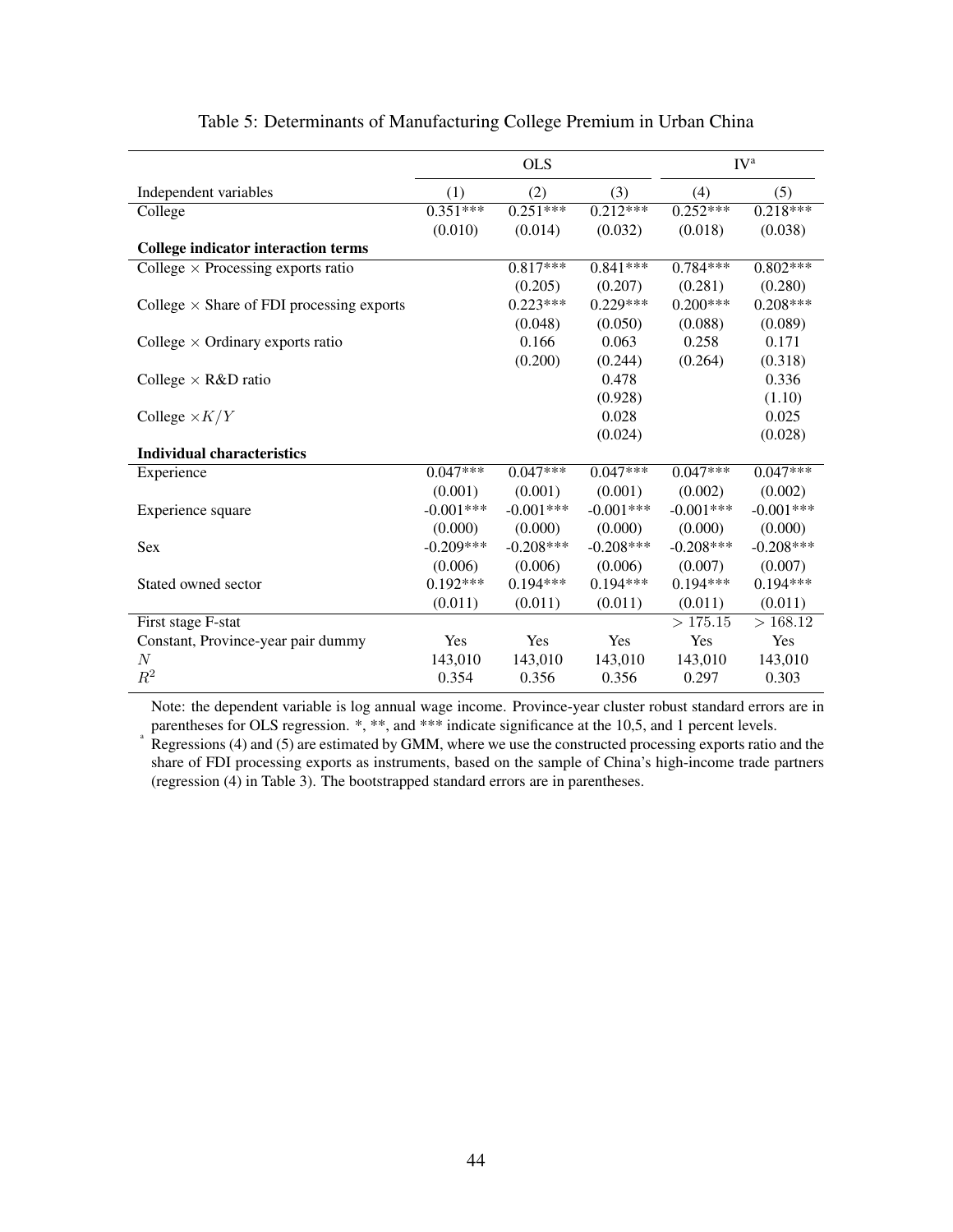

(a) Ownership Structural Change in Processing Exports



(b) College Premium in the Manufacturing Sector

#### Figure 1: Processing Exports and College Premium in China

Note: FDI processing exports refers to processing exports by wholly foreign-owned firms, processing exports by joint ventures and domestic firms are called arm's length processing exports.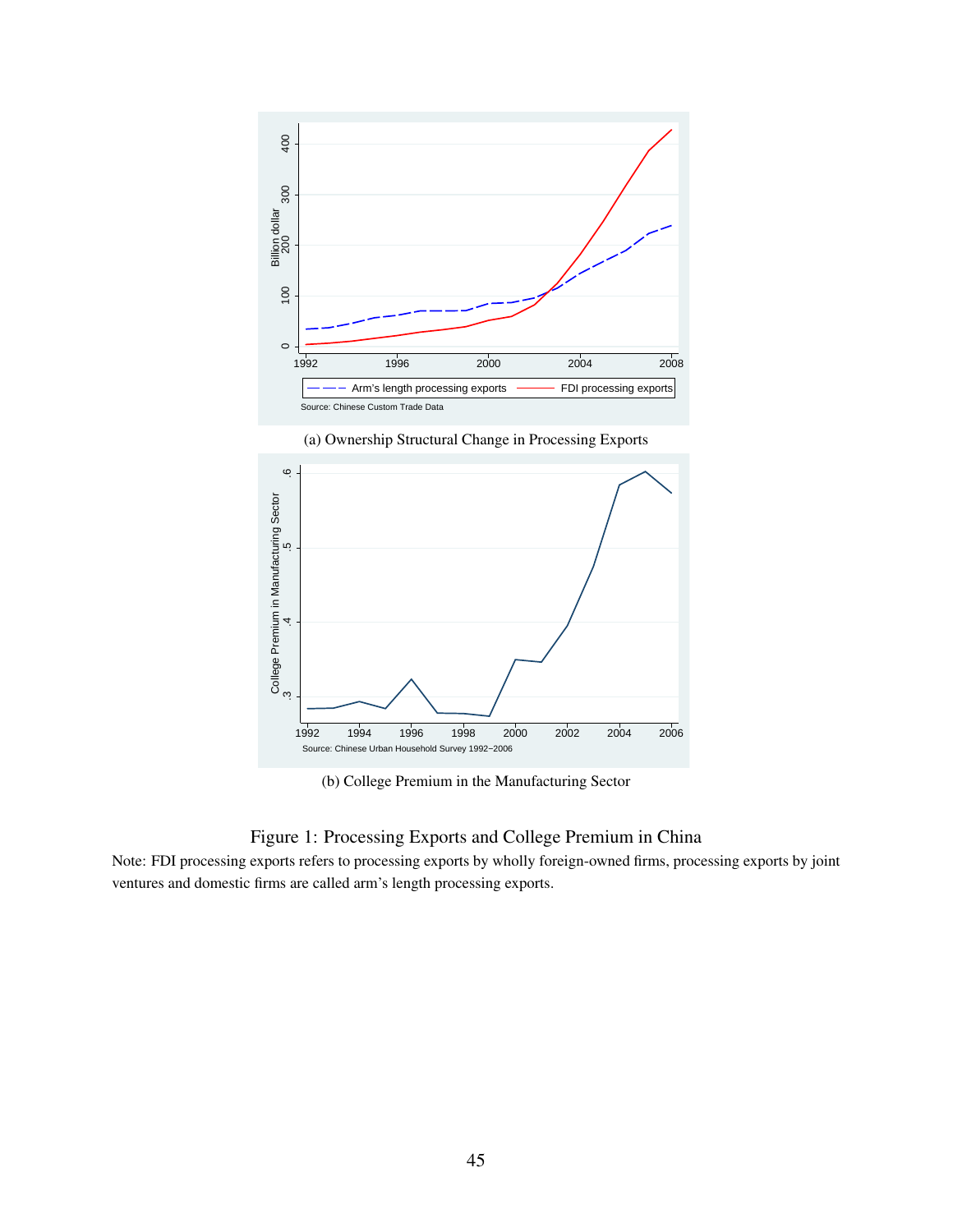

Figure 2: Offshoring, Optimal Ownership and Skill Intensity of Intermediate Goods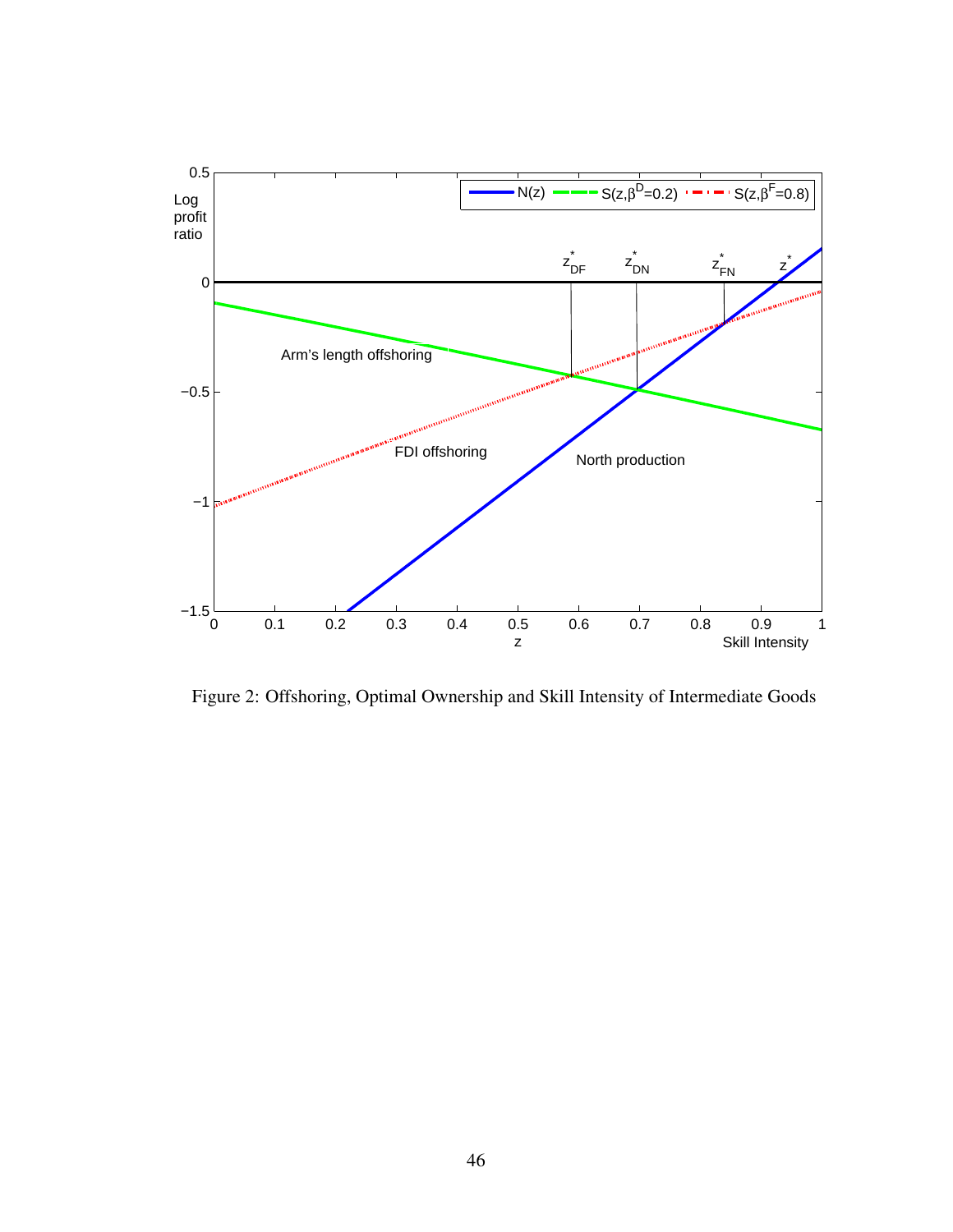

Figure 3: Trade liberalization, Offshoring and Skill Intensity of Intermediate Goods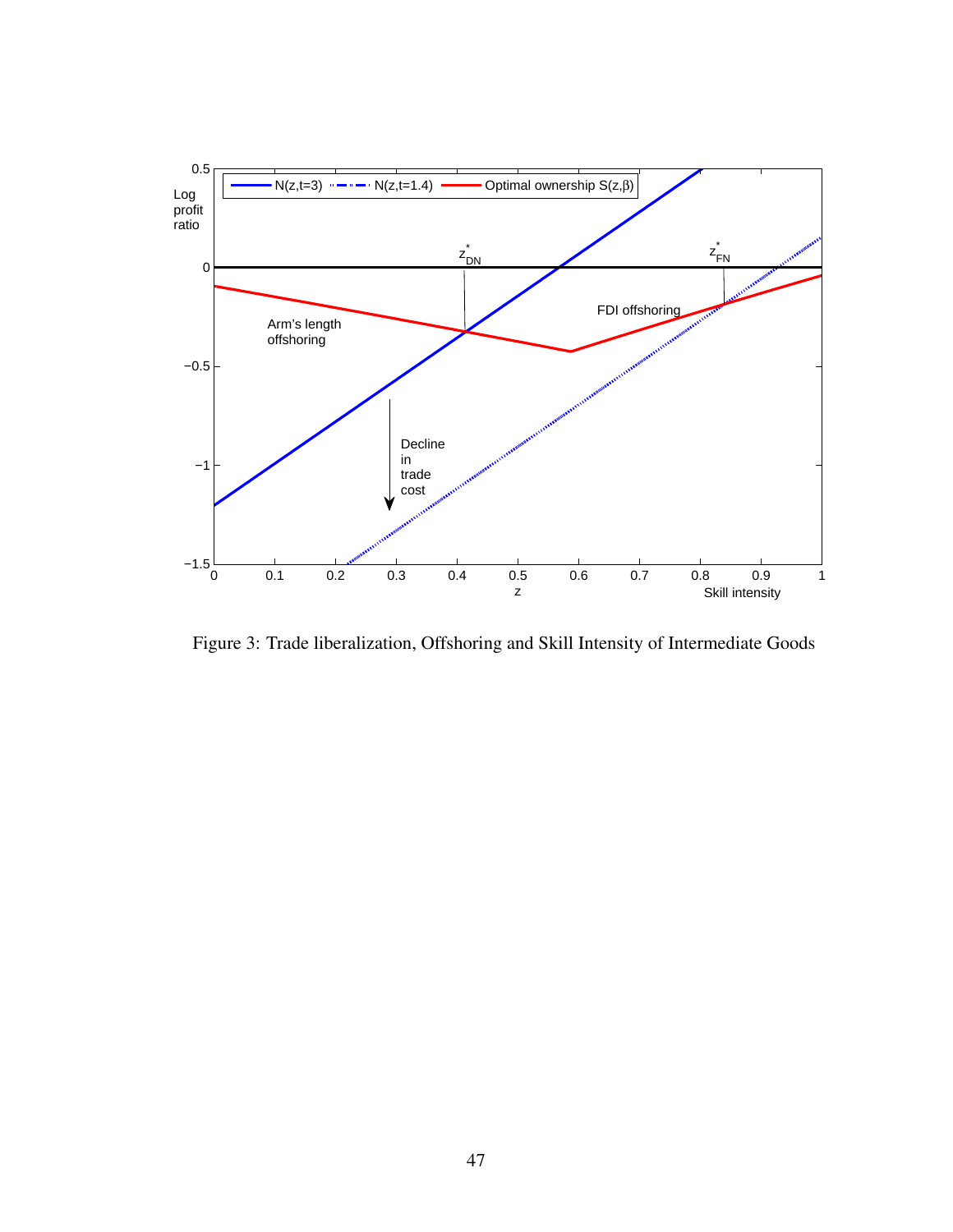

Figure 4: Ownership liberalization, Offshoring and Skill Intensity of Intermediate Goods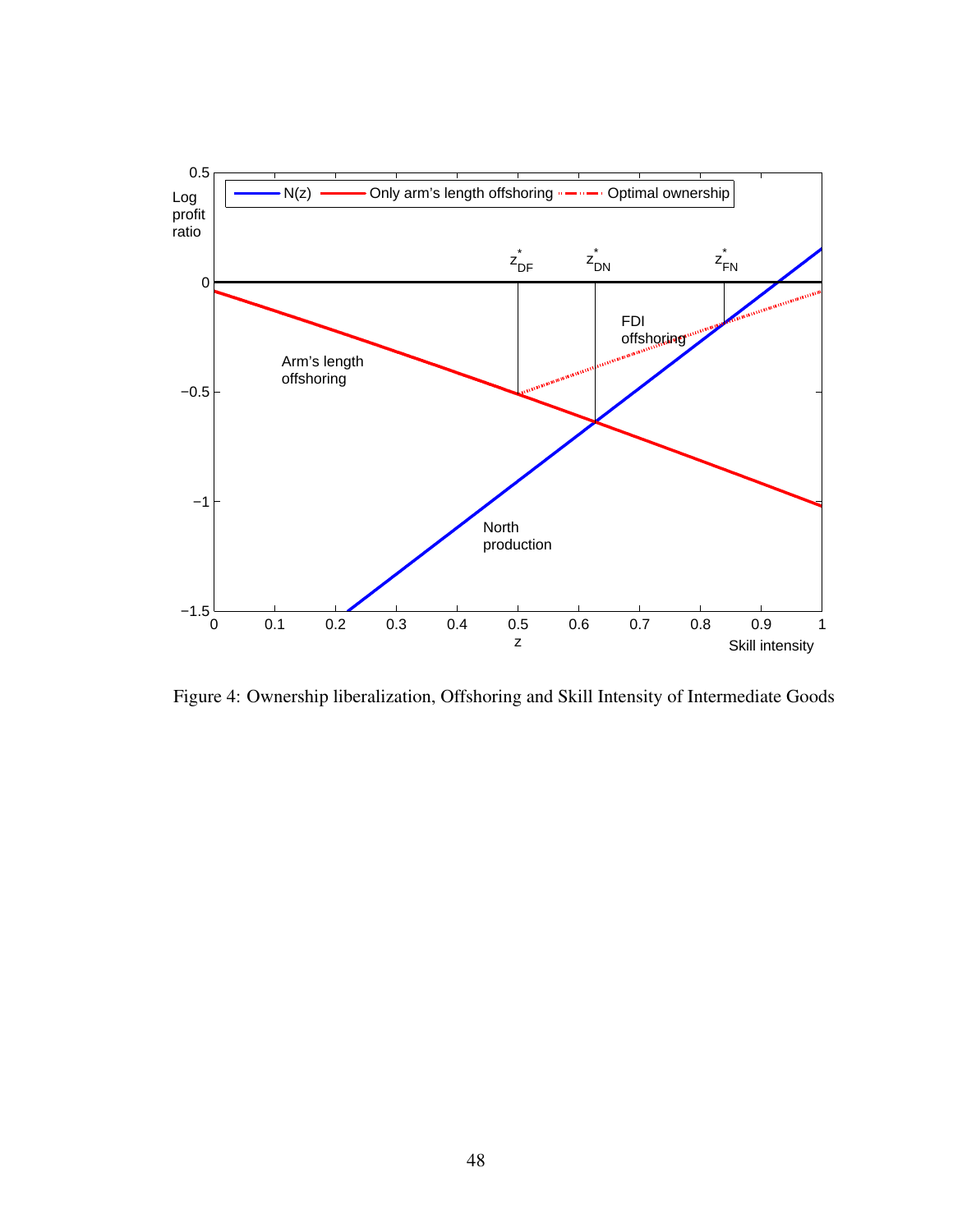

(b) The Cumulative Distributions

#### Figure 5: Skill Difference of Processing Exports

Note: The average skill intensity is measured as the weighted average of industrial skill intensity, with industrial export shares as the weights, where the skill intensity is measured by the share of college workers within each industry using the 1995 Chinese National Industry Census.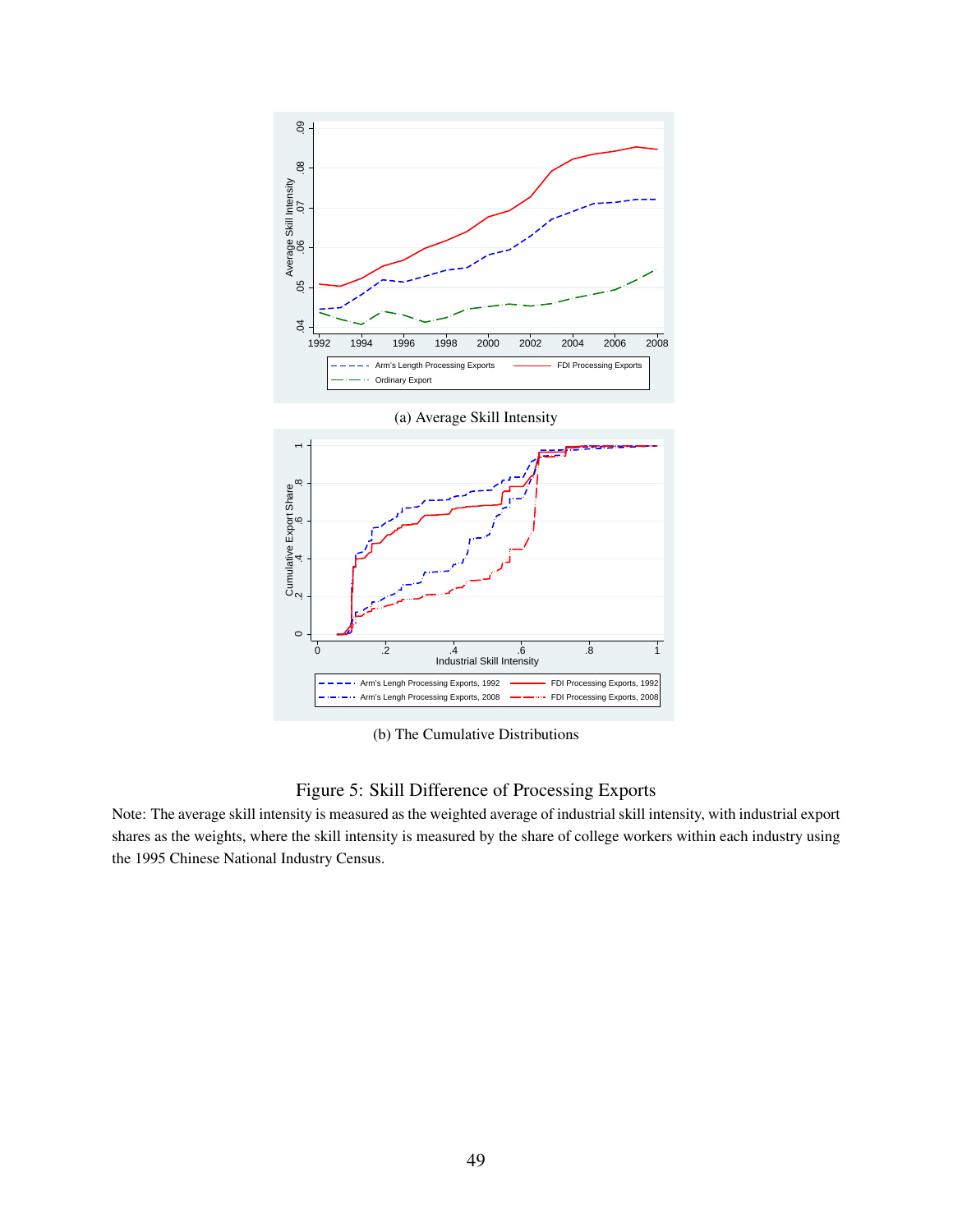# Appendices

# A Proof of Lemma 2

Since  $S(z, \beta)$  is continuous and differentiable function, we only need to show  $\frac{\partial^2 S(z, \beta)}{\partial z \partial \beta} > 0$  for supermodularity, according to Milgrom and Roberts (1990) and Topkis (1998). To show  $\frac{\partial^2 S(z,\beta)}{\partial z \partial \beta} > 0$ , we only need to show that

$$
\frac{1}{\beta(1-\beta)} > \frac{(1-\alpha)(2-\alpha)}{[1-\alpha(1-\beta)+\alpha(1-2\beta)z]^2}
$$
 (A.1)

For  $\beta \in [1/2, 1]$ , the RHS of inequality (A.1) increases in z. So we only need to show that the inequality holds for  $z = 1$ , which is

$$
[1 - \alpha \beta]^2 > \beta(1 - \beta)(1 - \alpha)(2 - \alpha)
$$

For  $\beta \in [0, 1/2]$ , the RHS of this inequality decreases in z. So we only need to show that the inequality holds for  $z = 0$ , which is

$$
[1 - \alpha(1 - \beta)]^2 > \beta(1 - \beta)(1 - \alpha)(2 - \alpha)
$$

It is easy to see that these two inequalities are essential the same if we redefine  $\hat{\beta} = 1 - \beta$  for the second one. Thus, we only need to prove the inequality for  $\beta \in [1/2, 1]$ . This can be shown by proving it in two cases where  $\alpha < 2/3$ and  $\alpha \geq 2/3$ . For  $\alpha < 2/3$ , it is easy to show that

$$
(1 - \alpha \beta)^2 \ge (1 - \alpha)^2 > (1 - \alpha)(2 - \alpha)/4 \ge \beta(1 - \beta)(1 - \alpha)(2 - \alpha)
$$

For  $\alpha \ge 2/3$ , we can use convexity property of functions. Clearly  $g(\beta) = (1 - \alpha \beta)^2$  is a convex function on the compact interval  $[1/2, 1]$ , so we have

$$
g(\beta) \ge g(1) + g'(1)(\beta - 1) = (1 - \alpha)^2 + (1 - \alpha)(3\alpha - 2)(1 - \beta) + (2 - \alpha)(1 - \alpha)(1 - \beta)
$$
  
> 0 + (2 - \alpha)(1 - \alpha)(1 - \beta)\beta

Next step we show  $S(z, \beta)$  is concave in z and strictly concave in  $\beta$ .

$$
\frac{\partial^2 S(z,\beta)}{\partial z^2} = -\frac{\alpha(1-\alpha)(1-2\beta)^2}{[1-\alpha\beta z - \alpha(1-\beta)(1-z)]^2} \leq 0
$$

and

$$
\frac{\partial^2 S(z,\beta)}{\partial \beta^2} = -\frac{(\beta - z)^2 + z(1 - z)}{\beta(1 - \beta)} - \frac{\alpha(1 - \alpha)(1 - 2z)^2}{[1 - \alpha\beta z - \alpha(1 - \beta)(1 - z)]^2} < 0
$$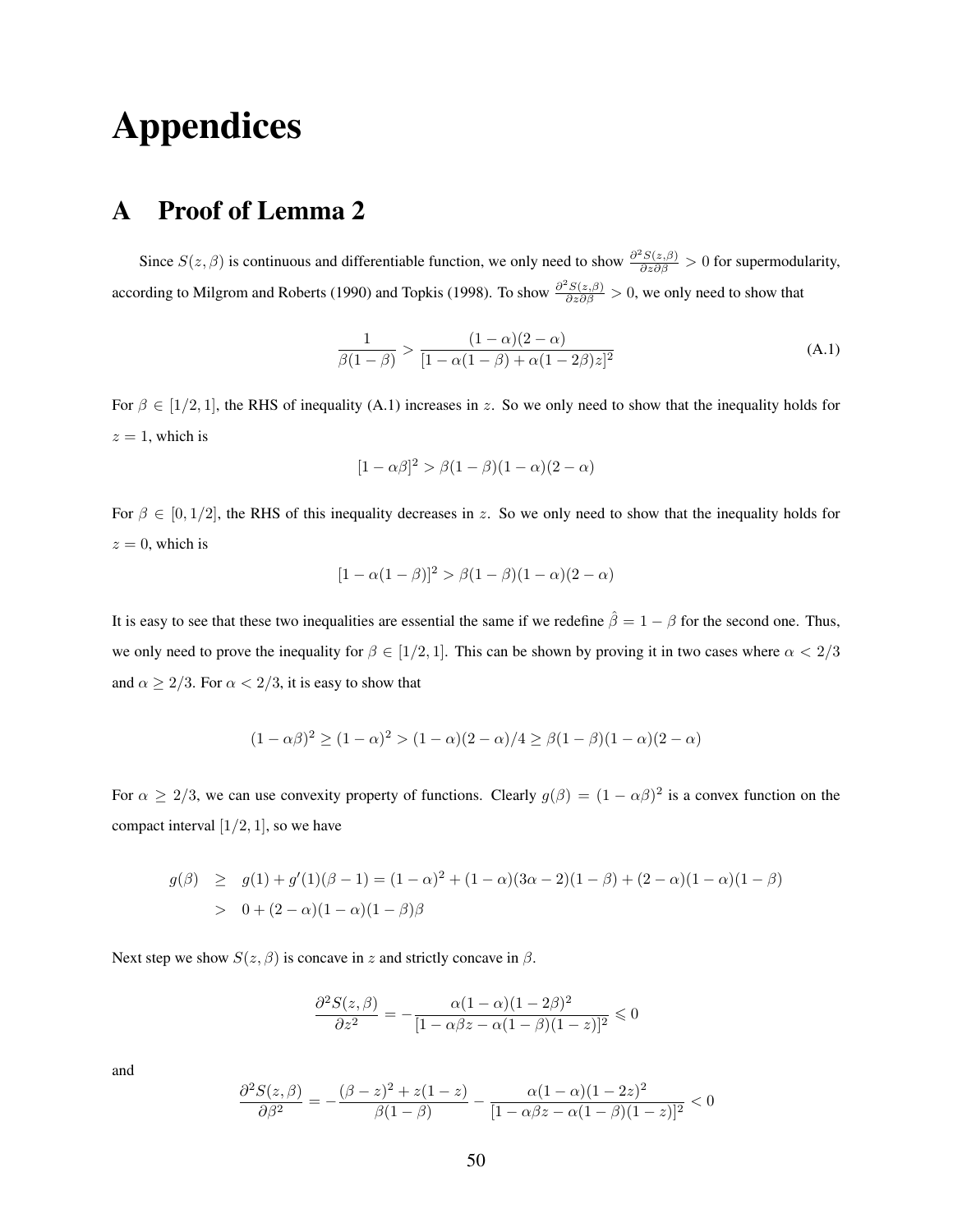Because  $S(z, \beta)$  is continuous and strictly concave in a compact set of  $\beta \in [0, 1]$ , there must be a unique maximizer  $\beta^*(z)$  for a given value of z, according to the maximum theory. Moreover, by the Topkis's theorem, the Supermodularity implies  $\beta^*(z)$  increases in z. Here we show it by using the implicit function theory. The first order condition for  $\beta$  is  $S_\beta(\beta^*(z), z) = 0$  for an inner solution, differentiating the first order condition, with respect to z and using the implicit function theorem, we find that  $\frac{\partial \beta^*(z)}{\partial z} = -\frac{S_{\beta z}(\beta^*(z),z)}{S_{\beta \beta}(\beta^*(z),z)} > 0$ . For corner solution, we have  $\beta^*(0) = 0$  and  $\beta^*(1) = 1$ , so our statement of  $\beta^*(z)$  still holds.

### B Proof for lemma 3

Lemma 3 *If the Northern innovators would offshore all intermediate goods to the South, the more skill-intensive in* $t$ ermediate goods are offshored through foreign affiliates ( $z>z^*_{DF}$ ), and the less skill-intensive products are offshored *through joint ventures (* $z \leq z_{DF}^{*}$ *). Moreover, the cutoff*  $z_{DF}^{*}$  *is independent of trade cost.* 

To show Lemma this, we first show the following corollary.

#### Corollary 1

- *(a) For*  $\beta = 1/2$ ,  $\frac{\partial S(z, \beta)}{\partial z} = 0$  *and*  $S(z, 1/2) < 0$ .
- *(b) For*  $\beta > 1/2, \frac{\partial S(z, \beta)}{\partial z} > 0$ ,  $S(z = 0, \beta) < S(z = 0, 1/2) = S(z = 1, 1/2) < S(z = 1, \beta) \le 0$ . Since β <sup>F</sup> > 1/2*, this implies that the log profit ratio of foreign-owned firms increases in* z*. Moreover, there exists a* unique  $z_{JF}^* \in (1/2, 1]$ , such that  $S(z_{JF}^*, \beta^F) = S(z_{JF}^*, \beta^J)$ ,  $S(z, \beta^F) > S(z, \beta^J)$  if  $z > z_{JF}^*$ , and  $S(z, \beta^F) < S(z, \beta^J)$  if  $z < z^*_{JF}$ .
- *(c) For*  $\beta < 1/2$ ,  $\frac{\partial S(z,\beta)}{\partial z} < 0$ ,  $S(z = 1, \beta < 1/2) < S(z = 1, 1/2) = S(z = 0, 1/2) < S(z = 0, \beta < 1/2) \le 0$ . *Since*  $\beta^D < 1/2$ , this implies that the log profit ratio of Southern-owned firms decreases in z.
- (d) Moreover, there exists a unique cutoff  $z_{DF}^* \in (0,1)$ , such that  $S(z_{DF}^*, \beta^D) = S(z_{DF}^*, \beta^F)$ , and  $S(z, \beta^D) >$  $S(z, \beta^F)$  *if*  $z < z_{DF}^*$ , and  $S(z, \beta^D) < S(z, \beta^F)$  *if*  $z > z_{DF}^*$ .

Proof. For (a), evaluating  $S(z, \beta)$  and its derivative of z at  $\beta = 1/2$  shows that  $S(z, 1/2) = \frac{1-\alpha}{\alpha} [\ln(1-\frac{\alpha}{2}) - \ln(1-\frac{\alpha}{2})]$  $\alpha$ )] – ln 2 < 0 and  $\frac{\partial S(z,\beta)}{\partial z}|_{\beta=1/2} = 0$ . For (b) and (c), because  $S(z,\beta)$  is supermodular, we have  $\frac{\partial S(z,\beta)}{\partial z \partial \beta} > 0$ , then

$$
\frac{\partial S(z,\beta)}{\partial z}\big|_{\beta>1/2} > \frac{\partial S(z,\beta)}{\partial z}\big|_{\beta=1/2} = 0 > \frac{\partial S(z,\beta)}{\partial z}\big|_{\beta<1/2}
$$

Thus,  $S(z, \beta)$  increases in z for  $\beta > 1/2$ , and decreases for  $\beta < 1/2$ . Moreover, since  $f(x) = \ln x + \frac{1-\alpha}{\alpha}[\ln(1-\alpha)]$  $\alpha(x) - ln(1-\alpha)$ ] increases in x if  $x \in (0,1)$ , then  $f(x) \le 0$  and the equality holds only if  $x = 1$ . Thus,  $S(z = 0, \beta) =$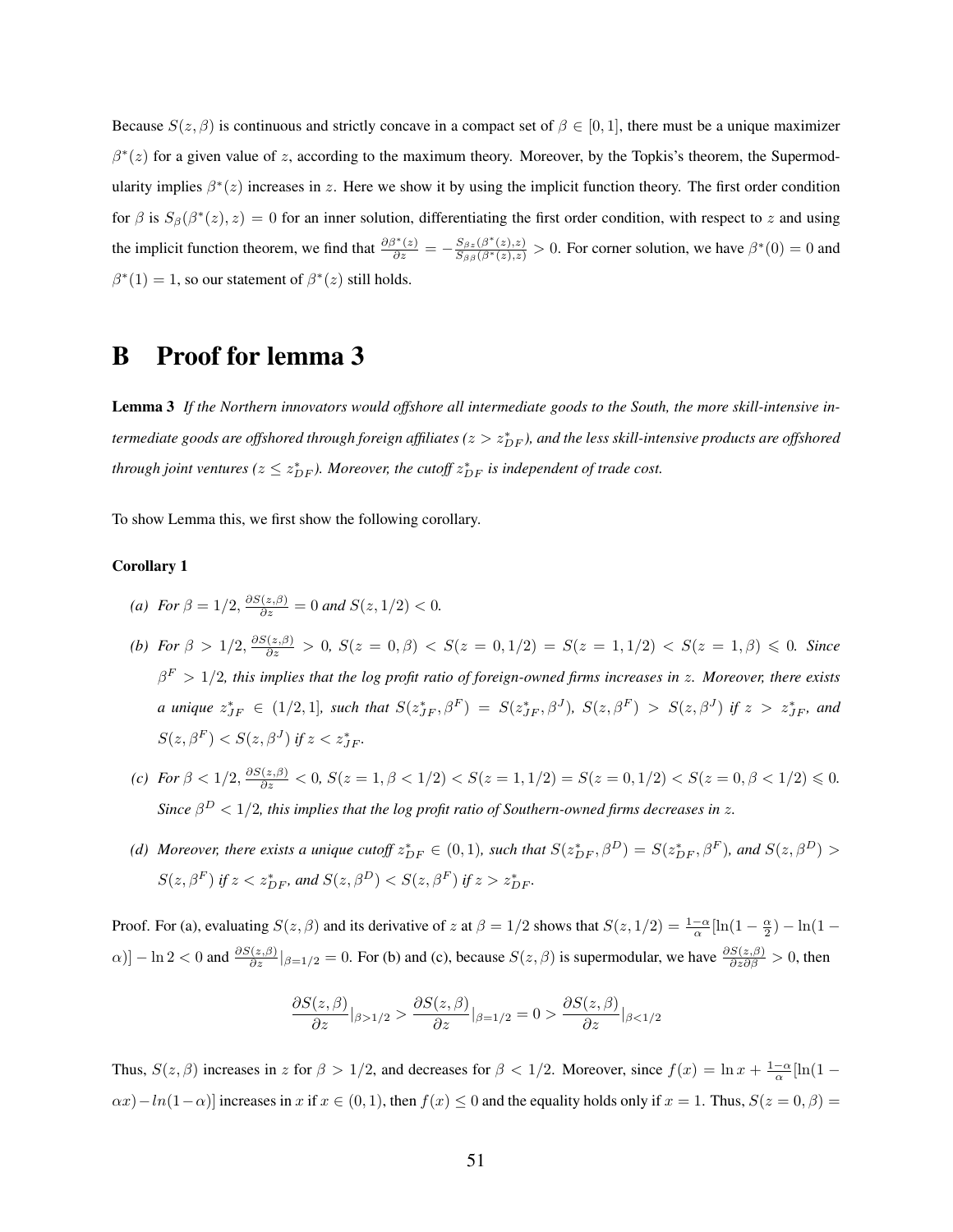$\ln(1-\beta) + \frac{1-\alpha}{\alpha}[\ln(1-\alpha(1-\beta)) - \ln(1-\alpha)] \leq 0$  and  $S(z=1,\beta) = \ln \beta + \frac{1-\alpha}{\alpha}[\ln(1-\alpha\beta) - \ln(1-\alpha)] \leq 0$ . Also we can see  $S(z = 0, \beta)$  decreases in  $\beta$  and  $S(z = 1, \beta)$  increases in  $\beta$ . Based on these properties, it is easy to show that corollary (b) and (c) hold. Because  $S(z, \beta^F)$  increases in z and  $S(z, \beta^D)$  decreases in z, and  $S(z = 0, \beta^F) < S(z = 0, \beta^D)$  and  $S(z = 1, \beta^F) > S(z = 1, \beta^D)$ , then there two curves only has one crossing point denoted as  $z_{DF}^* \in (0, 1)$ . Thus, corollary (d) also holds. Moreover, as  $S(z, \beta)$  does not depend on the trade cost, thus the cutoff  $z_{DF}^{*}$  also does not change as the trade cost varies.

## C Proof of Proposition 1

First we define

$$
B(z, \beta, t) \equiv [N(z) - S(z, \beta)]/z = \ln \frac{(1 - \beta)\omega_l}{\beta \omega_h} + \frac{1}{z} [\ln \frac{t}{(1 - \beta)\omega_l} + \frac{1 - \alpha}{\alpha} \ln \frac{1 - \alpha}{1 - \alpha \beta z - \alpha(1 - \beta)(1 - z)}]
$$

Thus,  $N(z) > S(z, \beta)$  is equivalent to  $B(z, \beta, t) > 0$ , and vise versa. Based on Assumption 2, we can show the following corollary.

#### Corollary 2

- *(1) If Assumption 2 holds, for a given value*  $\beta < \tilde{\beta}$ *, we have*  $\lim_{z\to 0} B(z,\beta,t) < 0$ *,*  $B(1,\beta,t) > 0$ *, and*  $B_z(z, \beta, t) > 0$ . Thus, there exists a unique threshold  $z^*(t, \beta) \in (0, 1)$  such that  $B(\beta, z^*(t, \beta), t) = 0$ . *As a result, the more skill-intensive intermediate goods (*z > z<sup>∗</sup> (t, β)*) are produced in the North. and less*  $s$ *kill-intensive intermediate goods*  $(z < z^*(t, \beta))$  are produced in the South.
- (2) *The cutoff*  $z^*(t, \beta)$  *increases as the trade cost t decreases.*

Proof.  $\lim_{z\to 0} B(z,\beta,t) < 0$  holds only if the term in the bracket is negative, which is true under the Assumption 2(2). Moreover,

$$
B(1, \beta, t) = \ln \frac{t}{\beta \omega_h} + \frac{1-\alpha}{\alpha} \ln \frac{1-\alpha}{1-\alpha \beta} = \ln \frac{t}{\omega_h} + \left[\frac{1-\alpha}{\alpha} \ln \frac{1-\alpha}{1-\alpha \beta} - \ln \beta \right] > 0
$$

due to the facts that  $t > \omega_h$  and the term in the bracket decreases in  $\beta$  and has a minimum at zero. To show  $B_z(\beta, z, t) > 0$ , we only need to show

$$
r(z,\beta) = \frac{1-\alpha}{\alpha} [\ln(1-\alpha) - \ln(1-\alpha\beta z - \alpha(1-\beta)(1-z))] + \ln(t/(1-\beta)\omega_l) + \frac{z(1-2\beta)(1-\alpha)}{1-\alpha\beta z - \alpha(1-\beta)(1-z)} < 0
$$

It is easy to show that  $r(z, \beta)$  is non-increasing in z, so  $r(z, \beta) \le r(0, \beta) = \ln(\frac{t}{(1-\beta)\omega_0}(\frac{1-\alpha}{1-\alpha(1-\beta)})^{\frac{1-\alpha}{\alpha}})$ . Since  $r(0, \beta)$  is strictly increasing in  $\beta$  if  $\beta > 0$ , then  $r(0, \beta) < r(0, \tilde{\beta}) = 0$  for  $\beta < \tilde{\beta}$ . The last strict inequality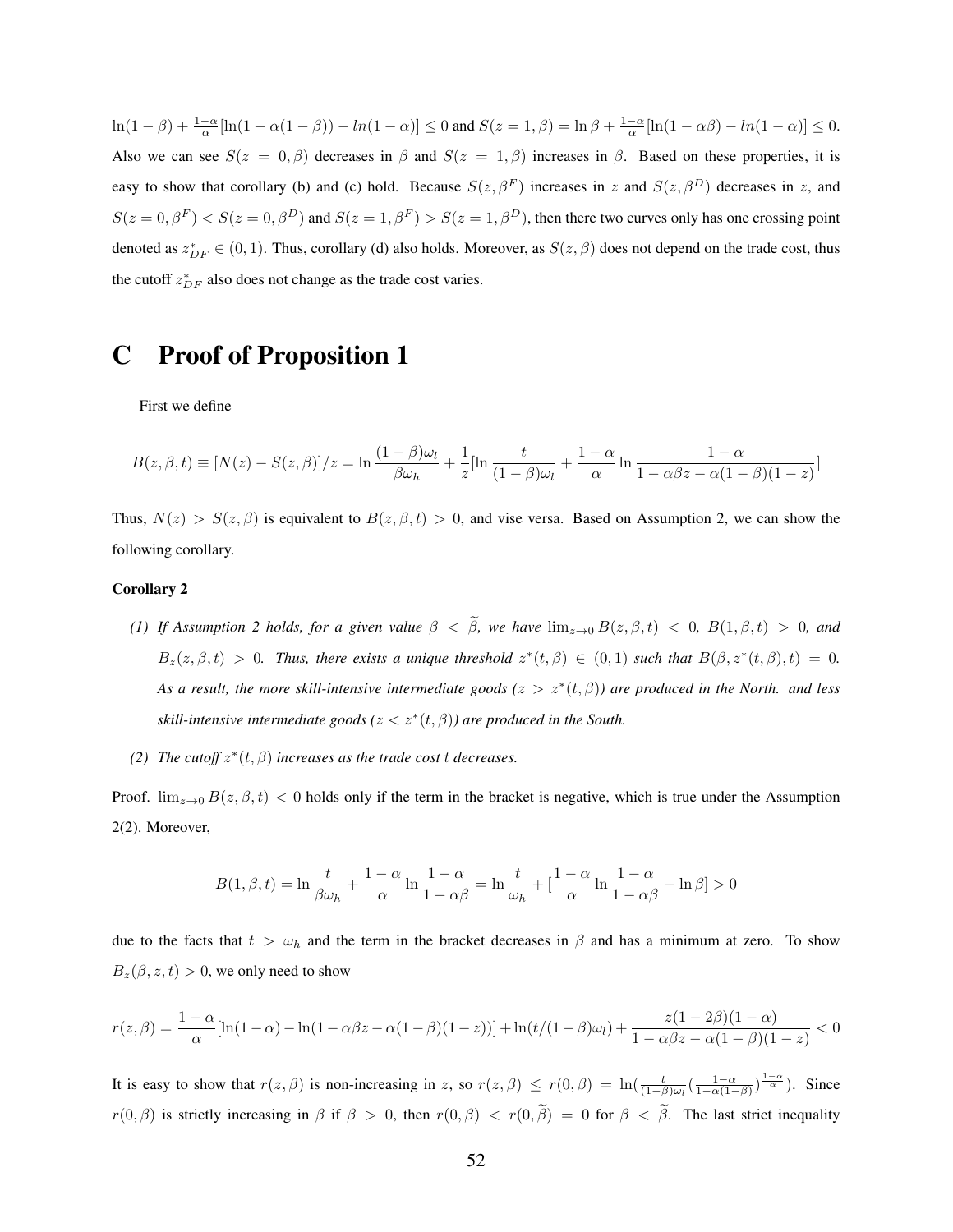holds due to Assumption 2(2). Thus  $B(z, \beta, t)$  is an increasing and continuous function of z, and  $B(1, \beta, t) > 0$ ,  $\lim_{z\to 0} B(\beta, z, t) < 0$ . Clearly there must be a unique cutoff  $z^*(t, \beta) \in (0, 1)$  such that  $B(z^*(t, \beta), \beta, t) = 0$ . Total differentiate with respective to  $\beta$ , z and t at  $z^*(t, \beta)$ , we get  $B_\beta d\beta + B_z dz + B_t dt = 0$  Since  $B_t > 0$  and  $B_z > 0$ ,  $d\beta = 0$ , we have  $\frac{dz^*(t,\beta)}{dt} = -\frac{B_t}{B_z} > 0$ . Since  $\beta^D < \beta^F$ , there exists at most two different cutoffs  $z^*_{ON}(t) \in (0,1)$ , for  $O = F, D$ . The above lemma implies that the most skill-intensive intermediate goods are produced in the North, i.e. for any  $z > \max\{z_{DN}^*(t), z_{FN}^*(t)\}$ , and  $\pi(z) = \pi^N(z)$ . Moreover, it is easy to show that the order of  $z_{FN}^*(t), z_{DN}^*(t)$ must be one of the four cases: (1)  $z_{FN}^*(t) > z_{DN}^*(t)$ ; (2)  $z_{FN}^*(t) = z_{DN}^*(t)$ ; (3)  $z_{DN}^*(t) > z_{FN}^*(t)$ . In the first case, three production modes coexist; in the second and third case, the North foreign ownership ( $O = F$ ) will not be optimal for any product z. Moreover, the first case also implies  $z_{FN}^*(t) > z_{DF}^*$ . Because if  $z_{FN}^*(t) \leq z_{DF}^*$ , then  $z_{DN}^*(t) \geq z_{FN}^*(t)$  which is contradictory to the inequality in the first case. Thus, in the case of three production modes coexist, the most skill-intensive intermediate goods  $z > z_{FN}^*(t)$  remain in the North, and the less skill-intensive goods are offshored to the South. Based on Lemma 3, among these products offshored to the South, the more skillintensive are through FDI offshoring  $(z_{FN}^*(t) > z > z_{DF}^*)$ , the less skill-intensive are through arm's length offshoring  $(z \leq z_{DF}^*)$ . Thus, there exists a unique set  $(z_{FN}^*(t), z_{DF}^*)$ , which indicates the boundary of four production modes. Moreover, as the trade cost t decreases,  $z_{FN}^*(t)$  increases.

# D Proof for Proposition 2

The optimal revenue can be derived from firm's optimization problem when the Northern innovator chooses to offshore her production.

$$
R(z, \beta^{O}) = \lambda \left(\frac{1}{t}\right)^{\alpha/(1-\alpha)} [\alpha(\beta^{O}/q^{S})^{z}((1-\beta^{O})/w^{S})^{(1-z)}]^{\alpha/(1-\alpha)}
$$
(D.1)

If two types of offshoring coexist, we must have  $z_{DF}^* < z_{FN}^*(t)$ . Thus, the revenue share of foreign firms in process export is given by

$$
\Upsilon^F(t) = \frac{\int\limits_{z_{JF}^*}^{z_{FN}^*(t)} R(z,\beta^F) dF(z)}{\int\limits_0^{z_{JF}^*} R(z,\beta^D) dF(z) + \int\limits_{z_{JF}^*}^{z_{FN}^*(t)} R(z,\beta^F) dF(z)} = \frac{\int\limits_{z_{JF}^*}^{z_{FN}^*(t)} \tilde{R}(z,\beta^F) dF(z)}{\int\limits_0^{z_{JF}^*} R(z,\beta^D) dF(z) + \int\limits_{z_{JF}^*}^{z_{FN}^*(t)} \tilde{R}(z,\beta^F) dF(z)}
$$

where  $F(z)$  is the distribution of intermediate goods z, and  $\widetilde{R}(z,\beta) = R(z,\beta)/(\frac{1}{t})^{\alpha/(1-\alpha)}$ . Now the trade cost t affects the revenue share of foreign firms only through the extensive margin, i.e. cutoff  $z_{FN}^*(t)$ . It is easy to show that the share of foreign firms increases as  $z_{FN}^*(t)$ , and we know  $z_{FN}^*(t)$  increases as the trade cost t decreases. Thus a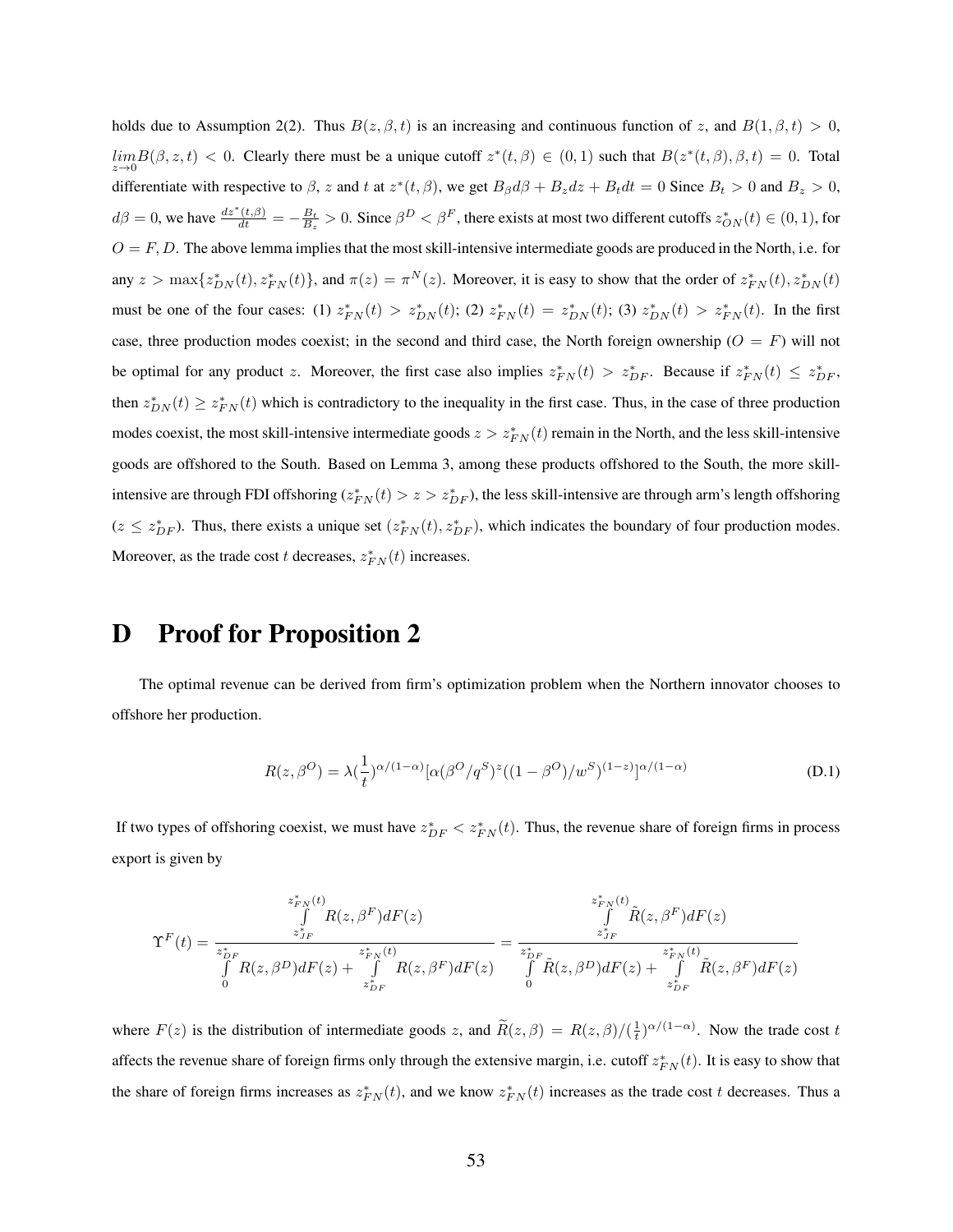reduction in the trade cost increases the FDI offshoring.

### E Proof of Proposition 4

(1). The proof is straightforward for the case where only arm's length offshoring is possible. Below we provide the proof when two types of offshoring coexist:

$$
\frac{\partial D(q,w,\overline{z})}{\partial \overline{z}}=\frac{\sum\limits_{O=D,F}\int_{\Omega_{O}}l(\overline{z},\beta^{F})l(z,\beta^{O})[h(\overline{z},\beta^{F})/l(\overline{z},\beta^{F})-h(z,\beta^{O})/l(z,\beta^{O})]dz}{[\sum\limits_{O=D,F}\int_{\Omega_{O}}l(z,\beta^{O})dz]^{2}}>0
$$

due to the fact that  $h(\bar{z}, \beta^F)/l(\bar{z}, \beta^F) \ge h(\bar{z}, \beta^O)/l(\bar{z}, \beta^O) > h(z, \beta^O)/l(z, \beta^O)$  for  $z < \bar{z}$ , and for  $O = D, F$ . This increasing skill demand due to the extensive margin growth is similar to the mechanism of Feenstra and Hanson (1996a), but note that the ownership structure amplifies the impact of the extensive margin of export on the skill demand. Because the term in bracket of numerator can be decomposed into two parts:  $[h(\bar{z}, \beta^F)/l(\bar{z}, \beta^F)$  $h(z, \beta^O)/l(z, \beta^O)]=\left[\frac{h(\overline{z}, \beta^F)}{l(\overline{z}, \beta^F)}-\frac{h(\overline{z}, \beta^O)}{l(\overline{z}, \beta^O)}\right]$  $\frac{h(\overline{z}, \beta^O)}{l(\overline{z}, \beta^O)} + \left[\frac{h(\overline{z}, \beta^O)}{l(\overline{z}, \beta^O)} - \frac{h(z, \beta^O)}{l(z, \beta^O)}\right]$  $\frac{h(z,\beta)}{h(z,\beta)}$ . Both terms in brackets are non-negative, and the first term indicates the amplification effect of ownership structure, while the second term captures the pure effect of extensive margin growth on skill demand. (2). Define  $\Omega_1 = [0, z_{DF}^*], \Omega_2 = [z_{DF}^*, z_{DN}^*]$ , and  $\Omega_3 = [z_{DN}^*, z_{FN}^*]$ , then

the aggregate skill demands before and after ownership liberalization are given as follows:

$$
D_0 = \frac{\int_{\Omega_{1,2}} h(z, \beta^D) dz}{\int_{\Omega_{1,2}} l(z, \beta^D) dz}
$$

$$
D_1 = \frac{\int_{\Omega_1} h(z, \beta^D) dz + \int_{\Omega_{2,3}} h(z, \beta^F) dz}{\int_{\Omega_1} l(z, \beta^D) dz + \int_{\Omega_{2,3}} l(z, \beta^F) dz}
$$

We can show

$$
D_1 - D_0 \sim \left( \int_{\Omega_1} h(z, \beta^D) dz + \int_{\Omega_{2,3}} h(z, \beta^F) dz \right) \int_{\Omega_{1,2}} l(z, \beta^D) dz
$$
  

$$
- \int_{\Omega_{1,2}} h(z, \beta^D) dz \left( \int_{\Omega_1} l(z, \beta^D) dz + \int_{\Omega_{2,3}} l(z, \beta^F) dz \right)
$$
  

$$
= \left[ \int_{\Omega_1} l(z, \beta^D) dz \left( \int_{\Omega_2} h(z, \beta^F) - h(z, \beta^D) dz \right) - \int_{\Omega_1} h(z, \beta^D) dz \left( \int_{\Omega_2} l(z, \beta^F) - l(z, \beta^D) dz \right) \right]
$$
  

$$
+ \left[ \int_{\Omega_3} h(z, \beta^F) dz \int_{\Omega_{1,2}} l(z, \beta^D) dz - \int_{\Omega_{1,2}} h(z, \beta^D) dz \int_{\Omega_3} l(z, \beta^F) dz \right]
$$
  

$$
+ \left[ \int_{\Omega_2} h(z, \beta^F) dz \int_{\Omega_2} l(z, \beta^D) dz - \int_{\Omega_2} h(z, \beta^D) dz \int_{\Omega_2} l(z, \beta^F) dz \right].
$$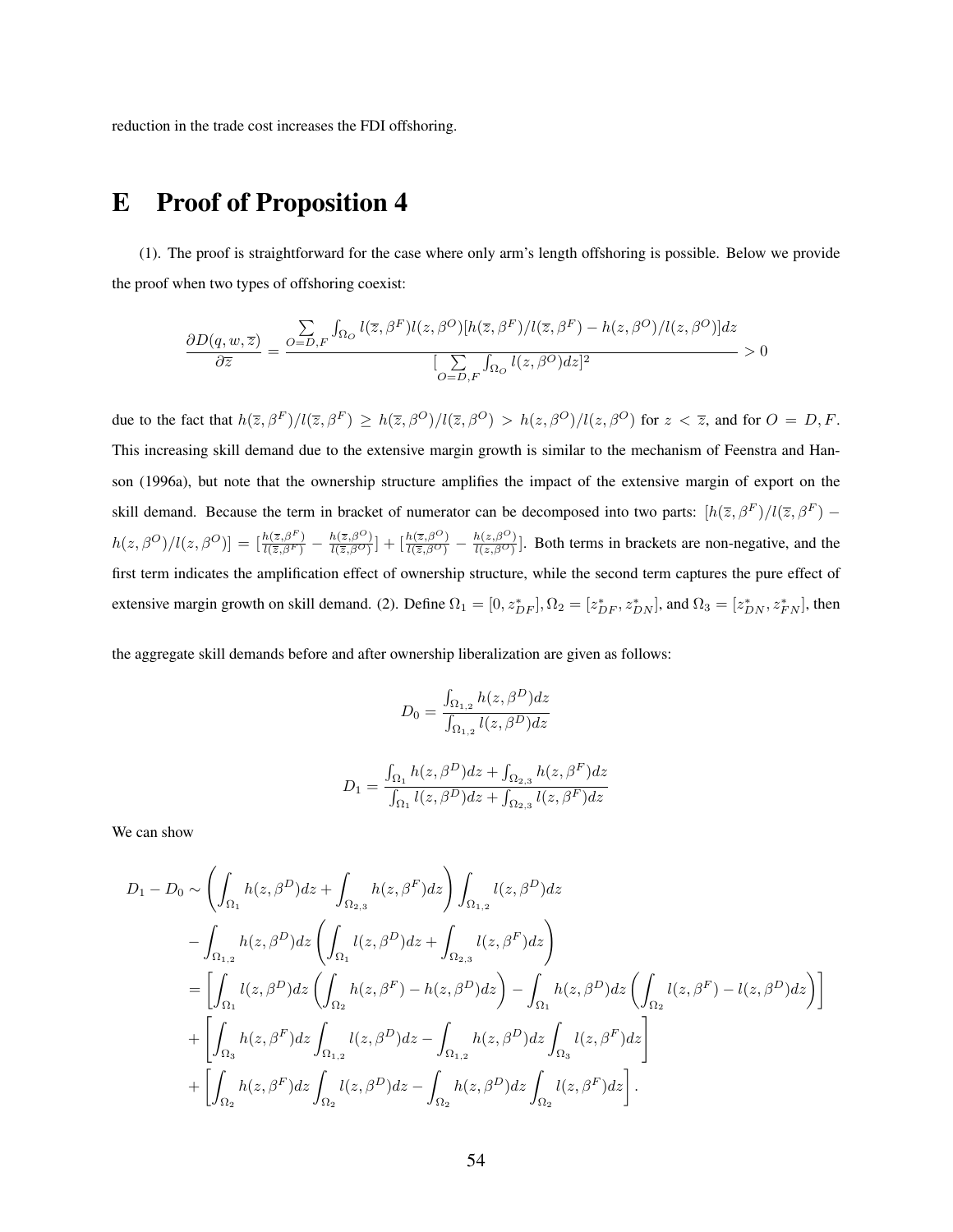Next we show each term in three brackets are all non-negative. The first one is

$$
\int_{\Omega_{1}} l(y, \beta^{D}) dy \left( \int_{\Omega_{2}} h(z, \beta^{F}) - h(z, \beta^{D}) dz \right) - \int_{\Omega_{1}} h(y, \beta^{D}) dy \left( \int_{\Omega_{2}} l(z, \beta^{F}) - l(z, \beta^{D}) dz \right)
$$
\n
$$
= \int_{y \in \Omega_{1}} \int_{z \in \Omega_{2}} l(y, \beta^{D}) \left[ h(z, \beta^{F}) - h(z, \beta^{D}) \right] - h(y, \beta^{D}) \left[ l(z, \beta^{F}) - l(z, \beta^{D}) \right] dz dy
$$
\n
$$
= \int_{y \in \Omega_{1}} \int_{z \in \Omega_{2}} h(z, \beta^{D}) l(y, \beta^{D}) \left[ h(z, \beta^{F}) / h(z, \beta^{D}) - 1 \right] - h(y, \beta^{D}) \left[ l(z, \beta^{F}) - l(z, \beta^{D}) \right] dz dy
$$
\n
$$
> \int_{y \in \Omega_{1}} \int_{z \in \Omega_{2}} h(z, \beta^{D}) l(y, \beta^{D}) \left[ l(z, \beta^{F}) / l(z, \beta^{D}) - 1 \right] - h(y, \beta^{D}) \left[ l(z, \beta^{F}) - l(z, \beta^{D}) \right] dz dy
$$
\n
$$
= \int_{y \in \Omega_{1}} \int_{z \in \Omega_{2}} \frac{h(z, \beta^{D})}{l(z, \beta^{D})} l(y, \beta^{D}) \left[ l(z, \beta^{F}) - l(z, \beta^{D}) \right] - h(y, \beta^{D}) \left[ l(z, \beta^{F}) - l(z, \beta^{D}) \right] dz dy
$$
\n
$$
\geq \int_{y \in \Omega_{1}} \int_{z \in \Omega_{2}} \frac{h(y, \beta^{D})}{l(y, \beta^{D})} l(y, \beta^{D}) \left[ l(z, \beta^{F}) - l(z, \beta^{D}) \right] - h(y, \beta^{D}) \left[ l(z, \beta^{F}) - l(z, \beta^{D}) \right] dz dy
$$
\n
$$
= 0
$$

The first inequality is because  $h(z, \beta^F)/l(z, \beta^F) > h(z, \beta^D)/l(z, \beta^D)$ , and the second is because  $h(z, \beta^D)/l(z, \beta^D) \ge$  $h(y, \beta^D)/l(y, \beta^D)$ , for  $z \geq y$ . Also the second bracket is

$$
\int_{\Omega_3} h(z,\beta^F)dz \int_{\Omega_{1,2}} l(y,\beta^D)dy - \int_{\Omega_{1,2}} h(y,\beta^D)dz \int_{\Omega_3} l(z,\beta^F)dy
$$
  
= 
$$
\int_{\Omega_3} \int_{\Omega_{1,2}} h(z,\beta^F)l(y,\beta^D) - h(y,\beta^D)l(z,\beta^F)dydz
$$
  
= 
$$
\int_{\Omega_3} \int_{\Omega_{1,2}} \left[ \frac{h(z,\beta^F)}{l(z,\beta^F)} - \frac{h(y,\beta^D)}{l(y,\beta^D)} \right]l(z,\beta^F)l(y,\beta^D)dydz > 0
$$

Next we show that the third bracket is non-negative if  $\alpha \leq 1/2$ .It is sufficient to show  $h(z, \beta^F) \geq h(z, \beta^D)$ , and  $l(z, \beta^D) \geqslant l(z, \beta^F)$  for  $z \in [0, 1]$ .

$$
\frac{h(z,\beta^F)}{h(z,\beta^D)} = \frac{\alpha\beta^F z R(z,\beta^F)/q}{\alpha\beta^D z R(z,\beta^D)/q} = \frac{\beta^F [(\frac{\beta^F}{1-\beta^F})^z]^{\alpha/(1-\alpha)} (1-\beta^F)^{\alpha/(1-\alpha)}}{\beta^D [(\frac{\beta^D}{1-\beta^D})^z]^{\alpha/(1-\alpha)} (1-\beta^D)^{\alpha/(1-\alpha)}}
$$

Using the fact that  $\beta^F + \beta^D = 1$ , and  $\beta^F > 1/2$ , we can show  $\frac{h(z,\beta^F)}{h(z,\beta^D)} = (\frac{\beta^F}{1-\beta^F})^{(1-2\alpha+2\alpha z)/(1-\alpha)} \ge 1$  for  $z \in [0,1]$ if  $\alpha \leq 1/2$ . Similarly we can show that this condition is sufficient for  $l(z, \beta^D) \geq l(z, \beta^F)$ , i.e.,

$$
\frac{l(z,\beta^F)}{l(z,\beta^D)} = \frac{\alpha(1-\beta^F)(1-z)R(z,\beta^F)/w}{\alpha(1-\beta^D)(1-z)R(z,\beta^D)/w}
$$

$$
= \frac{(1-\beta^F)[(\beta^F)^z(1-\beta^F)^{(1-z)}]\alpha^{/(1-\alpha)}}{(1-\beta^D)[(\beta^D)^z(1-\beta^D)^{(1-z)}]\alpha^{/(1-\alpha)}}
$$

$$
= \left(\frac{1-\beta^F}{\beta^F}\right)^{(1-2\alpha z)/(1-\alpha)} \le 1 \text{ for } z \in [0,1].
$$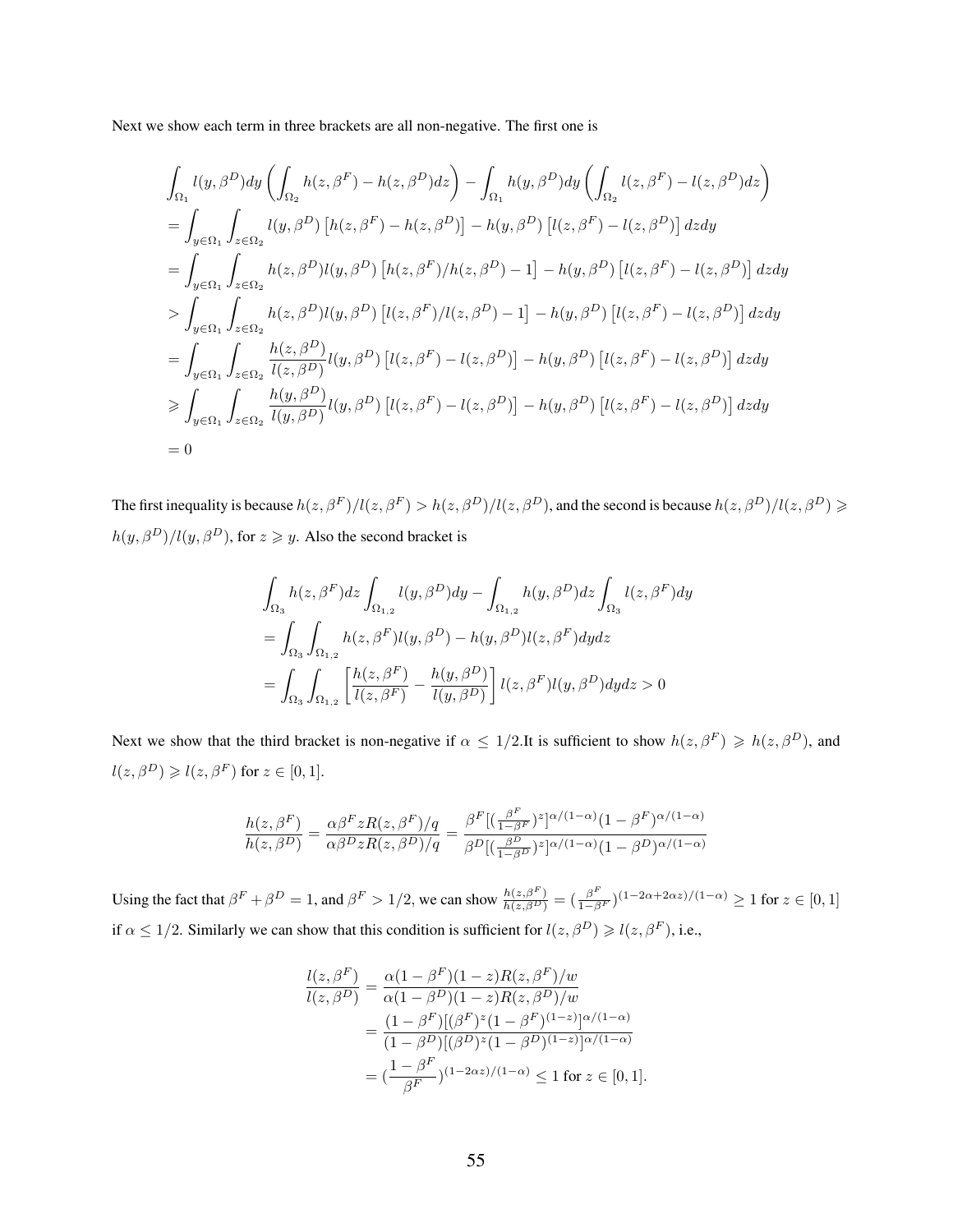Thus, we have  $D_1 > D_0$ , i.e., ownership liberalization increases the aggregate relative demand for skilled workers. Note the second bracket implies that  $\int_{\Omega_3} h(z,\beta^F)dz/\int_{\Omega_3} l(z,\beta^F)dz > \int_{\Omega_{1,2}} h(z,\beta^D)dz/\int_{\Omega_{1,2}} l(z,\beta^D)dz$ indicating that the the aggregate relative skill demand due to newly offshored goods  $z \in \Omega_3$  is higher than previous offshored goods. Moreover, the term in third bracket also implies that  $\int_{\Omega_2} h(z,\beta^F)dz/\int_{\Omega_2} l(z,\beta^F)dz \ge$  $\int_{\Omega_2} h(z,\beta^D)dz/\int_{\Omega_2} l(z,\beta^D)dz$ , therefore the relative skill demand also increases due to the ownership reconstruction for the goods  $z \in \Omega_2$ .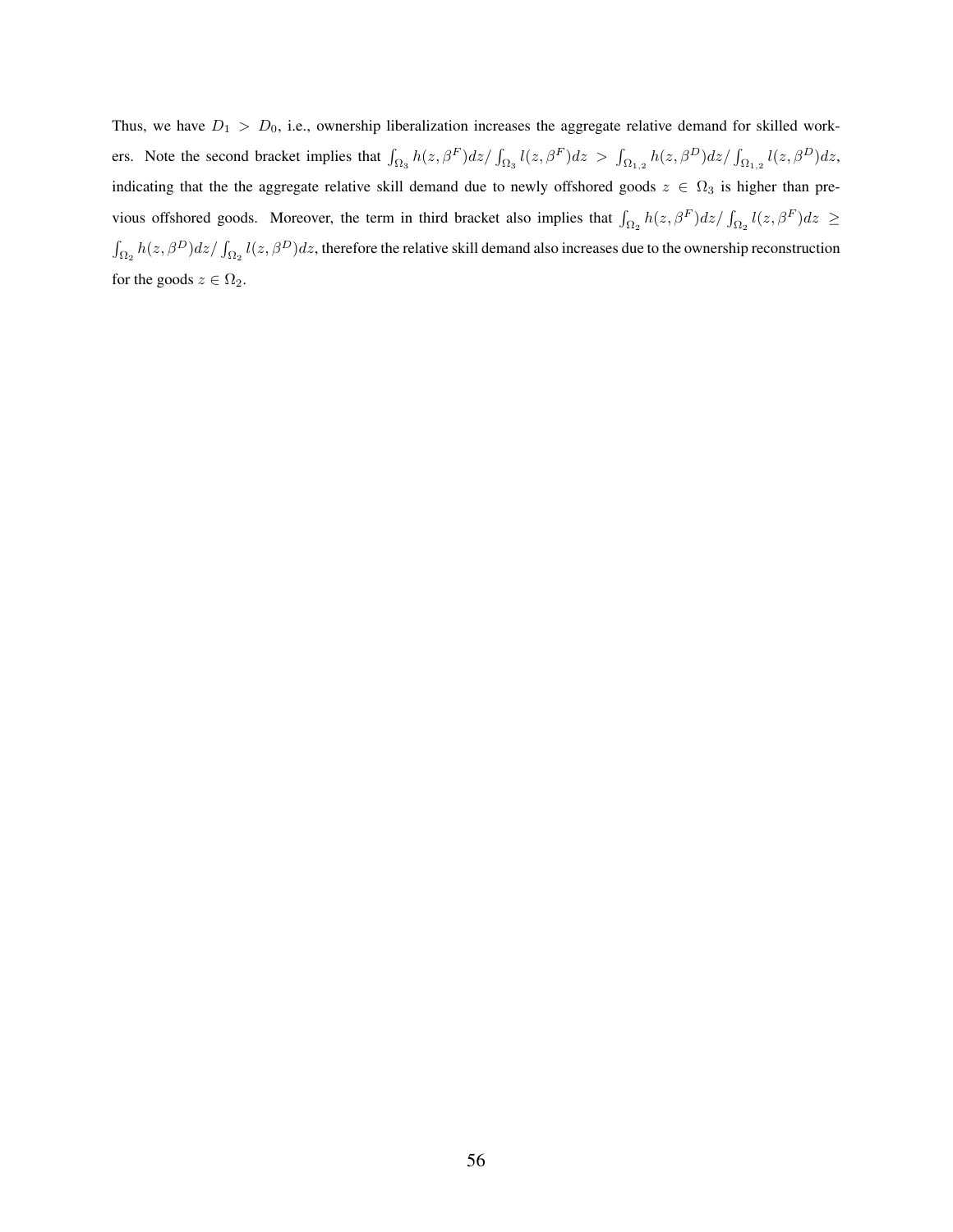# F Empirical Appendix

### F.1 Augmented Mincer Wage Regression

The following graphs plot the actual processing exports ratio and the share of FDI processing exports against their predicted values, and clearly show significant correlations between the actual and predicted values.



Figure F.1: Scatter Plot for First Stage Regression